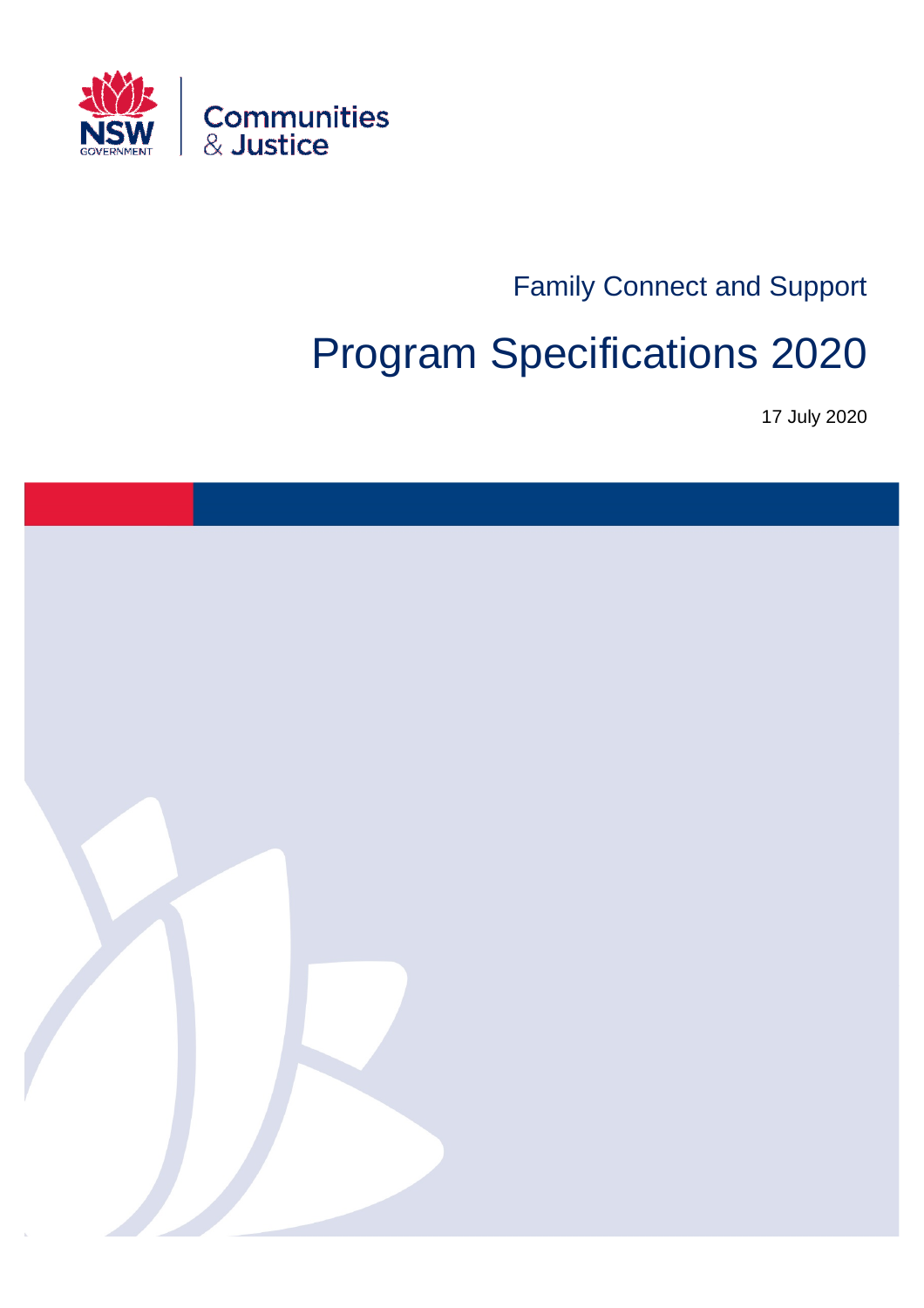## **Contents**

| 1.5.1 Special Commission of Inquiry into Child Protection Services in NSW 7   |  |
|-------------------------------------------------------------------------------|--|
|                                                                               |  |
|                                                                               |  |
| 1.6.1 Stronger Communities Investment & Inclusion Directorate 8               |  |
|                                                                               |  |
|                                                                               |  |
|                                                                               |  |
|                                                                               |  |
|                                                                               |  |
|                                                                               |  |
|                                                                               |  |
|                                                                               |  |
| 2.2.3 Learnings from consultation with the sector and service users 11        |  |
|                                                                               |  |
|                                                                               |  |
|                                                                               |  |
|                                                                               |  |
|                                                                               |  |
|                                                                               |  |
| 3.3.1 Intersection between Family Connect and Support and the statutory Child |  |
|                                                                               |  |
|                                                                               |  |
|                                                                               |  |
|                                                                               |  |
|                                                                               |  |
|                                                                               |  |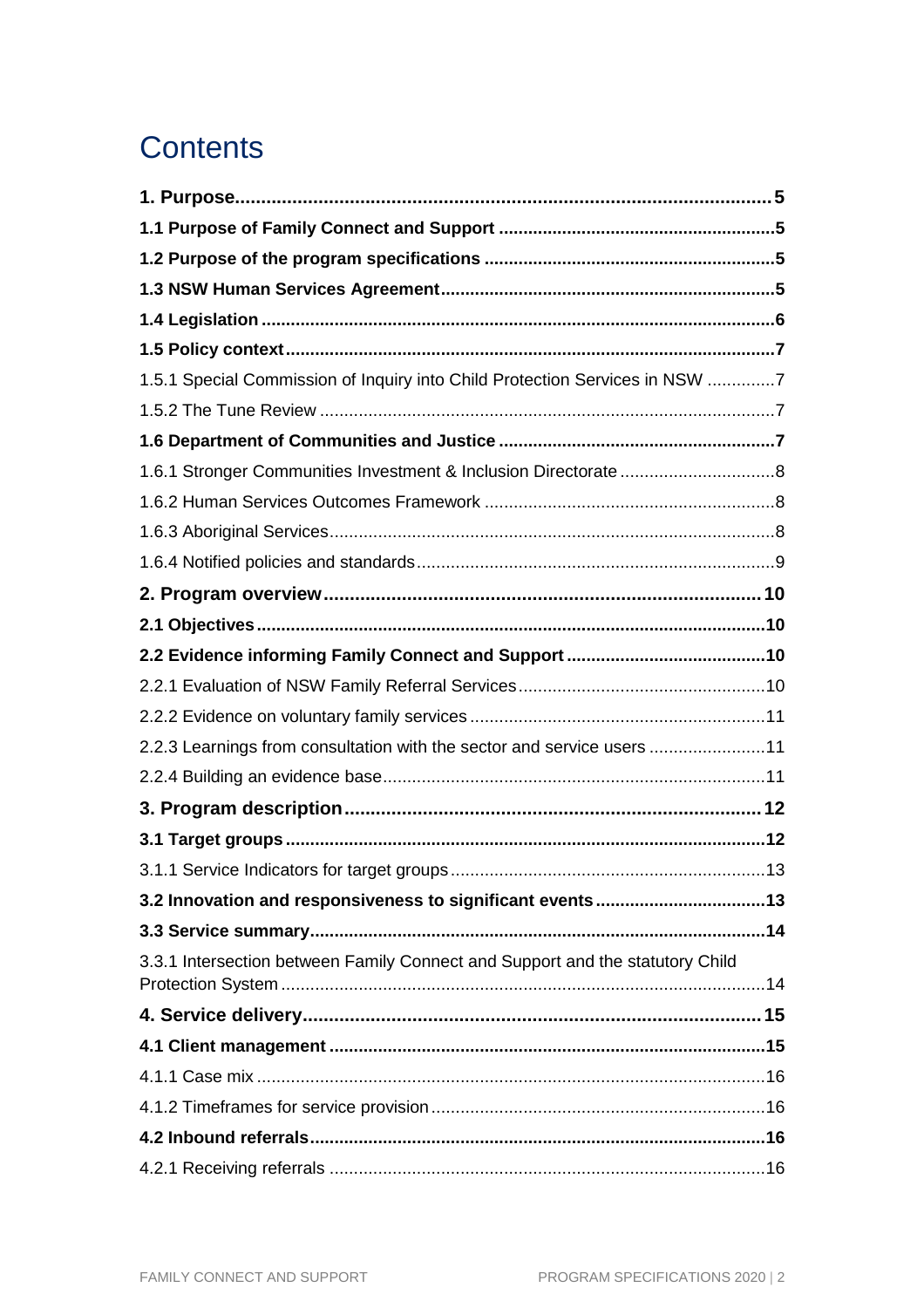| 4.4.1 Home visiting (including cold calling) and engaging with families in community |  |
|--------------------------------------------------------------------------------------|--|
|                                                                                      |  |
|                                                                                      |  |
|                                                                                      |  |
|                                                                                      |  |
|                                                                                      |  |
|                                                                                      |  |
|                                                                                      |  |
|                                                                                      |  |
|                                                                                      |  |
|                                                                                      |  |
|                                                                                      |  |
|                                                                                      |  |
|                                                                                      |  |
|                                                                                      |  |
|                                                                                      |  |
|                                                                                      |  |
| 5.6 Identifying and Responding to Domestic and Family Violence 30                    |  |
|                                                                                      |  |
|                                                                                      |  |
| 5.9 Working with Aboriginal children, young people, families and                     |  |
|                                                                                      |  |
| 5.11 Designing services that are welcoming and safe for children and young           |  |
|                                                                                      |  |
|                                                                                      |  |
|                                                                                      |  |
|                                                                                      |  |
| 6. Family Connect and Support program management37                                   |  |
|                                                                                      |  |
|                                                                                      |  |
|                                                                                      |  |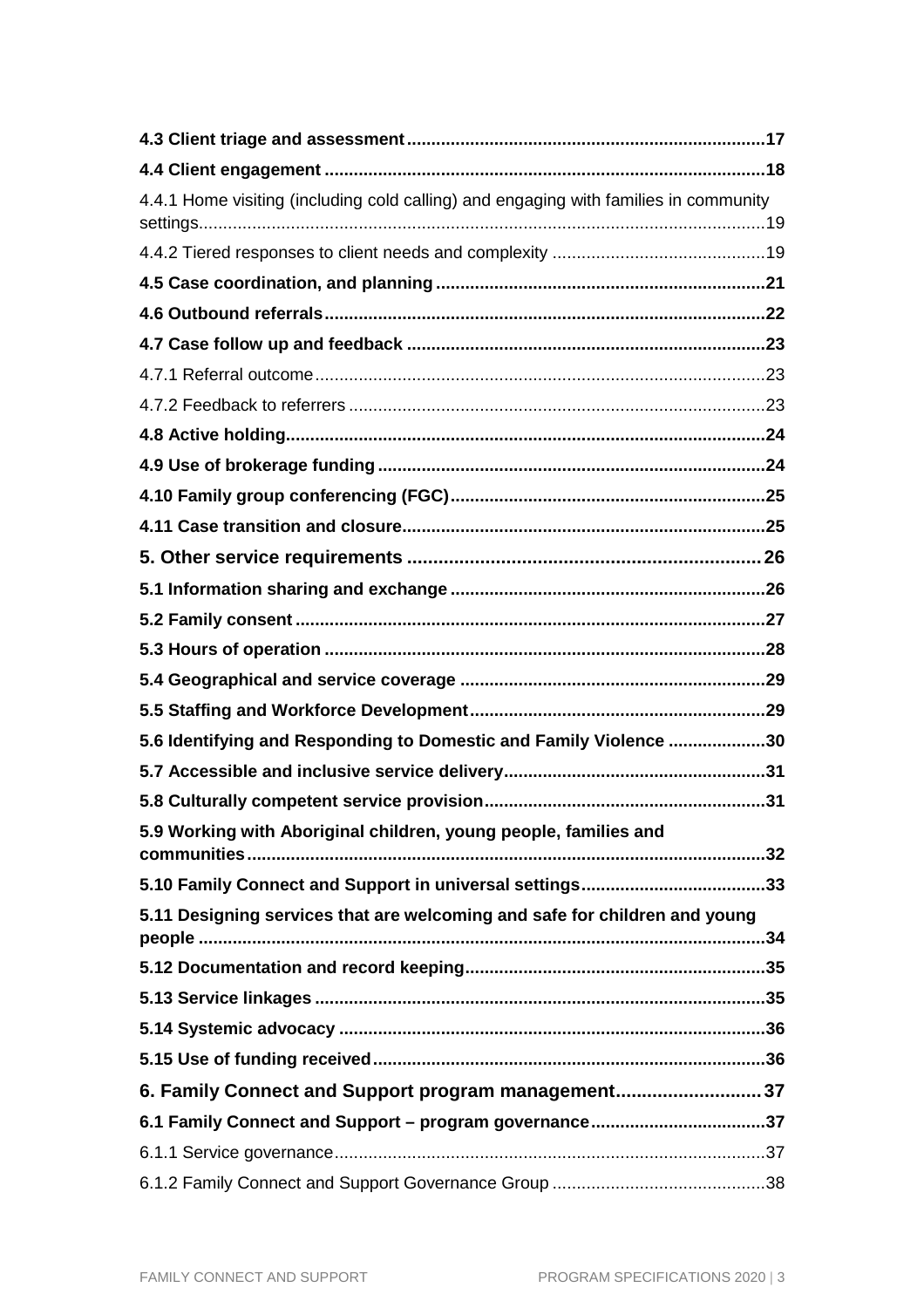| 6.2.1 Co-design of a Common Assessment Framework and single case plan39 |  |
|-------------------------------------------------------------------------|--|
|                                                                         |  |
| 6.4 Family Connect and Support - innovation in service delivery40       |  |
|                                                                         |  |
|                                                                         |  |
|                                                                         |  |
|                                                                         |  |
|                                                                         |  |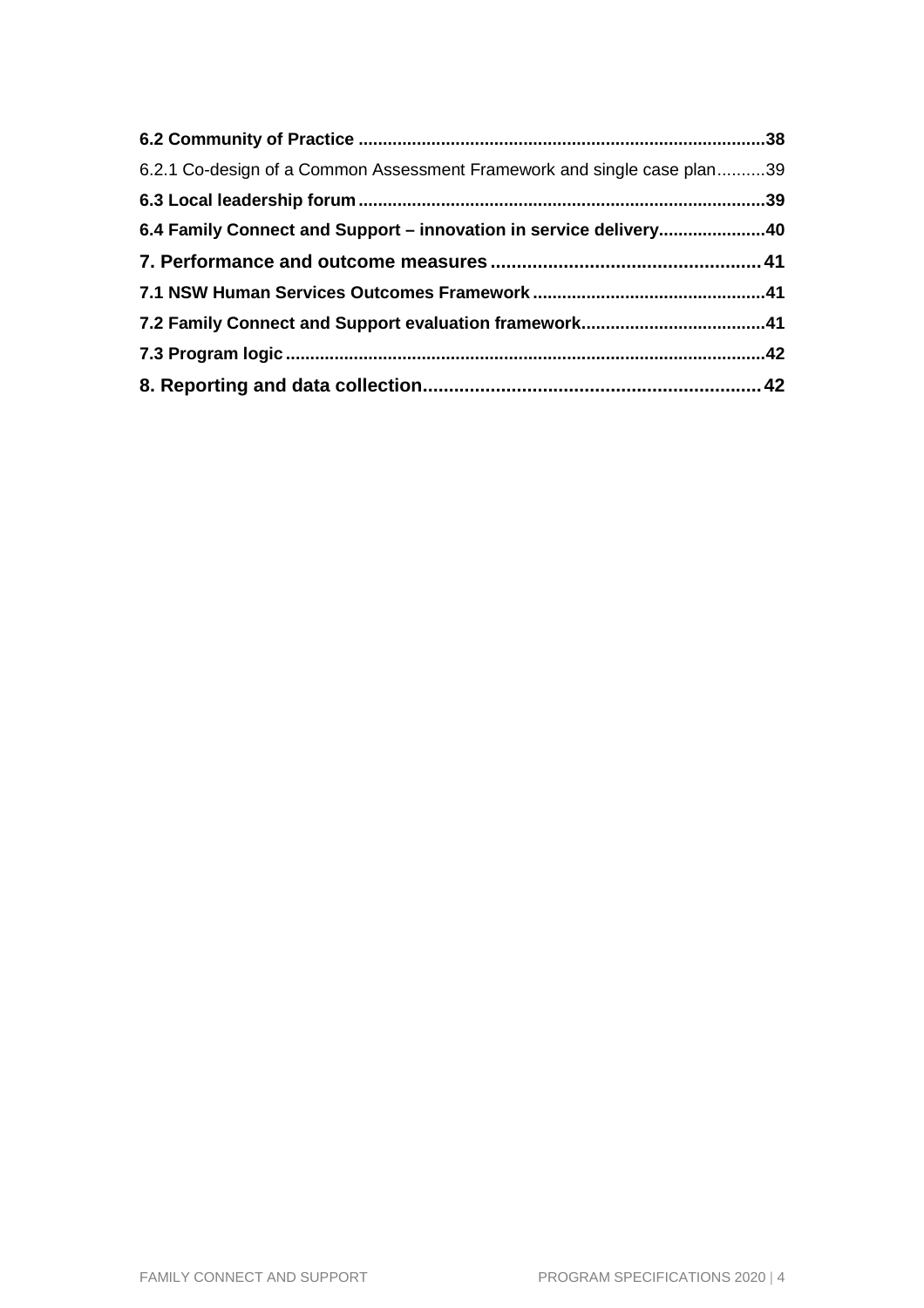## 1. Purpose

## 1.1 Purpose of Family Connect and Support

Family Connect and Support (FCS) is a whole–of-family service for children, young people and their families experiencing or at risk of experiencing vulnerability in NSW. It is for families who could benefit from support to address and prevent the escalation of current issues. Primarily FCS is for those families with identified concerns that fall below the threshold of statutory child protection intervention.

By providing an earlier assessment of needs and supporting families to remain safe and well in their family, FCS seeks to avert the need for statutory intervention and that will have a positive impact on a person's life outcomes.

FCS is a state-wide program, aligned to current Department of Communities and Justice (DCJ) districts. It includes a range of services, such ascomprehensive assessment, active outreach, short term case planning and coordination, and active holding. Families receiving a service through FCS will be better connected to both informal and formal supports.

## 1.2 Purpose of the program specifications

The purpose of the document is to provide an overview of the FCS program and an outline of the expected activities and outcomes.

These program specifications may be amended or replaced from time to time by DCJ. FCS service providers may be asked to support the review of these program specifications, and the practice guidelines included. It is the responsibility of the service provider to ensure that they are referring to, and in compliance with, the current version of the program specifications. Current versions will be maintained on the DCJ website https://www.dcj.nsw.gov.au/. Updates will be communicated to service providers.

These specifications are supported by Practice Guidelines (available at **Appendix B**). Note, the current practice guidelines are still under development. They have been attached here as a reference document, but will be further developed with FCS providers in the first 12 months of program implementation.

## 1.3 NSW Human Services Agreement

The NSW Human Services Agreement (HSA) standard terms and the Agreement for Funding of Services Schedule – Family Connect and Support outlines service provider obligations, including the requirement that services be provided in accordance with all applicable laws, standards and policies and accreditation requirements.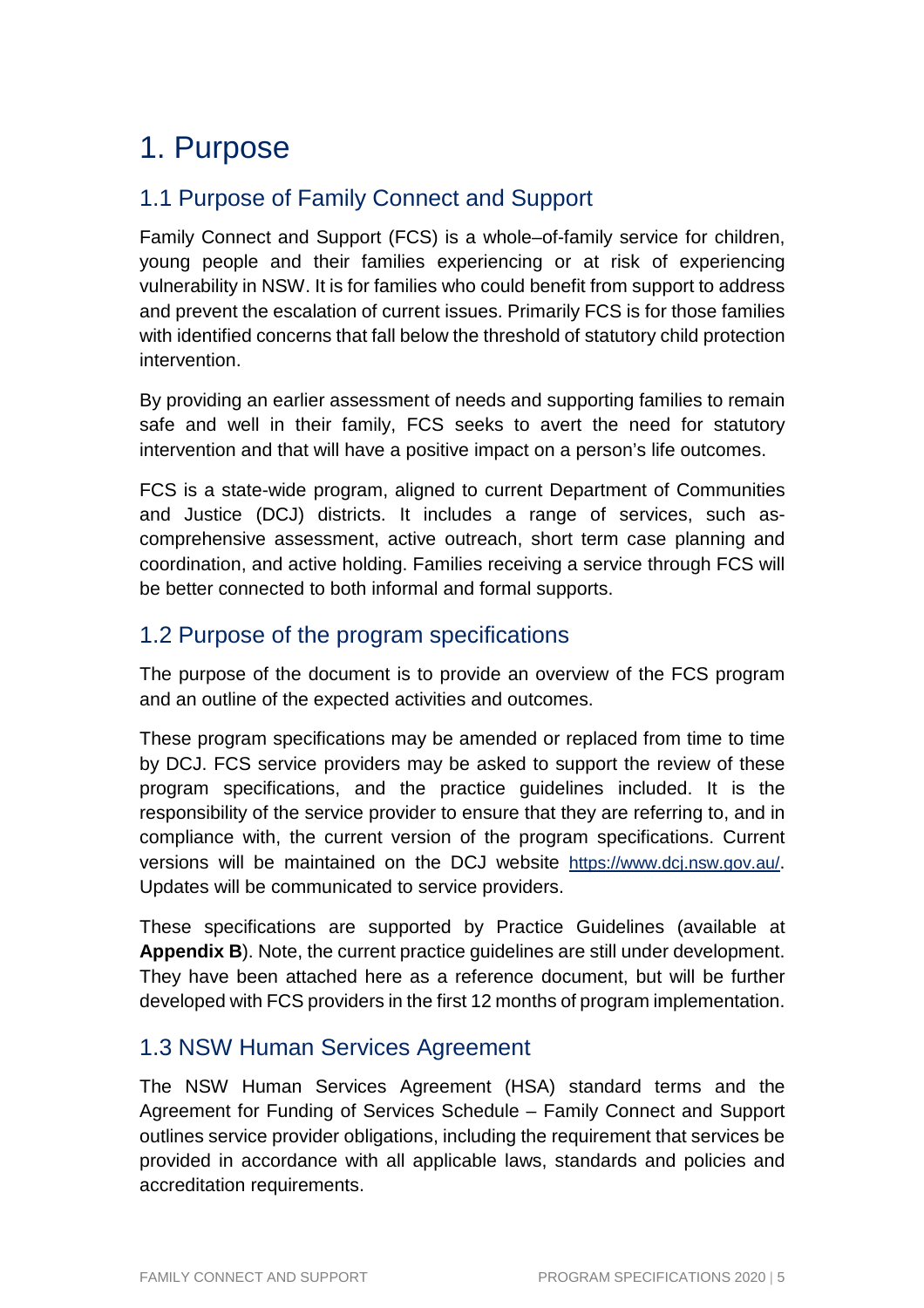Clause 4 of the Supplementary Conditions of the HSA Schedule makes it the service providers' responsibility to comply with the *Program Specification*.

Clause 6 of the HSA also requires service providers to ensure that all personnel engaged in providing services are properly authorised, accredited, trained and experienced to provide the services, and have completed all mandatory preemployment screening, including a working with children check clearance.

## 1.4 Legislation

The primary legislation that underpins DCJ provision of funding to nongovernment organisations under the FCS Program is the Community Welfare Act 1987 which seeks to protect and improve the wellbeing of the people of NSW.

The Children and Young Persons (Care and Protection) Act 1998 (Care Act) also impacts on the delivery of DCJ funded programs. The Care Act broadly aims to ensure that children and young people receive care and protection necessary for their safety and wellbeing, and covers mandatory reporting requirements (Section 27) and information exchange (Chapter 16A).

Under the Community Services (Complaints, Reviews and Monitoring) Act 1993, the NSW Ombudsman may deal with complaints about organisations and individuals who provide community services.

The Children's Guardian Act 2019 (Children's Guardian Act) empowers the Children's Guardian with functions to promote the quality of organisations and persons providing services to children, and also regulate those organisations and persons in providing these services. This includes administering the reportable conduct scheme (Part 4). The Children's Guardian Act also amends provisions of the Community Services (Complaints, Reviews and Monitoring) Act 1993.

All FCS services must comply with relevant provisions in the *Public Finance &* Audit Act 1983 and Privacy and Personal Information Protection Act 1998 and the Health Records and Information Privacy Act 2002.All FCS service providers, including their personnel who provide services under the program, must meet legislated obligations in relation to care and protection. They must also meet professional obligations to support child wellbeing and (in accordance with guidelines issued by the Office of the Children's Guardian) will be required to become a child safe organisation, as well as contractual requirements.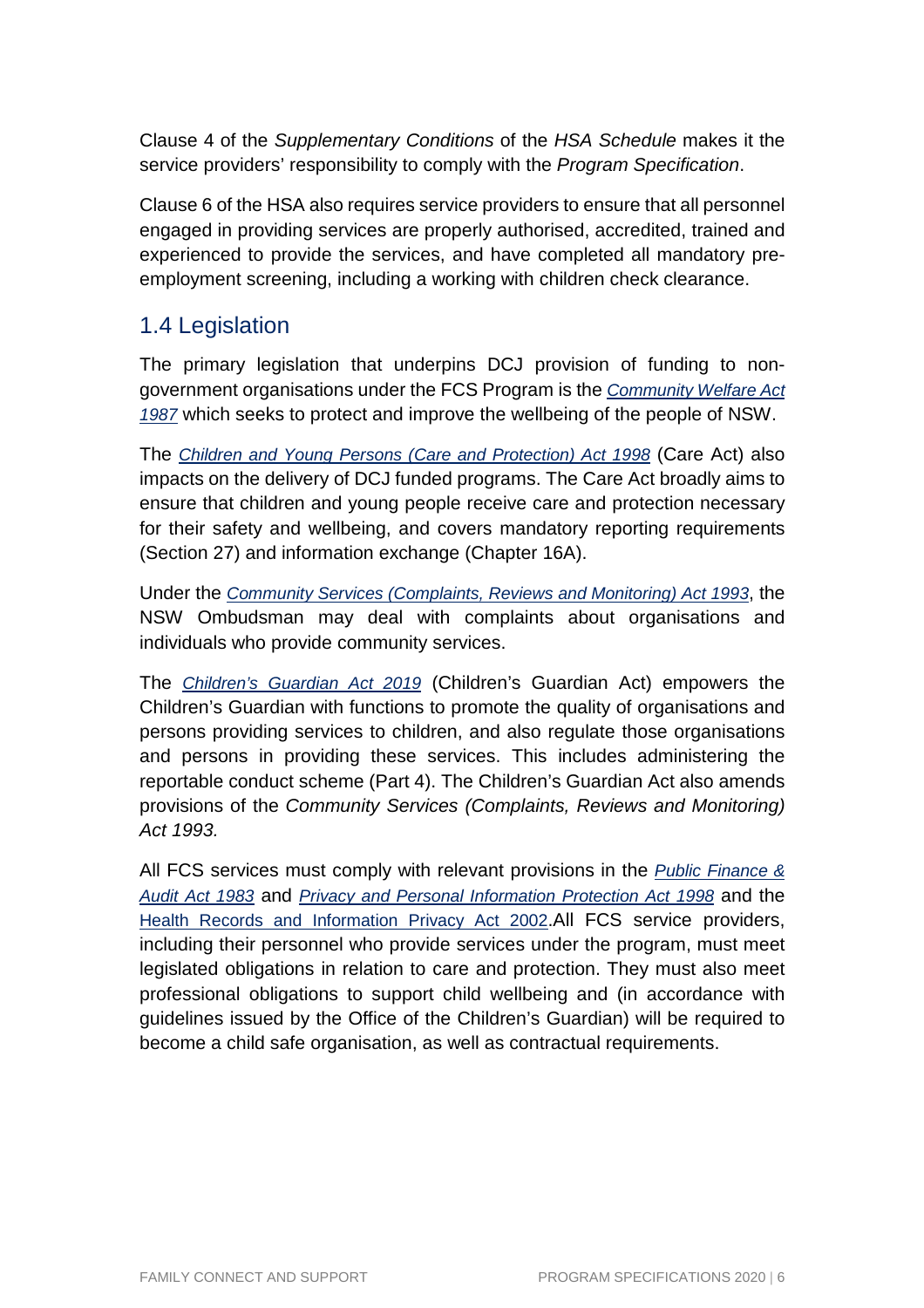## 1.5 Policy context

#### 1.5.1 Special Commission of Inquiry into Child Protection Services in NSW

Family Connect and Support draws upon the former NSW Family Referral Service (FRS) model.

In response to the 2008 Report of the Special Commission of Inquiry into Child Protection Services in NSW by Justice James Wood, the NSW Government progressed and funded a number of initiatives under the Keep Them Safe reforms. This included establishing the Family Referral Services (FRS).

The FRS (funded and managed by the NSW Ministry of Health) sought to address the drivers of demand for child protection services, by providing appropriate responses for those families who fall below the threshold for statutory intervention and providing a service response aimed at intervening before a statutory intervention became necessary.

FRS have been operational in NSW since 2010. The program was rolled out state-wide in April 2013. There are 11 Family Referral Services in NSW. The contracts for these will end on 1 January 2021, and Family Connect and Support will commence.

#### 1.5.2 The Tune Review

Systemic issues in the child and family system, as well as the need for early intervention, were key considerations in the 2015 independent review of the out-of-home care system in NSW by David Tune AO PSM (the Tune Review). The Tune Review made some important observations about the way government as a whole relates to children and families experiencing vulnerabilities.

It found that, while the current system responds to immediate crises, it failed to address the complex needs of children and families experiencing vulnerability or arrest the cycles of intergenerational abuse and neglect. Aboriginal children and young people experience particularly poor outcomes.

Since then, DCJ has undertaken to develop a comprehensive, evidence-based response to the Tune report findings. This evidence and further sector advice has informed the redesign of the FRS and the establishment of this new FCS program.

## 1.6 Department of Communities and Justice

The vision of DCJ is to help create a safe, just, resilient and inclusive NSW in which all people are empowered to live fulfilling lives and achieve their potential in inclusive communities. DCJ is accountable for seven of the NSW State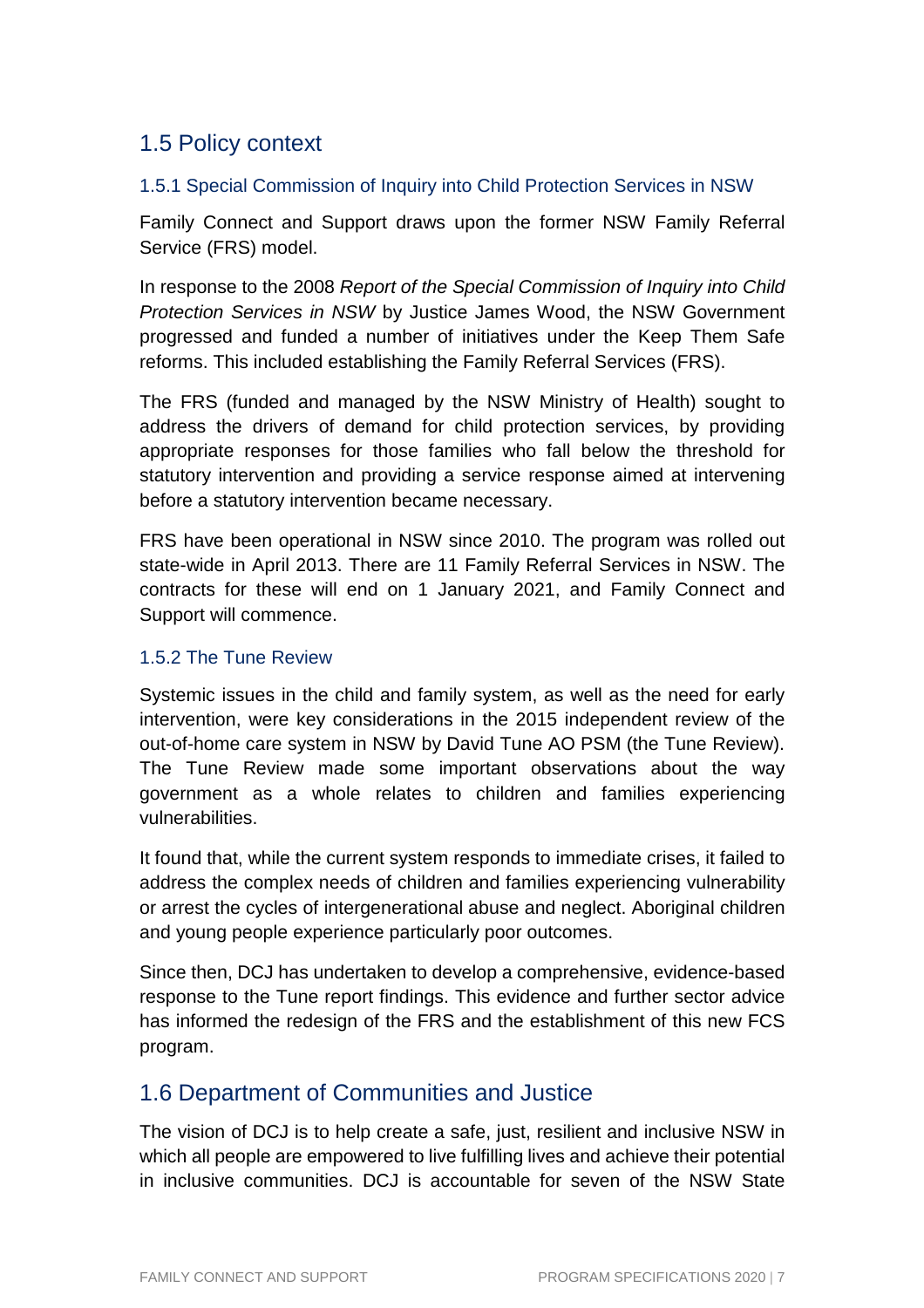Outcomes and five of the Premier's Priorities, working across the Stronger Cluster agencies to develop and deliver support, services and programs that contribute to these Outcomes and Priorities, including:

- Active and inclusive communities: provide a range of community support to improve wellbeing, increase community participation, and promote social inclusion and cohesion.
- Children and families thrive: supporting the safety and wellbeing of vulnerable children, young people and families. People have a safe and affordable place to live: providing assistance for people unable to access or maintain appropriate housing, including homelessness services<sup>1</sup>.

#### 1.6.1 Stronger Communities Investment & Inclusion Directorate

Family Connect and Support aligns with the broader direction of the NSW government to invest early in services and programs for vulnerable children, young people and families. FCS offers support to families earlier, before issues escalate, and works with families to build on their strengths and improve their safety.

#### 1.6.2 Human Services Outcomes Framework

DCJ applies the NSW Human Services Outcomes Framework to its funded programs. It aims to ensure that all children, young people, families and communities:

- Have a safe and affordable place to live.
- Live a healthy life.
- Learn, contribute and achieve.
- Contribute to and benefit from our economy.
- Are safe in their homes and communities.
- Participate and feel culturally and socially connected.
- Contribute to decision making that affects them.

FCS contributes to achieving these outcomes by effectively responding to the needs of children, young people, families and communities experiencing vulnerability. It supports families by providing assistance to help prevent the escalation of risk and the need for statutory intervention.

#### 1.6.3 Aboriginal Services

l

Improving long-term outcomes for Aboriginal children, young people and their families is a key priority for DCJ. Aboriginal children and young people are over

<sup>1</sup> Department of Communities and Justice: Strategic Direction 2020- 2024 (https://www.dcj.nsw.gov.au/\_\_data/assets/pdf\_file/0011/778133/DCJ-Strategic-Direction.pdf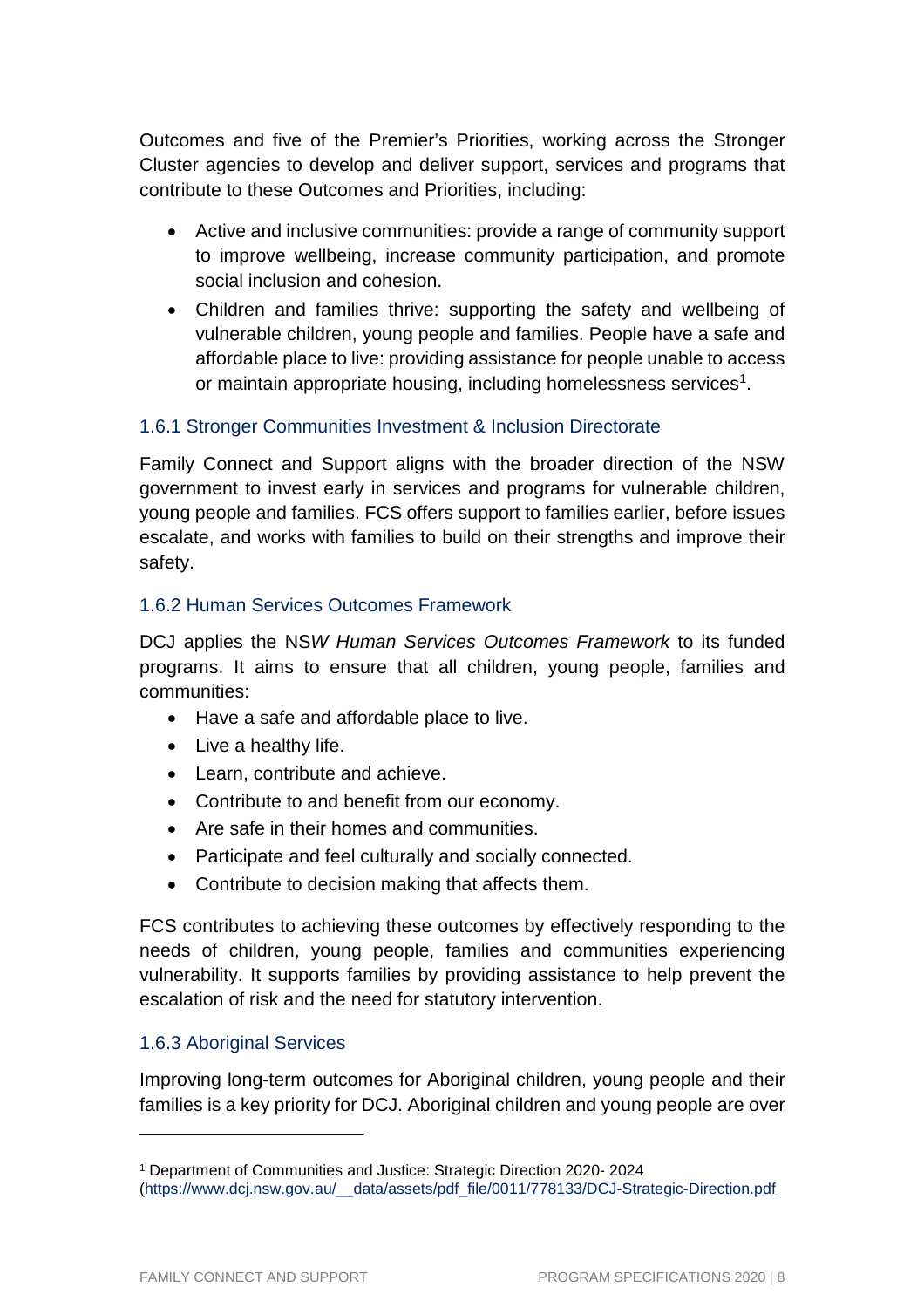represented in the child protection (rates are approximately 8 times that of nonindigenous children)<sup>2</sup> and out of home care systems (approximately 9 times more that of non-indigenous children)<sup>3</sup>. Data from the 2017  $-$  18 reporting period showed Aboriginal children and young people are disproportionally represented in the entry into care population at 37.9% of all children entering care in NSW.<sup>4</sup> These data signal an urgent need for greater investment in culturally responsive prevention and early intervention services.

The Aboriginal Outcomes Strategy 2017- 2021 sets out how DCJ will deliver quality outcomes for Aboriginal people. It sets clear expectations and specifies priorities, goals, targets, timeframes and accountability to provide a transparent and cohesive response to DCJ efforts to deliver better outcomes and client experience for Aboriginal children, families and communities.

DCJ is also focussing on:

- Growing and strengthening the capacity of the Aboriginal NGO sector.
- Assessing and improving the cultural capability of mainstream service providers that work with Aboriginal people and communities.
- Improving outcomes for Aboriginal people who access DCJ funded services.

Non-Aboriginal FCS providers must ensure they have the cultural capability to understand the needs of, and work effectively with, Aboriginal people and communities – including understanding the intergenerational trauma and the experiences of the Stolen Generations. Services should seek to build respectful relationships with Aboriginal specific services and their local Aboriginal communities, and identify opportunities to work together to achieve the best outcomes for Aboriginal clients.

#### 1.6.4 Notified policies and standards

Family Connect and Support providers are required to be familiar with and comply with following DCJ and NSW Government policies and standards:

- DCJ Funded Contract and Management Framework
- NSW Interagency Guidelines
- DCJ Practice Framework
- Care and Protection Standards
- Aboriginal Case Management Policy

<sup>2</sup> Australian Institute of Health and Welfare 2019. Child protection Australia: 2017–18. Child welfare series no. 70. Cat. no. CWS 65. Canberra: AIHW p 25

<sup>3</sup> Australian Institute of Health and Welfare 2019. Child protection Australia: 2017–18. Child welfare series no. 70. Cat. no. CWS 65. Canberra: AIHW p 48.

<sup>4</sup> Number and proportion of children and young people entering out of home care between 2011 – 12 and 2017- 18 by Aboriginality in NSW Source Kids and Child Story CIW annual data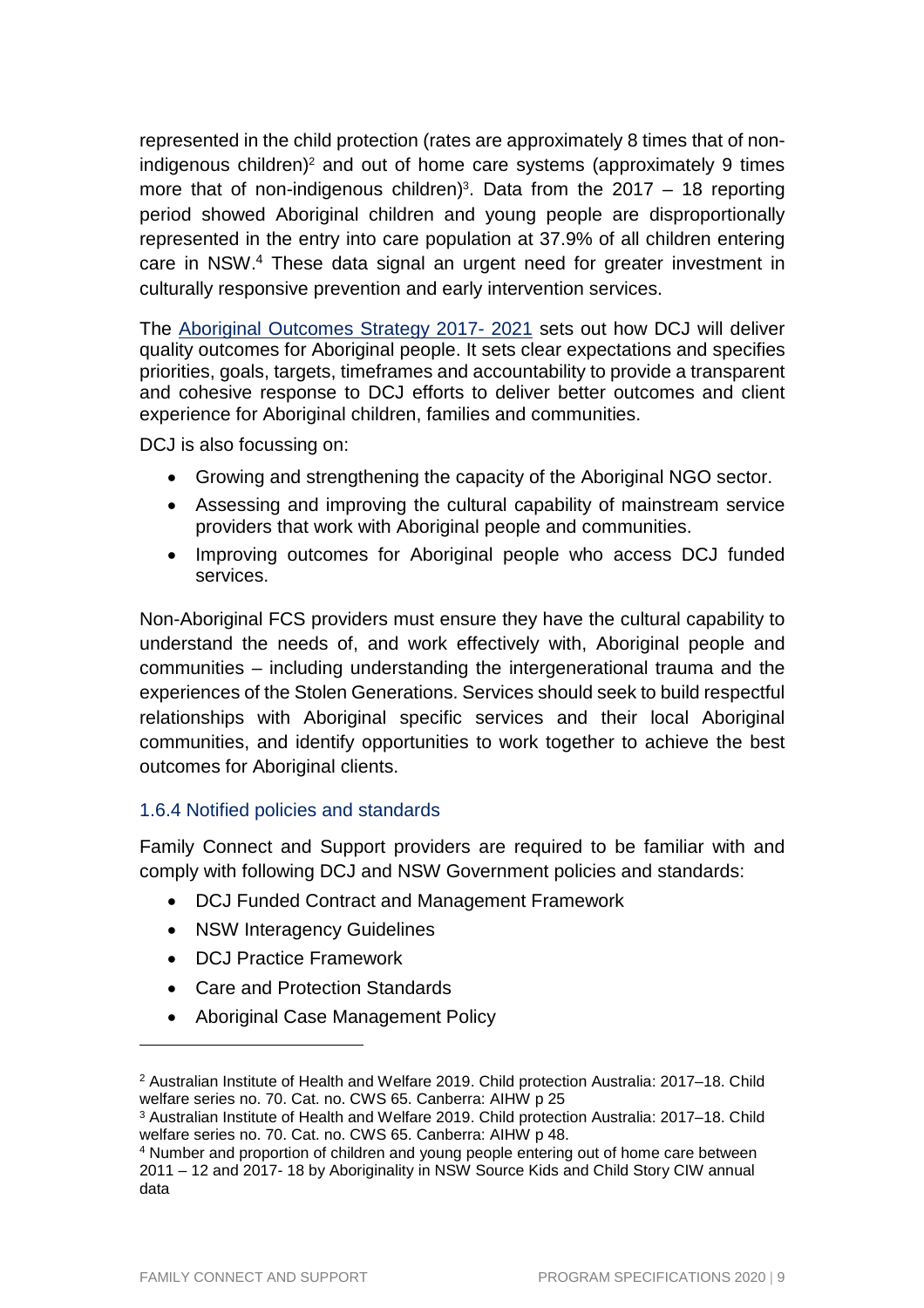It is important that services are aware that these may be updated and changed from time to time and that new policies and standards relevant to Family Connect and Support may be developed. DCJ Program Managers and/or contract managers will publish details of applicable changes on the program website. Services should be aware of the potential for changes and are responsible for ensuring they are up to date.

## 2. Program overview

## 2.1 Objectives

FCS is a voluntary family service providing a tiered response based on family needs. Core service elements include (but are not limited to) information and advice, comprehensive assessment, proactive outreach, short term case planning and coordination, and active holding to vulnerable children, young people and families in NSW.

FCS services are state-wide, existing across all 16 DCJ districts<sup>5</sup>. FCS provides service across the whole district. This involves delivering services at specified location/site and using strategies to reach clients in other geographical location, including through appropriate outreach and or mobile services.

## 2.2 Evidence informing Family Connect and Support

There is considerable evidence on the risk factors impacting on child and adolescent development and future life outcomes. This service offers earlier and voluntary support to children, young people and families presenting with these risk factors. In the absence of this service, vulnerable children, young people and families below the ROSH threshold are less likely to receive the support and interventions they need.

#### 2.2.1 Evaluation of NSW Family Referral Services

Family Connect and Support is based on the NSW Family Referral Service (FRS) model. The NSW Ministry of Health commissioned an evaluation of the FRS program in 2013. The evaluation identified a range of service benefits including reports from 7 in 10 clients that FRS supported them to access services they most needed. Positive changes to personal and family situation were also reported– including improved emotional and mental wellbeing,

<sup>5</sup> Department of Communities and Justice districts current as at 4 February 2020 https://www.facs.nsw.gov.au/about/contact/DSS/chapters/overview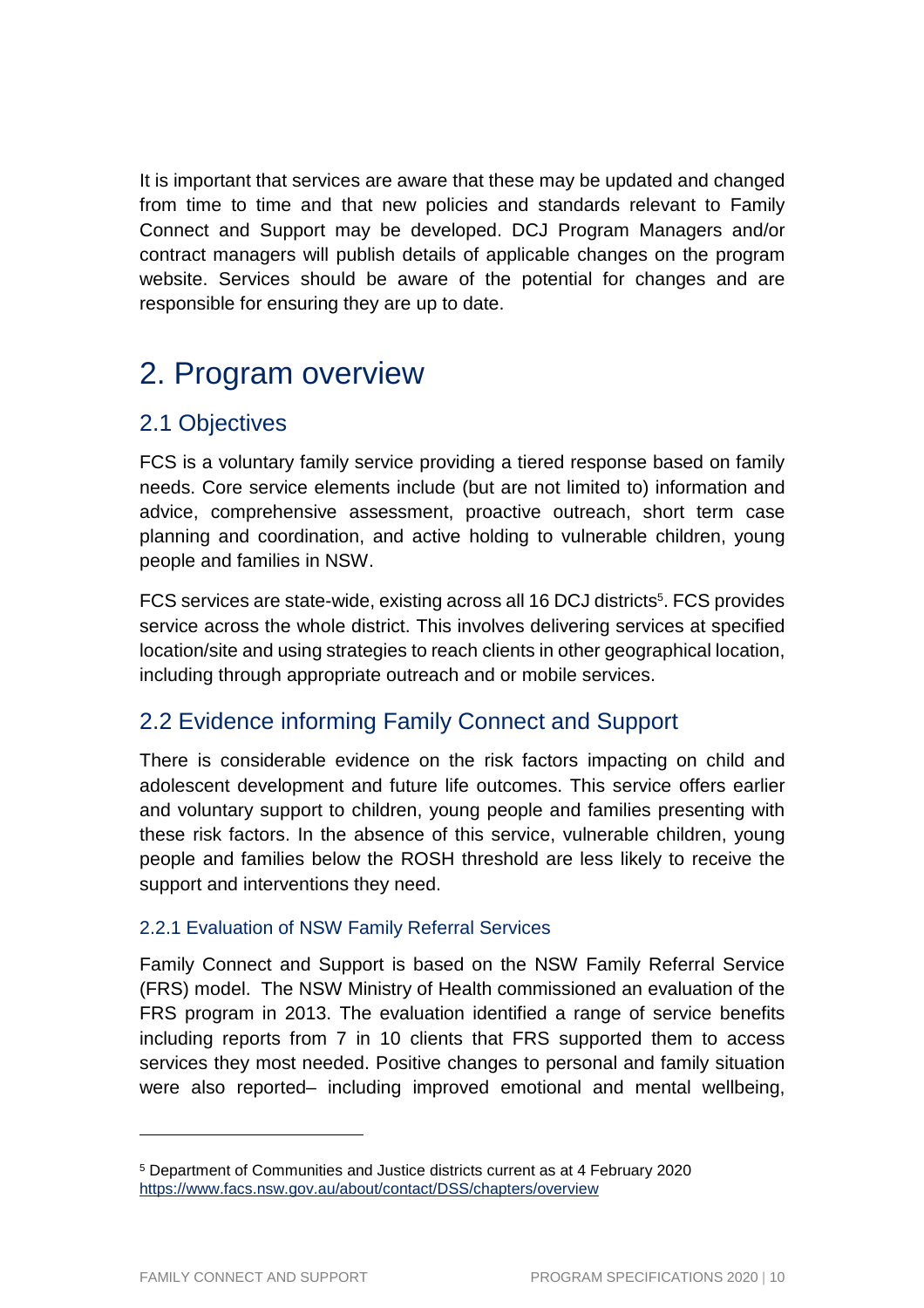access to housing, and greater capacity to manage their personal circumstances<sup>6</sup>

#### 2.2.2 Evidence on voluntary family services

Voluntary family service model exist in other jurisdictions nationally and internationally. Many models include similar elements, such as strength based family assessment, responsivity to need, diversion to early intervention and prevention service.

Program evaluations and comparative research suggests differential response models are often better received by families and can deliver benefits.<sup>†</sup> Analysis of Victoria's Child FIRST found self-reported improvements in parenting skills and perceived improved child wellbeing and health.<sup>ii</sup> Parental/carer positive perception of workers, contact as needed, feeling welcomed and being able to express their views were linked to perceived improvements. An evaluation of pilot in the US found at 4-5 years follow up families that received a non-statutory family response exhibited statistically significant lower levels of 5 types of child safety problems.iii

#### 2.2.3 Learnings from consultation with the sector and service users

The opportunity to redesign and build on the work of the Family Referral Services (FRS) program was identified through broad DCJ consultation with a range of child and family sector stakeholders. FRS were often highlighted as a strength of the current system due to the important role they play to identify, engage, assess and refer families on to services before they reach the Risk of Significant Harm (ROSH) threshold.

The redesign also draws on consultations advice from young people, who identified their need to have easy access to trustworthy and age appropriate information about support services. They also expressed their need to be listened to and treated with respect.

#### 2.2.4 Building an evidence base

FCS aims to increase and facilitate evidence-informed practice over time. Regular reporting, a program and outcome evaluation and ongoing consultation within the sector will build the evidence base. This will be supported by:

<sup>&</sup>lt;sup>6</sup> KPMG (2013) Evaluation of Family Referral Services: NSW Kids and Families, Government Advisory Services. Availability:

http://www.health.nsw.gov.au/kidsfamilies/protection/Documents/frs-evaluation-report.pdf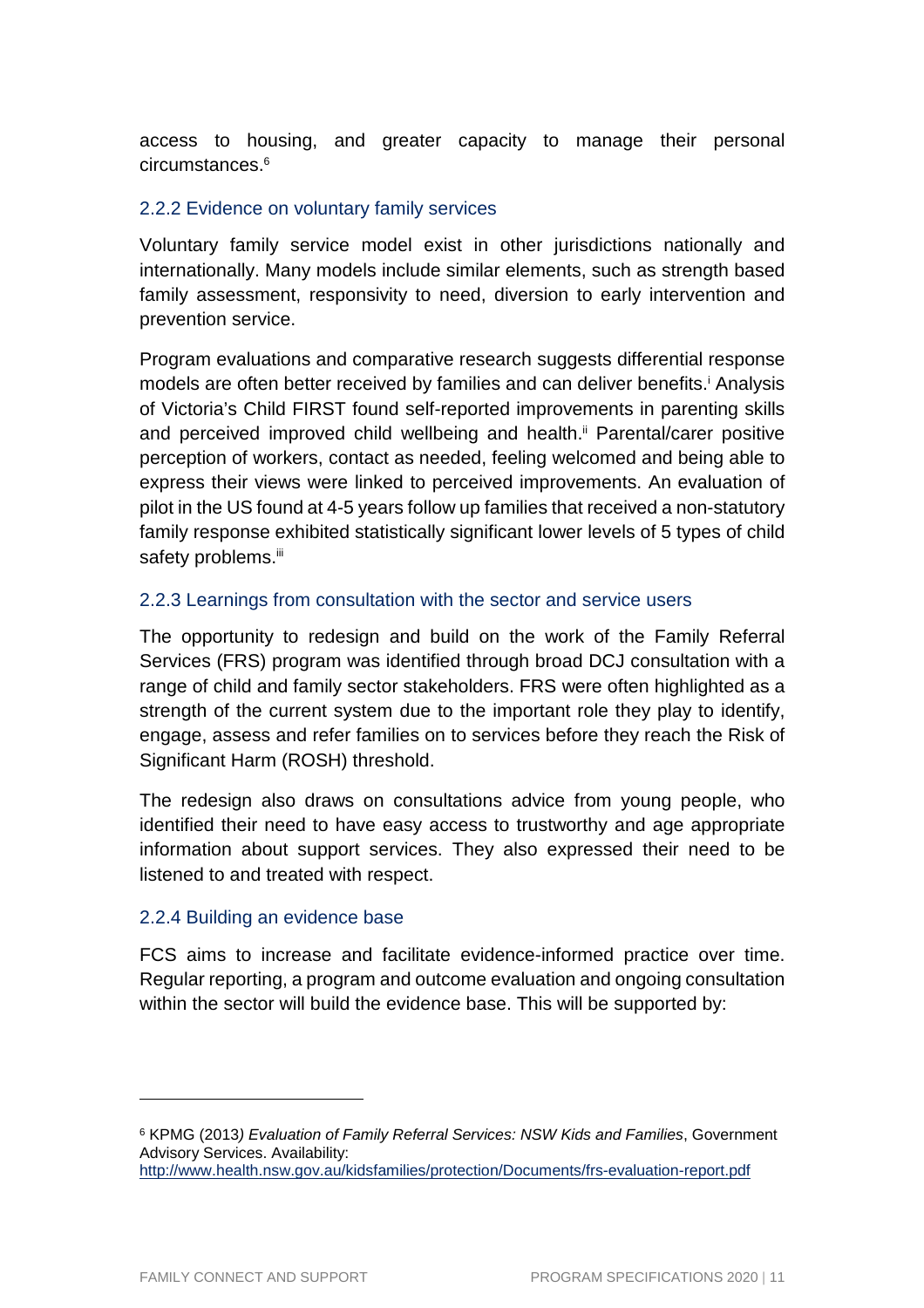- Evidence-informed practice tools including a common assessment framework to be jointly developed and implemented with providers and service users.
- Ongoing qualitative and quantitative data collection and contribution to the program wide evaluation.
- Service provider led Community of Practice as a mechanism for identifying and implementing practice enhancements.
- Working with district partners through a local leadership group and other child and family network or forum to enhance referral pathways and address service gaps at a local level.

Key documents that set out the foundational evidence for the FCS, as well as service design and practice, include:

- Access System Redesign Evidence Review
- Stronger Communities Investment Unit Insights Report 2018
- TFM Human Services Data Set District and LGA Insights
- Application of the Human Services Outcomes Framework to Early **Intervention**
- Family Connect and Support Program Logic (see **Appendix A**)
- NSW Health's First 2000 Days Framework

## 3. Program description

## 3.1 Target groups

Family Connect and Support is for children, young people and their families in NSW experiencing vulnerability who need support and are not currently involved with statutory child protection services. FCS is primarily for families facing current concerns that have not reached ROSH but may include families who have been subject to a low level ROSH report (less than 10 days response) but for whom no other supports are available. These are cases where there is no active child protection case plan and/or active case child protection involvement. The program is not for families with support needs that can be managed with the help of professionals they are already working with.

FCS providers prioritise the following groups in the locations they are funded for:

- **1.** Aboriginal children, young people and their families
- **2.** Vulnerable young children aged 0-5
- **3.** Children and young people affected by mental illness

Vulnerable young children aged 0-5 and children and young people affected by mental illness have been identified for prioritisation by the Stronger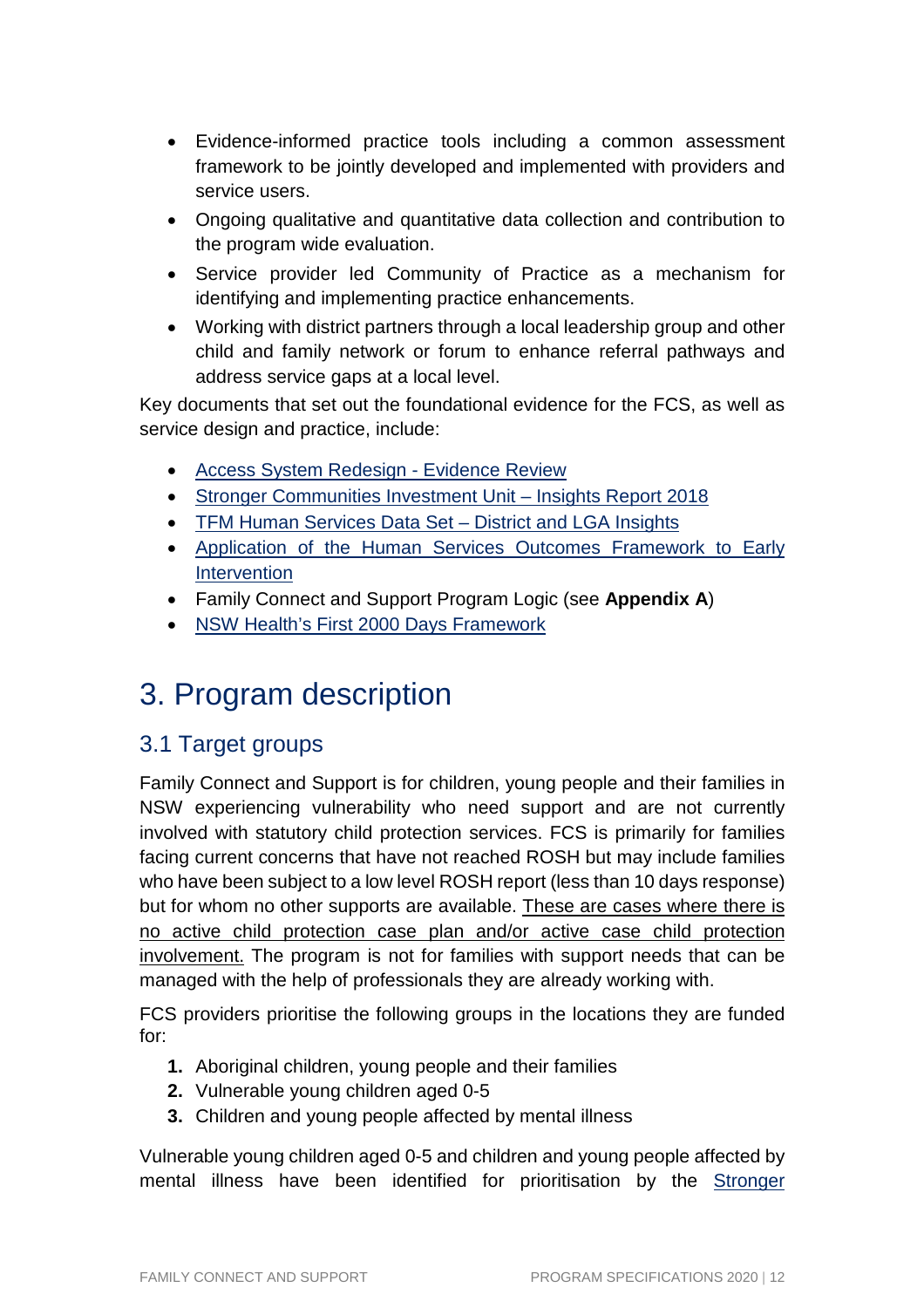Communities Investment Unit 2018 Insights Report. FCS providers are expected to apply the insights and indicators in the associated relevant district data packs relevant to those groups and in the area they will be servicing in delivering the FCS program.

In recognition of the continuing work in investment modelling and analytics of the Their Futures Matter Human Services Dataset, it is possible that new insights and new priority groups may be identified. As such, priority groups and summary insights for each DCJ district and local government areas may change over time. This may affect the identified target groups for FCS. Any changes to target groups, will be made in consultation with FCS service providers and reflected in updates to the program specifications.

It is important to note the indicators for each priority group as described in the data set, are not exhaustive and FCS providers should utilise this data in conjunction with other information relevant to these population groups in the planning and delivery of FCS.

More information from the Insights Report about the target groups, associated indicators and the related District level data is available here. In addition, while target groups have been identified for priority inclusion, appropriate service levels should be available for other people who are assessed as suitable. Services should use of professional judgement, assessment of risk and consideration of capacity in prioritising client access to the service.

#### 3.1.1 Service Indicators for target groups

The FCS provider must demonstrate that the percentage of their clients from the identified target groups (above) are commensurate with the population in district level data packs (this varies across districts).

FCS providers will capture data on the above indicator, which will form part of regular reports to DCJ.

## 3.2 Innovation and responsiveness to significant events

Recent catastrophic events (for example droughts, bushfires and pandemics) have demonstrated the need for human services to be adaptive to change in response to large scale unprecedented natural disasters and public emergencies. It is recognised that such events may shift both the level of population need and impact on the ways that services can be provided (e.g. telehealth and virtual services versus face to face service provision).

DCJ will work in partnership with funded FCS providers to:

• Support providers to identify and respond to the impacts of significant events at a local level.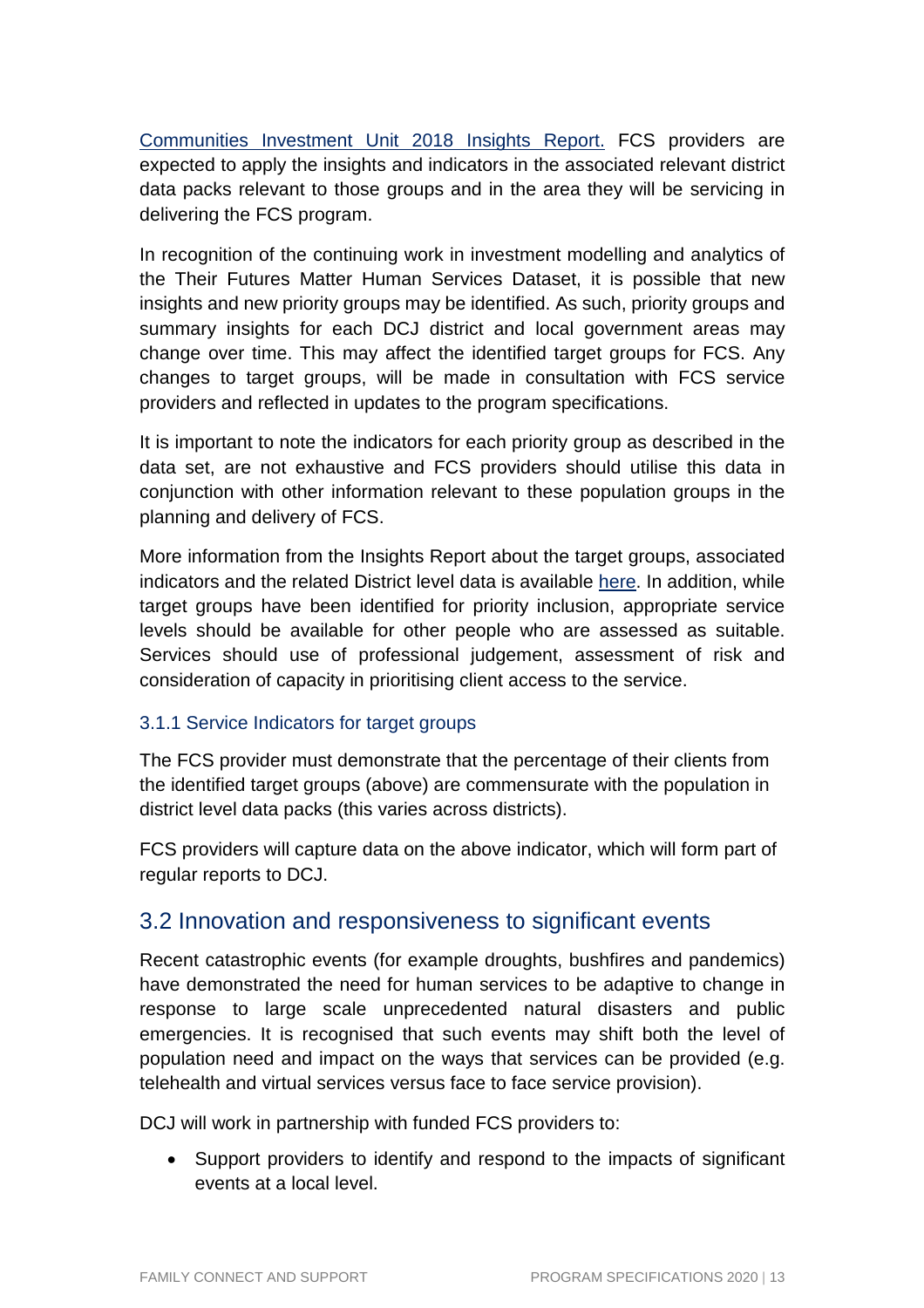- Exercise flexibility in the contract management relationship.
- Share information and learnings to support the continuity and quality of services being delivered.

FCS program management and governance mechanisms, such as the Community of Practice, will be used to identify emerging and unfolding significant issues impacting on clients and service provision. FCS providers will work together, and with DCJ, to develop and share strategies and innovations to respond to emergencies and other events that result in escalated or changed needs.

## 3.3 Service summary

FCS is a service for children, young people and families experiencing vulnerabilities who require support to maintain a safe and positive family environment. FCS services across NSW provide an entry point or connection into the service system for families who may be experiencing vulnerabilities or who are requiring some level of support before issues escalate.

As an early intervention and prevention service, the FCS, helps families to identify and address underlying issues and needs from a holistic perspective.

FCS services will work with families to assess their support needs and provide information, referrals and practical assistance to help them access appropriate support services in their local area (including through the use of brokerage). It is vital that FCS services underpin their service delivery with principles such as innovation, flexibility and responsiveness to ensure service delivery is tailored and meets the needs of individual service user(s).

The FCS may provide active holding, for a period of time, where support services are not immediately available, to keep the family connected and engaged until supports become available.

The role of the FCS is also to identify and build upon strengths and resources, both informal and formal within a family unit. In turn this is aimed at eliminating the need for involvement of the statutory child protection system in the future.

#### 3.3.1 Intersection between Family Connect and Support and the statutory Child Protection System

The underlying purpose of FCS is to provide support to families early and to address and prevent escalation of current issues that, if left unaddressed, may worsen and increase the need for statutory child protection intervention. However, it is recognised that not all vulnerable children, young people and families fit neatly into either the early intervention or child protection system. In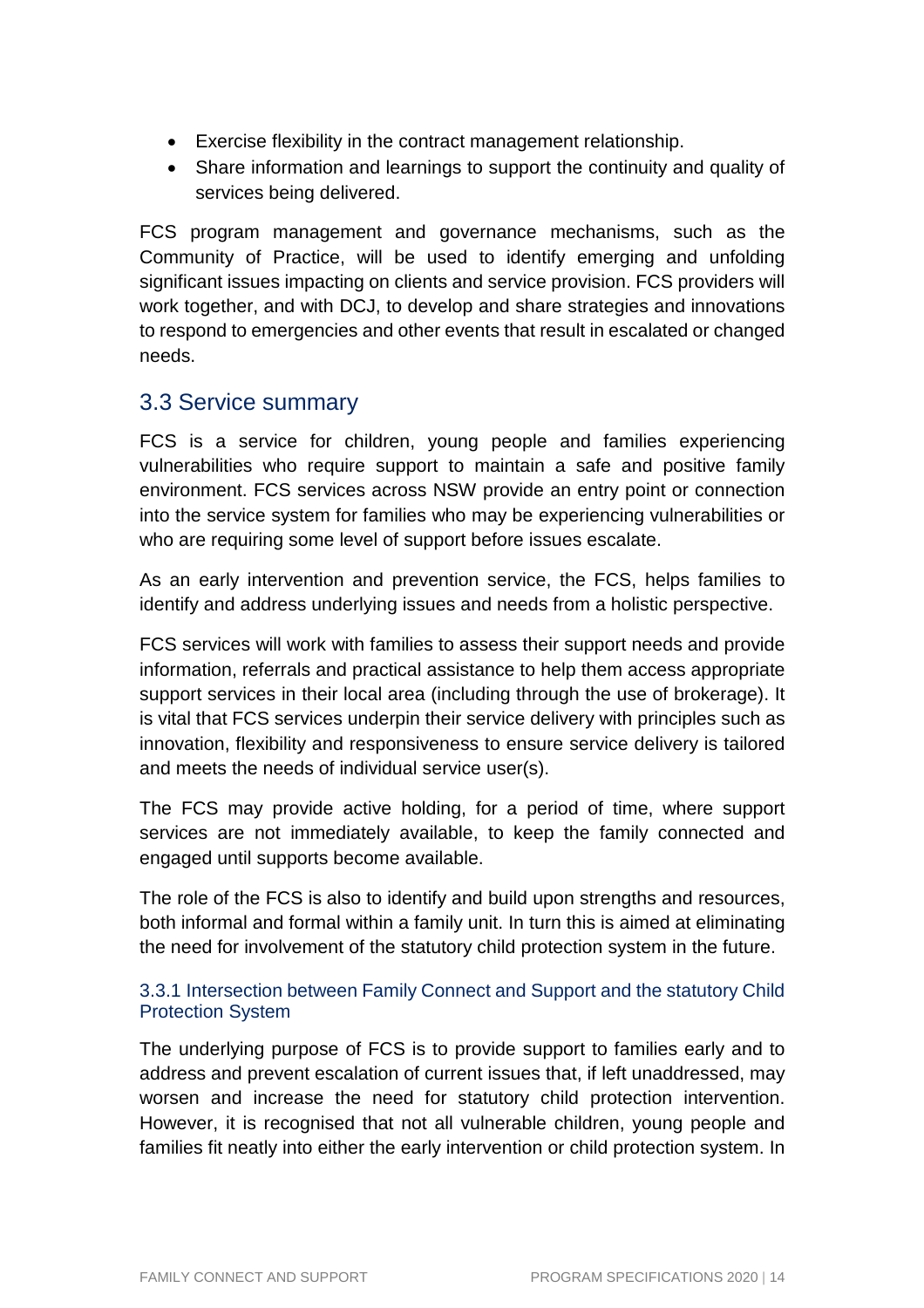light of this, FCS services can accept referrals from different parts of the sector including from DCJ (child protection services).

To maintain the focus and core purpose of FCS as an early intervention service, FCS are expected to establish mechanisms to ensure the majority of referrals are for families where the concerns fall below the threshold of Risk of Significant Harm (ROSH). Where a family is initially referred to DCJ (via a low level ROSH report ie response time less than 10 days) however it is identified that the family's needs would be better met by an FCS service, DCJ may directly refer to FCS.

FCS providers should establish district level quotas for inbound referrals directly from DCJ, to ensure that the focus remains on families whose reported concerns are non-ROSH. DCJ referrals should not exceed 30 percent of service referrals without approval from the FCS Program Manager. The negotiation of referral quotas with DCJ should involve both child protection services staff (Manager Clients Services, CSC; Director Community Services District level), DCJ District Commissioning and FCS contract managers and should be supported by the establishment of formal protocols to monitor and track these referrals.

#### **Service indicators**

The FCS provider must:

- Establish and agree on quotas with district level child protection staff, to be reviewed and revised based on client needs and service demands. Inbound referrals from Child Protection Teams must not exceed 30 percent of the total number of the referrals made in that particular district, except with approval from the FCS Program Manager.
- Establish mechanisms to ensure the majority of referrals (70%) are for families where the concerns fall below the threshold of Risk of Significant Harm (ROSH).

FCS providers are required to report to DCJ on their progress in relation to these indicators, at a minimum on a quarterly basis and more regularly as required by the DCJ contract and/or program manager.

## 4. Service delivery

## 4.1 Client management

FCS providers deliver services to families facing various levels of need and complexity. The level of service FCS provides to a child, young person or family will vary and depend on: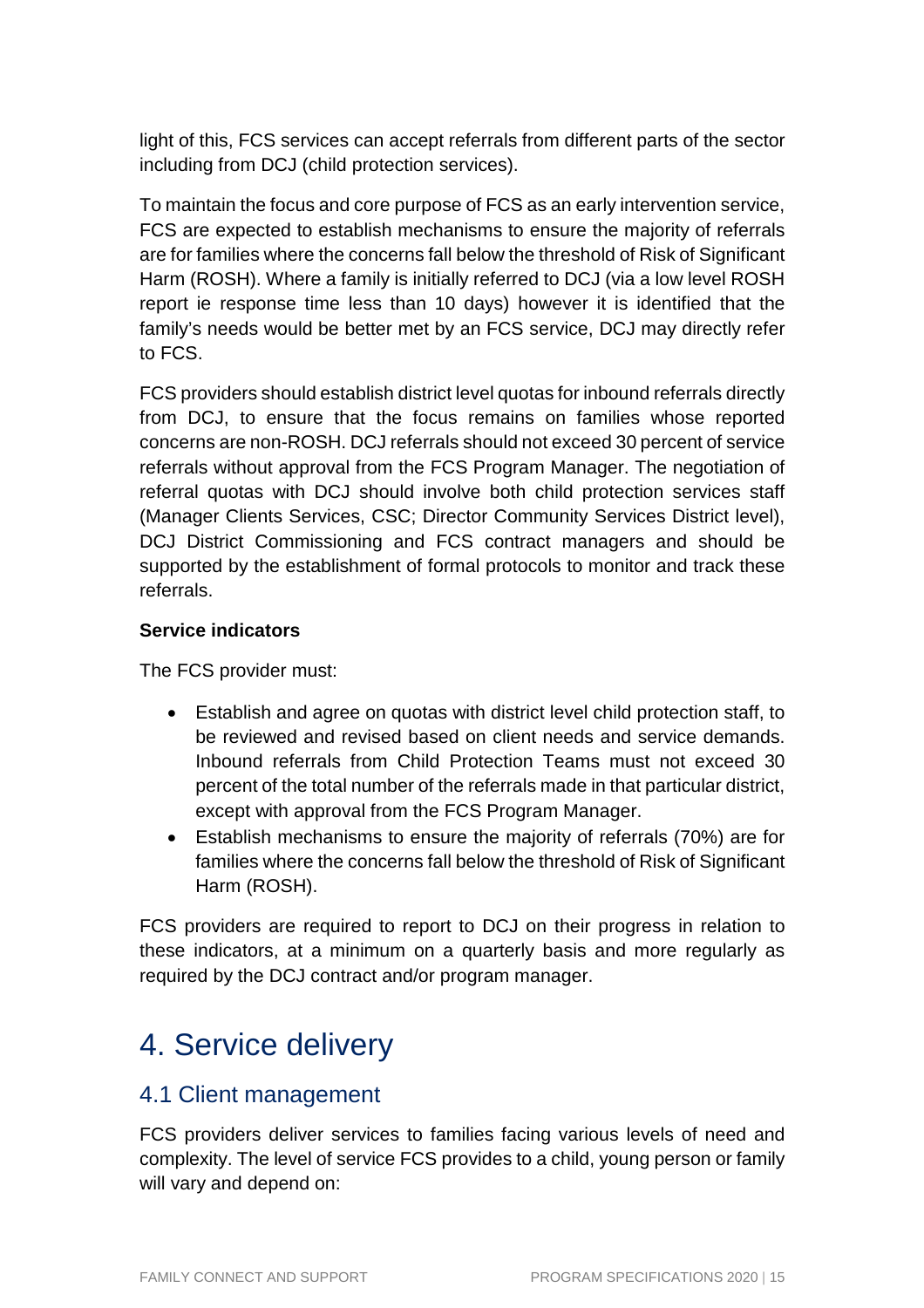- a client's circumstances
- the FCS assessment of client need
- the information and/or assessment provided by and assistance requested by the referrer
- the availability of appropriate services to accept referrals.

These factors will be used to determine the response type provided to clients (see the tiered response at section 4.4).

#### 4.1.1 Case mix

The case service mix will be reflective of local needs and demands, managed through DCJ's districts and adjusted against performance information on a quarterly basis.

#### 4.1.2 Timeframes for service provision

The FCS provides holistic and flexible services for families through comprehensive assessment, engagement and case planning as required with the overarching goal of identifying and referring families to relevant supports in the shortest period of time. It is a time limited service, with the maximum period for service of **16 weeks** from the time the referral is received.

For referrals that are assessed as low complexity (see response type one) the FCS will deliver a service to the family promptly, within 2 weeks of receiving the referral.

This does not in any way prevent a family from be re-referred to the service, and accessing another 16 weeks of service.

#### **Service indicators**

- Families are provided supports to the maximum period of 16 weeks.
- Low complexity cases (response type one) are provided a service within 2 weeks from that date of the referral being received by the FCS.

FCS providers will capture data on the length of time a case is open which will form part of regular reports to DCJ.

## 4.2 Inbound referrals

#### 4.2.1 Receiving referrals

Once a referral is received by a service provider, service indicators around timeframes for engagement and service delivery will commence. A referral will be taken to have been received by the service provider in the following instance:

• if a face-to-face referral, on the date of contact;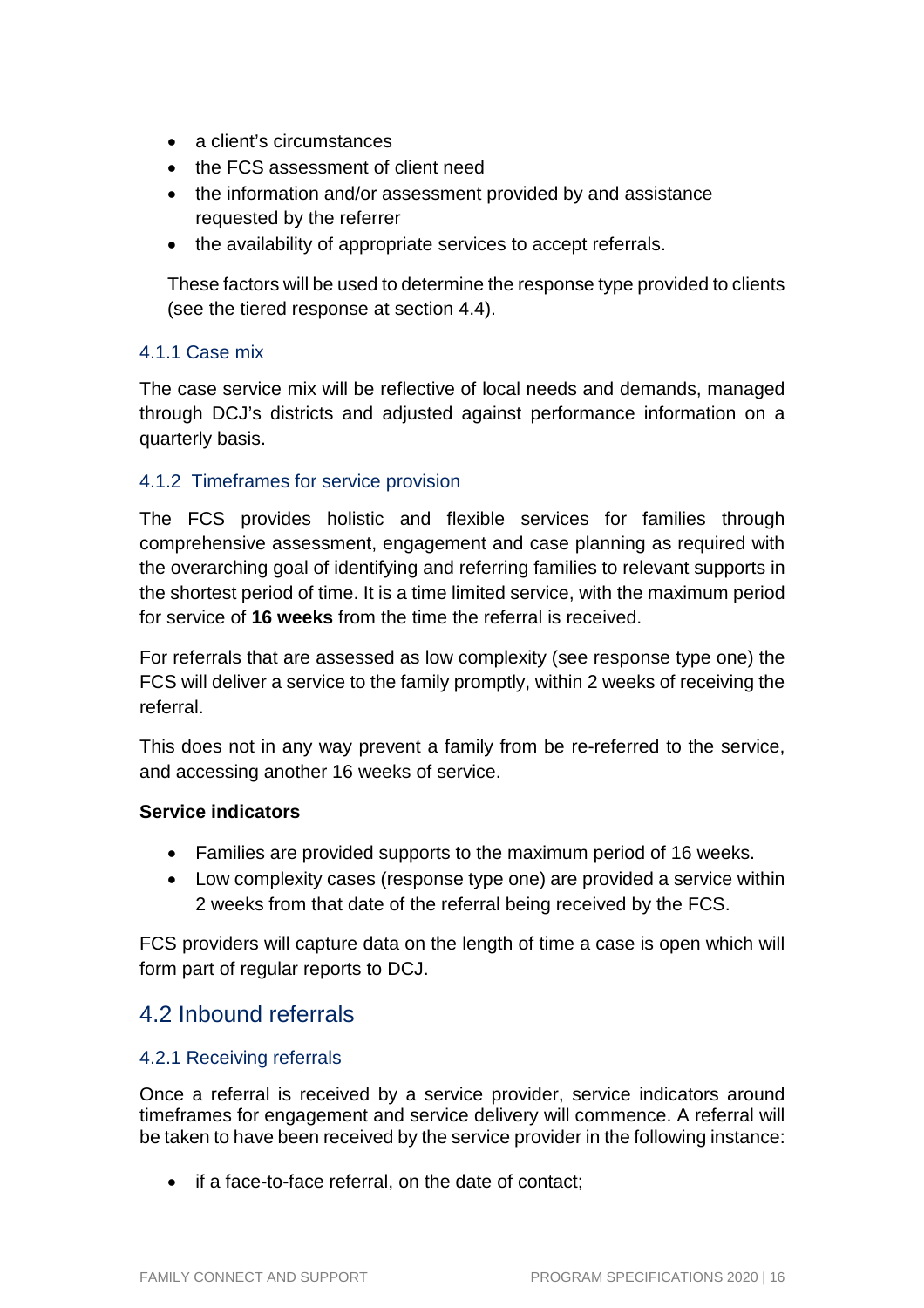- if relayed by phone, on the day of the phone contact;
- if transmitted by email, at the time when the email is capable of being retrieved by the service provider at the email address;

If a referral is received on a non-business day or after 5 pm, then it will be deemed to have been received on the next business day.

In case a referral is made by any other means other than those listed above, then a referral is considered to have been received on the day the service provider could reasonably have been capable of accessing the referral.

FCS referrals are received from a range of sources – including Child Wellbeing Units (CWUs), mandatory reporters in universal settings, like schools and hospitals, and through community and self-referrals.

Referrals may also be received from DCJ including directly from the Child Protection Helpline and from DCJ offices (statutory child protection services) and can be accepted if there is no active child protection involvement. In such instances, FCS and DCJ jointly assess and agree that the FCS is the most suitable agency to provide support to the family at that point in time.

Where there is disagreement about the joint assessment agencies should follow established processes for the decision to be reviewed and escalated if this is required.

#### **Service Indicators**

- FCS reporting data demonstrates the service accepts inbound referrals from a range of sources including CWUs and Mandatory Reporters, Child Protection teams in CSC's, other family and community sector agencies and health and human service providers.
- The majority of inbound referrals (70% or more) are received are received from non-statutory sources.

FCS providers will capture data on the above indicators, which will form part of regular reports to DCJ.

## 4.3 Client triage and assessment

FCS providers undertake comprehensive, holistic, strengths based client and family assessments. An appropriate assessment framework will be used by all FCS staff and will incorporate an assessment of risk and accurate identification of need as well as strengths, and inform the case and coordination plan (where one is required).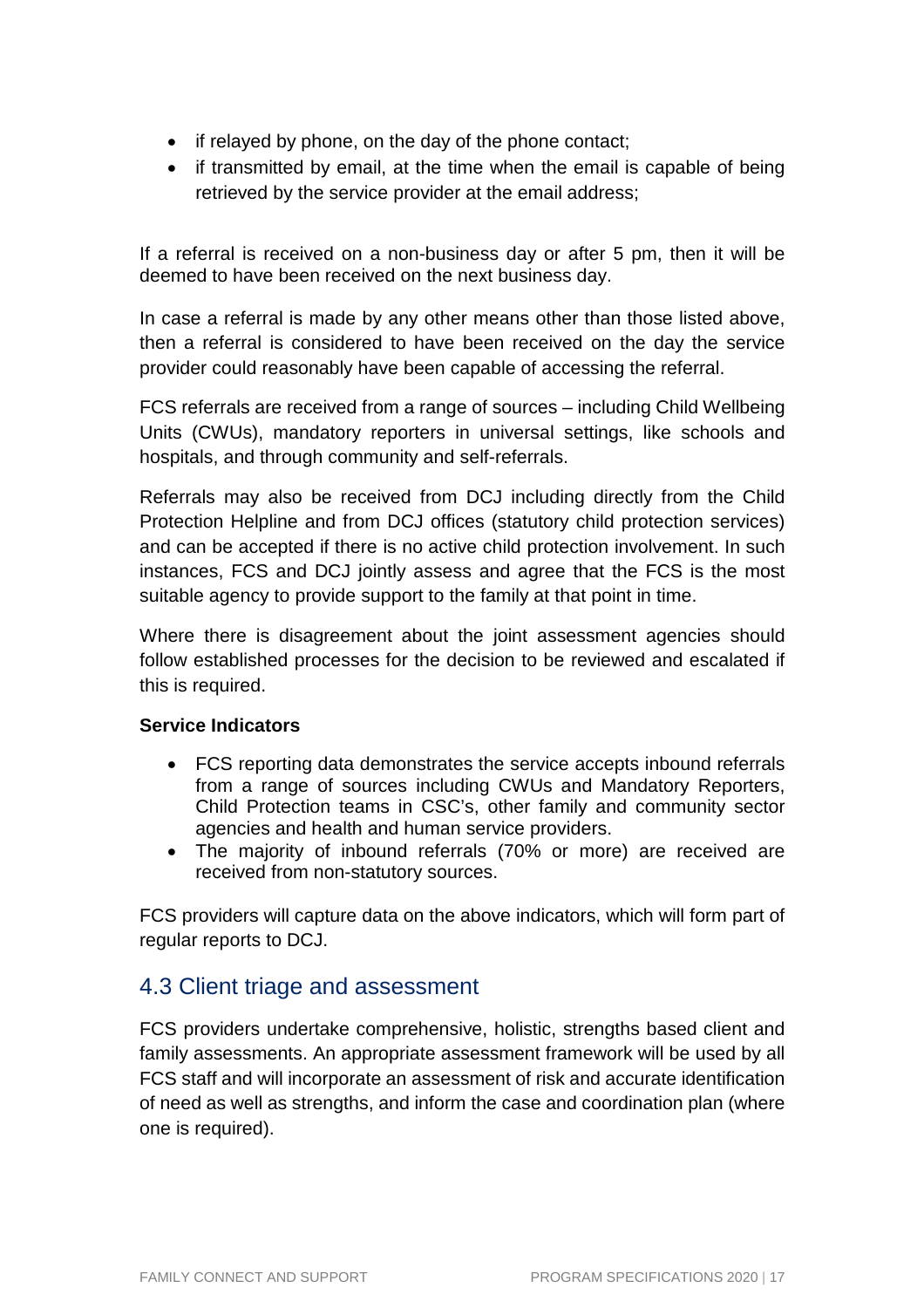The assessment framework will incorporate the tiered response to triage referrals and allocate as required for further assessment.

Where the inbound referrer has already undertaken an assessment, the FCS provider will consider this and the need for further assessment, with a view to reducing and/or avoiding duplication in the assessment process wherever possible. In this event, the response type required will still be recorded.

#### **Service indicators**

• All families that accept a service through the FCS are triaged and assessed using a framework consistent with the tiered response model.

FCS providers will capture data on the above indicator, which will form part of regular reports to DCJ.

## 4.4 Client engagement

Children, young people and families referred to FCS are contacted in a timely manner (within 3 working days). FCS aims to engage clients and make an initial assessment of their needs within one week of a referral being received, acknowledging it can take time to build trust and engage families and as such a minimum of 3 contact attempts should be made.

In addition to standard contact methods (e.g. phone or email), FCS uses flexible and innovative outreach channels to build trust and break down barriers, including geographic and social isolation, to reach individuals and families in need of a service. A range of client engagement approaches are used including active outreach strategies in universal services and community settings and through home visiting and cold calling. FCS are flexible and innovative in their approach to reaching the priority (target groups) for FCS.

Where appropriate, FCS providers make use of digital and ICT mechanisms to facilitate and support family engagement (for example telecare services and moderated chat rooms).

FCS staff are skilled in building rapport, developing trust and breaking down barriers to effectively engage with clients. For more information about staff skills and training see staffing and workforce development (section 5.5).

#### **Service indicators**

- The majority of families are successfully contacted within 3 working days from receipt of a referral.
- For all families that could not be reached/contacted by the FCS service, a minimum of 3 attempts at contact are made – using different contact types.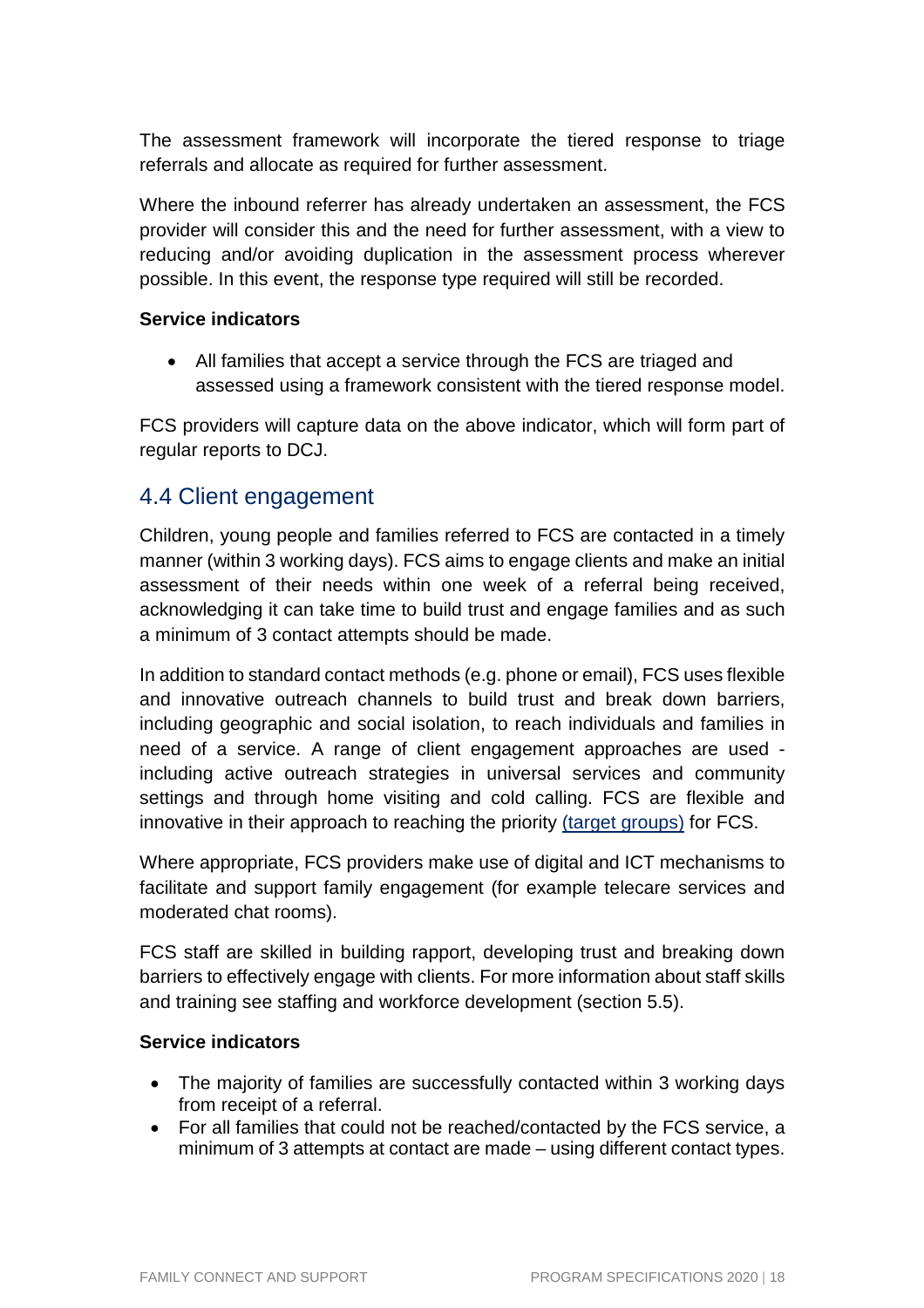• FCS providers use the most suitable methods to contact and engage families including traditional approaches – phone, text, email and home visits as well as more innovative outreach methods like visiting schools, hospitals, child care centres other community settings (e.g. home visiting is used to reach and service geographically and/or socially isolated families).

FCS providers will capture data on the above indicators, which will form part of regular reports to DCJ.

#### 4.4.1 Home visiting (including cold calling) and engaging with families in community settings

Home visiting can be an effective means of making initial contact and engaging with families, particularly when other methods have been unsuccessful. Home visits enable FCS workers to see families in their own environment and make a more informed assessment of their psychosocial situation, including their strengths and resources and the challenges they may be facing.

Safety procedures must always be followed when making a cold call visit. In cases where domestic and family violence is a presenting issue, FCS must undertake a safety and risk assessment for both the client and the worker, and consider if a cold call could place anyone in increased danger. This issue is discussed in more detail in Identifying and responding to domestic and family violence.

Practice Guidance about home visiting can be found in **Appendix B.**

#### **Service Indicators**

• Home visiting, cold calling and meeting families in the community is undertaken in appropriate situations/cases (geographically and/or socially isolated families) to make initial contact, to undertake a comprehensive family assessment and/or to maintain client engagement.

FCS providers are required to capture data on this indicator and report to DCJ at a minimum on a quarterly basis and more regularly as required by the DCJ contract and/or program manager.

#### 4.4.2 Tiered responses to client needs and complexity

All cases will undergo triage and assessment. While a FCS program wide common assessment framework is developed, FCS will align their current evidence-based assessment frameworks/tools with the Tiered responses below. The responses are of increasing intensity and cumulative. A family can access multiple response type as part of their service response, depending on their needs.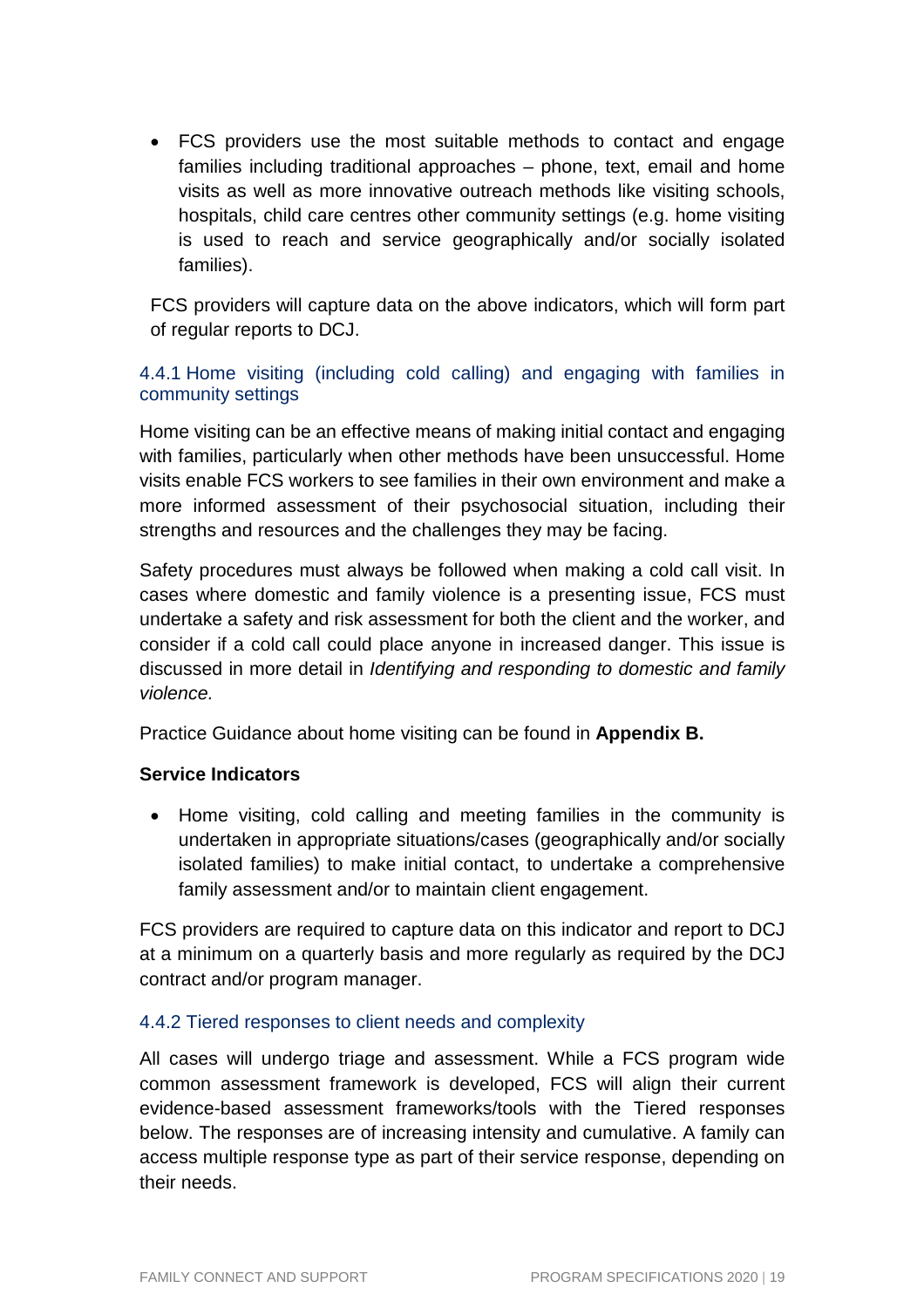#### **Response type 1 – initial assessment, information, referral and advice (low complexity)**

Where FCS makes an initial assessment that family needs or concerns raised are relatively low level, they are expected to provide advice to the referrer or the family themselves, with telephone or online support. This might take the form of protective advice, suggestions for staying engaged with and supporting the family, or information about local universal services that can connect the family with their community. This advice can be provided via telephone, e-mail, face to face and/or through providing a brochure to the family that offers details about local support services either by email or through the post.

Services will have established mechanisms to triage referrals so that families who fall under this referral type receive a prompt response.

#### **Response type 2 – secondary assessment, case coordination and planning (medium complexity)**

Where the FCS makes an initial assessment that the concern raised about the child/children is more complex and requires a coordinated service response, the FCS is expected to arrange a face to face comprehensive assessment with the family. Where the assessment indicates the need for multiple services, the FCS will consider the most appropriate agency to provide case planning and coordination, including the FCS themselves. The FCS will then work with the family using active engagement techniques to facilitate warm referrals to appropriate services in the area to meet the family's needs.

#### **Response type 3 – active holding and/or use of brokerage funding (high complexity– service gaps)**

Where FCS makes an assessment that the concerns raised are of a complex nature and require multiple services, but there is no capacity in the system to provide all of these services, the FCS will provide active holding to the family, including regular checking in and liaison with other services. This function will be used to keep families engaged and continually monitor family circumstances for changes to risk and need, until alternative services become available.

As required, the FCS will take appropriate action in cases where risk escalates, or the situation changes and services as originally identified as needed are no longer required.

#### **Response type 4 – active/assertive outreach (hard to reach/engage clients)**

Response type 4 consists of the elements of response type 3, plus assertive outreach to engage hard-to–reach families in their home or other community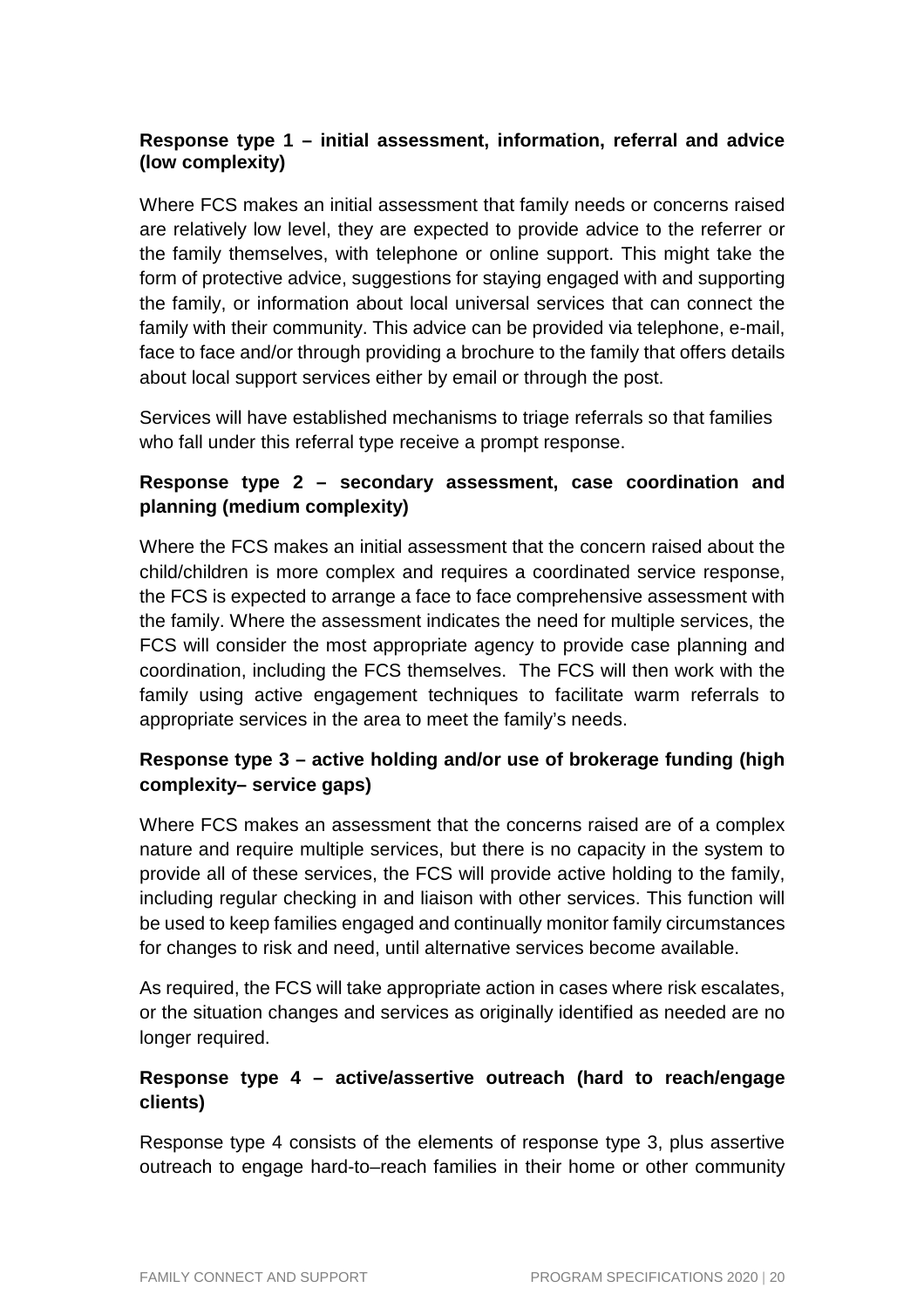based locations. In these cases, sustained efforts over time are required to actively encourage families to engage with available support services. The FCS will contact families by phone, mail, unannounced visits and face to face in community where necessary. Unannounced visits should not occur in the absence of a risk assessment to assess safety and risk for FCS staff or to family members, particularly victims of domestic and family violence.

#### **Service Indicators**

• FCS will report on the response types used, at a minimum as part of quarterly reporting to DCJ and more regularly as required by the contract/program manager. This will be used to determine whether providers are using a mix of responses to best meet client demand (in accordance with the service mix to be agreed a at the district/provider level.

## 4.5 Case coordination, and planning

The FCS will use a series of steps from initial contact and engagement, to developing a needs assessment and making referrals. Where a clients' needs are assessed as more complex, and/or a range of service responses are required, a plan will be developed to reflect this, with appropriate timeframes and the identification or resources and supports.

FCS providers will be required to use a strengths based approach to developing plans, utilising family and community strengths and supports in the development of a family case plan. Plans will be developed in partnership with families, whenever this is possible. The case plan and direction for the family should be established within **two weeks** of the initial assessment.

#### **Service indicators:**

- Family case plans (if required) are developed within 2 weeks of the initial assessment.
- Service providers facilitate safe and inclusive family case planning with relevant family members, including children and young people. Service providers ensure the unique and individual needs, resources and strengths of family members are identified in the plan, along with relevant supports and services.
- Case plans reflect the active involvement of family members (including children and young people), extended family and kin in decision making. (Note services will record which members of the family unit participate in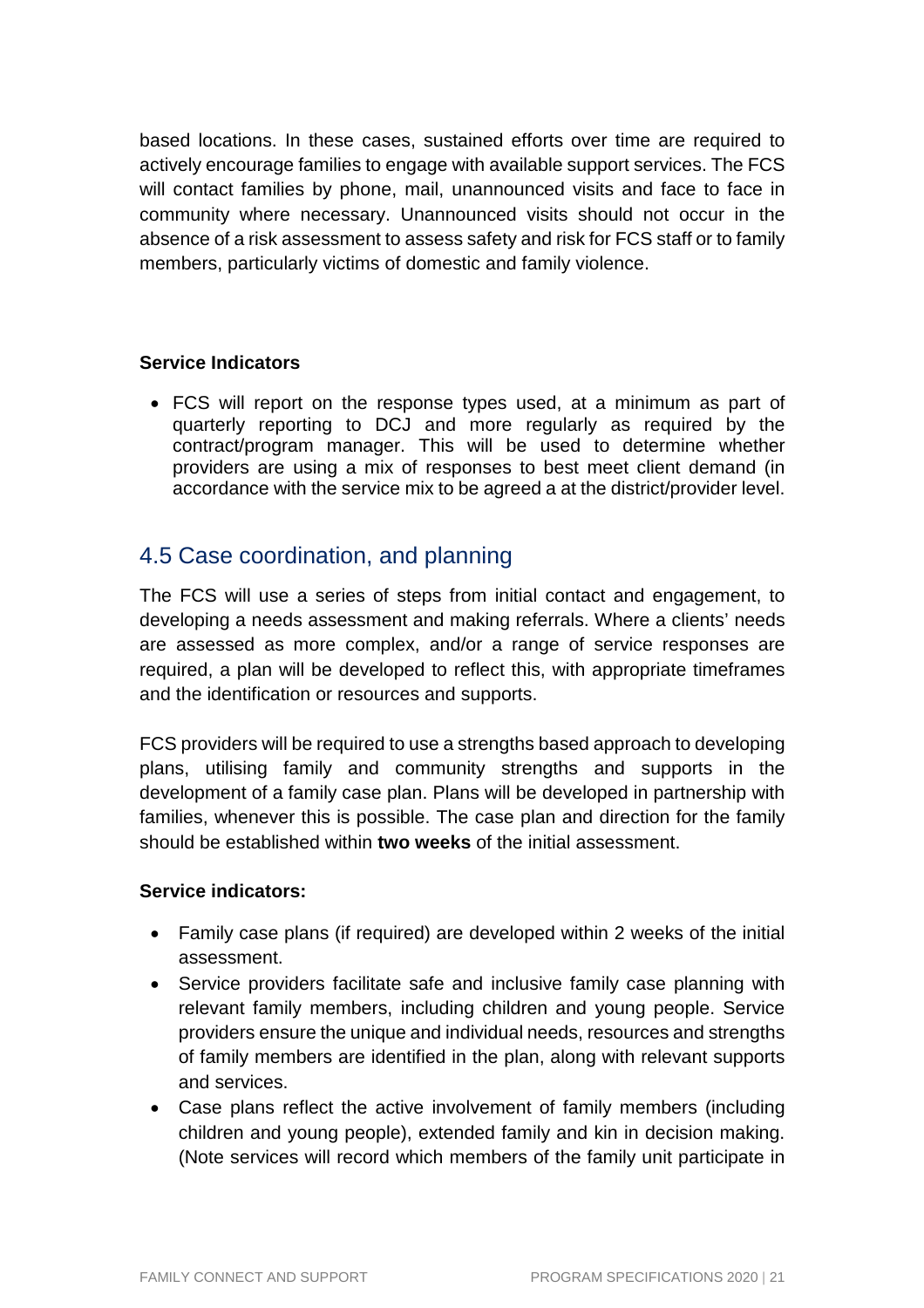the development of their case plan and for those that do not, the reasons why not).

- Case plans provide direction, they are fluid and responsive, and can be adapted to meet changing family need.
- The outcomes achieved through family case plans align with the human service outcomes, e.g. empowerment, safety, home, social and community.
- Families, including children and young people, report that since being connected to the FCS they feel their needs have been met, or have been partially met and their plan aligns with their needs.

FCS providers will capture data on the above indicators and provide regular reports to DCJ on their progress in relation to these indicators including through quarterly reports to the DCJ contract and/or program manager.

## 4.6 Outbound referrals

FCS outbound client referrals are appropriate, timely, facilitated (warm referral) and as far as possible sustainable. Families are included in decision making about their referral needs. Where the FCS prepares a family case plan, outbound referrals will align with the goals identified in this plan. For Practice Guidance on Outbound referrals see **Appendix B.**

#### **Service indicators:**

- All referrals align with client and family need identified through initial and/or comprehensive assessment, and in family case plans.
- Aboriginal and culturally and linguistically diverse families, children and young people are supported to access culturally appropriate programs.
- The majority of feedback from outbound referral agencies indicates that referral was suitable and meet the families underlying and immediate needs.
- The majority of children, young people and families take up their referral.
- The FCS demonstrates use of a range of referral approaches, including warm and supported referrals, to support service uptake.

FCS providers are required to collect data and report to DCJ on their progress in relation to these indicators, at a minimum on a quarterly basis and more regularly as required by the DCJ contract and/or program manager.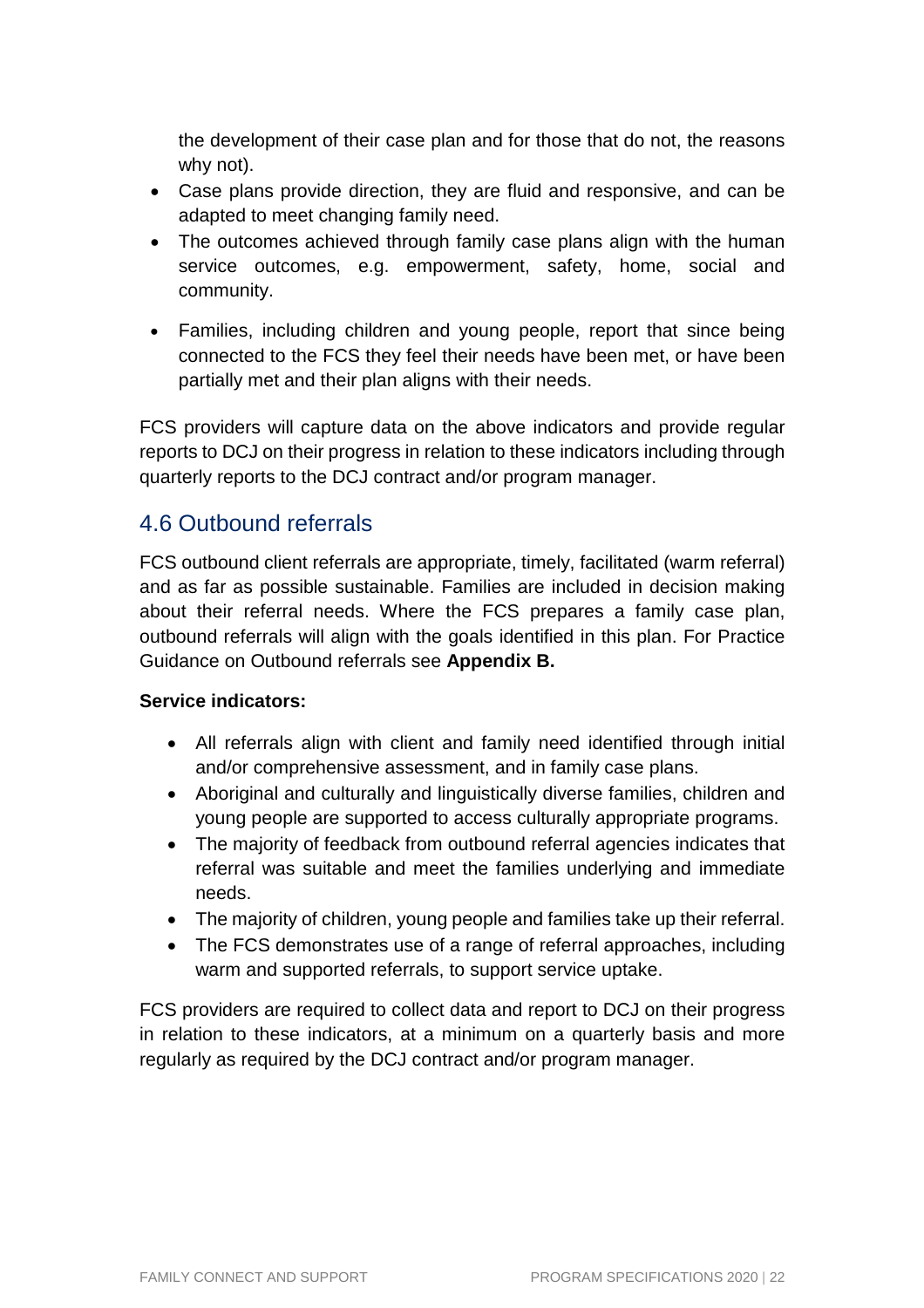## 4.7 Case follow up and feedback

#### 4.7.1 Referral outcome

FCS providers are expected to provide case follow up by making active outbound contact within the **first two weeks** and again within **six weeks of an outbound referral**. Case follow up may be undertaken with the family or the outbound referral agency (or both) depending on the circumstances of the case. FCS worker should use their professional judgement to determine the most appropriate means to follow up and how best to obtain information about the outcome of a referral.

Case follow up will help ascertain if the referral appropriately met the family's need. A follow up process may determine the need for the family to be reassessed or a different referral or service to be initiated.

#### **Service indicators:**

- Initial case follow up with the family or the outbound referral agency (or both) occurs in the first 2 weeks after the referral is made.
- Second case follow up with the family or the outbound referral agency (or both) occurs in the first 6 weeks after the referral is made.
- Outcomes of referrals are documented, on the case plan or other client notes and are reported to DCJ through agreed regular reporting.

FCS providers will capture data on the above indicators, which will form part of regular reports to DCJ.

In cases where the referral is deemed as inappropriate or not sustainable, steps are taken to identify an alternative service or support options and these steps are documented on the case plan or other client notes/recording system. These decisions should made jointly with the outbound referral agency and the family.

#### 4.7.2 Feedback to referrers

FCS providers give appropriate and timely feedback to the service and/or professional who made the inbound referral. This feedback keeps the agencies and professionals involved with the family informed of what services are in place, and can help improve the sector's understanding of the FCS and the outcomes it achieves.

Providing feedback to referrers helps to build trust and confidence in the FCS as a service and raises awareness amongst referrers and other professionals of the broader child and family service system. Practice Guidance about case follow up and feedback to referrers can be found at **Appendix B.**

#### **Service indicators**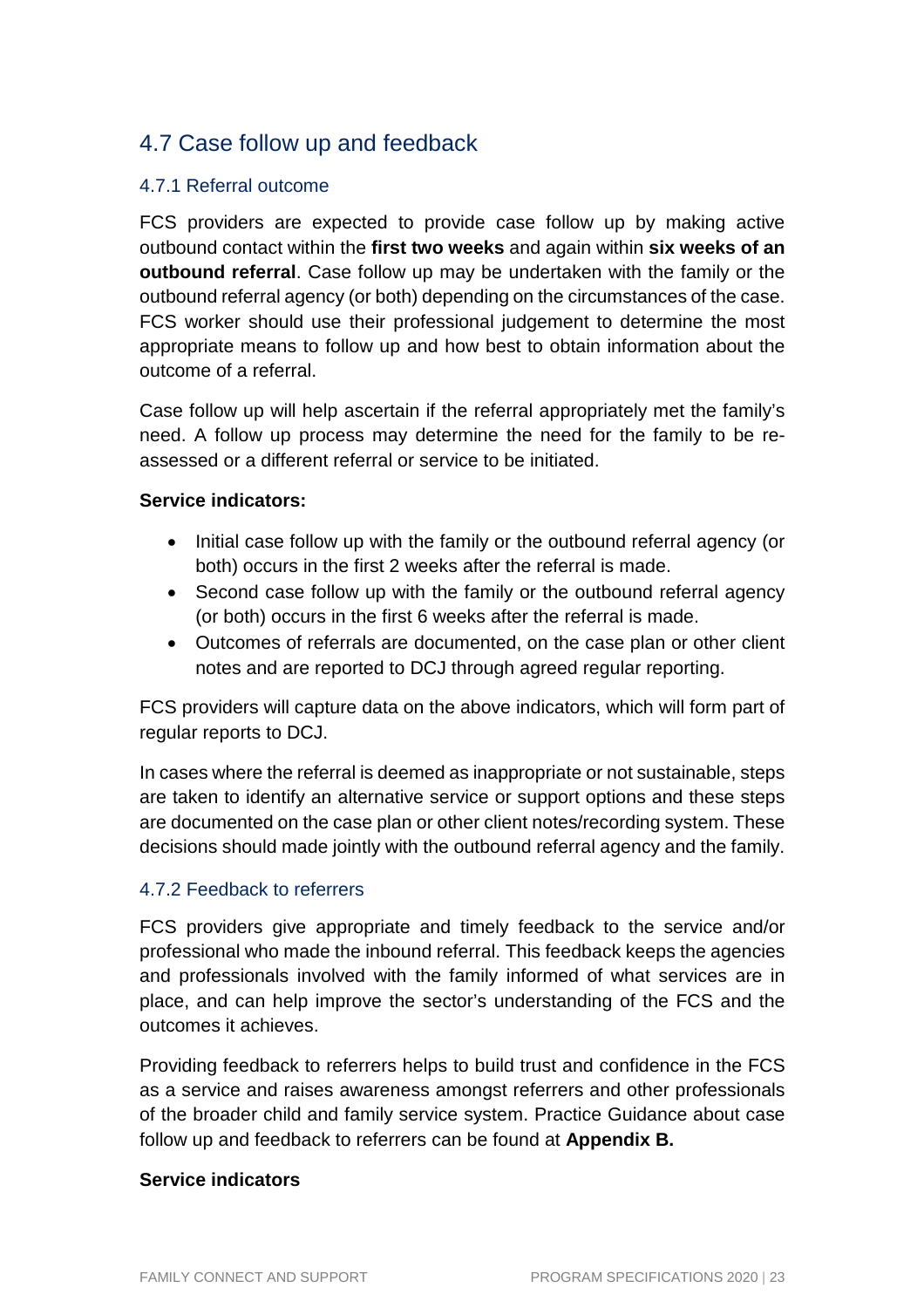• All referrers (who are persons or agencies defined as such under Chapter 16a of the Children and Young Persons Care and Protection Act) are provided with feedback about the outcome of their inbound referral as soon as an outcome of the FCS work is known (feedback may include the outcome of an outbound referral, details of a case plan, or other information about how the family is addressing the issue for which they were referred etc.). Feedback will be provided no later than 6 weeks after receipt of the inbound referral.

FCS providers will capture data on the above indicator, which will form part of regular reports to DCJ.

## 4.8 Active holding

An active holding response will be used where an FCS provider is unable to refer or arrange services to meet a families' needs due to gaps or lack of availability in the service system. Active holding involves the FCS provider monitoring the family circumstances and providing support, including practical support and home visits, follow-up with service providers, while suitable services are being arranged.

#### **Service indicators**

• Where needed, services will utilise active holding to keep families engaged when there are service gaps or blockages.

FCS providers will capture data on the above indicator, which will form part of regular reports to DCJ.

## 4.9 Use of brokerage funding

Brokerage funding is made available for families where presenting issues can be quickly addressed through practical assistance, where services and support are not otherwise available. Accessing brokerage funds should not disempower families and should not act as a disincentive to families developing sustainable ways to meet their ongoing needs.

FCS workers will use brokerage funds to ensure:

- the timely and effective engagement of families
- the management of presenting issues through the purchase of services or goods that address the immediate needs of a child or young person at risk of entering the statutory child protection system, where these services or goods are not otherwise available.

For Practice Guidance about the use of brokerage funding see **Appendix B.**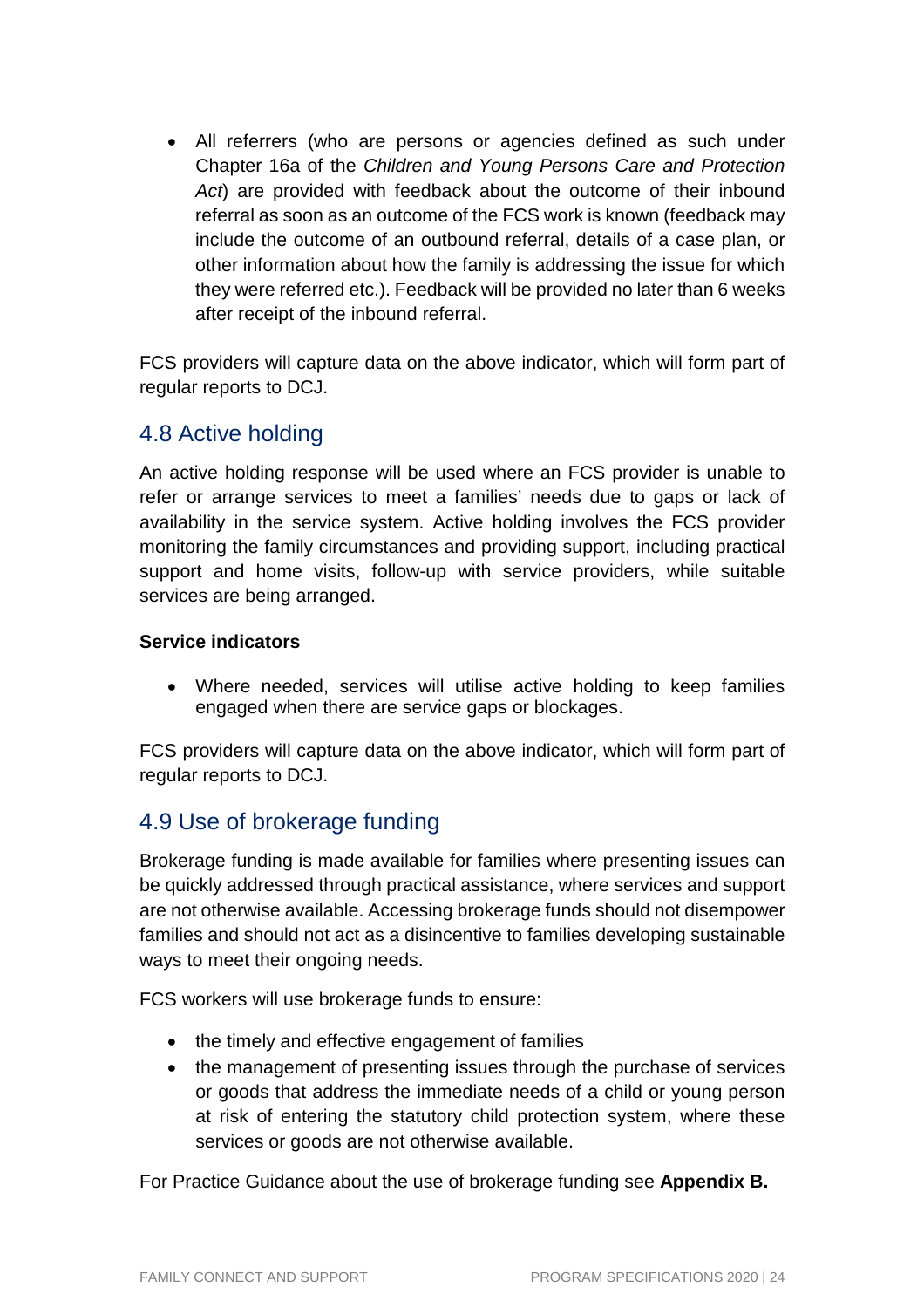#### **Service indicators:**

- Policies and procedures for the use of brokerage funding are in place and are consistent with these program specifications.
- Annual financial acquittals and reporting will include detailed information on the use of brokerage funding and application of service brokerage procedures.

FCS providers are required to report to DCJ about their use of brokerage, including information on services and supports purchased. These will be submitted at a minimum on a quarterly basis and more regularly as required by the DCJ contract and/or program manager.

## 4.10 Family group conferencing (FGC)

Family group conferencing (FGC) is a family-focused, strengths based form of alternative dispute resolution that aims to strengthen partnerships between family members and encourages greater family decision making and responsibility. FGC will help inform case planning and provides the opportunity for families to develop their own plan to keep their family safe. FGC will be considered and offered to families where it is identified that family resources exist within the broader family and kinship network that with some assistance, could be strengthened to address and resolve family need.

Services will need to establish mechanisms to deliver or source professionally accredited FGC to families who are assessed as suitable and where it is assessed that family resources exist and can be strengthened through the use of FGC. FGC can be considered in conjunction with other referral pathways.

#### **Service indicators:**

- FCS have established mechanisms to provide families with access to accredited family group conferencing services.
- FGC is utilised for suitable families and includes a comprehensive review/identification of a broad network of family and kinship networks.
- FCS providers are required to report to DCJ on their progress in relation to these indicators, at a minimum on a quarterly basis, and more regularly as required by the DCJ contract and/or program manager.

FCS providers will capture data on the use of FGC, which will form part of regular reports to DCJ.

## 4.11 Case transition and closure

FCS are expected to work closely with families to ensure cases are closed and/or clients and families are transitioned to other services at the appropriate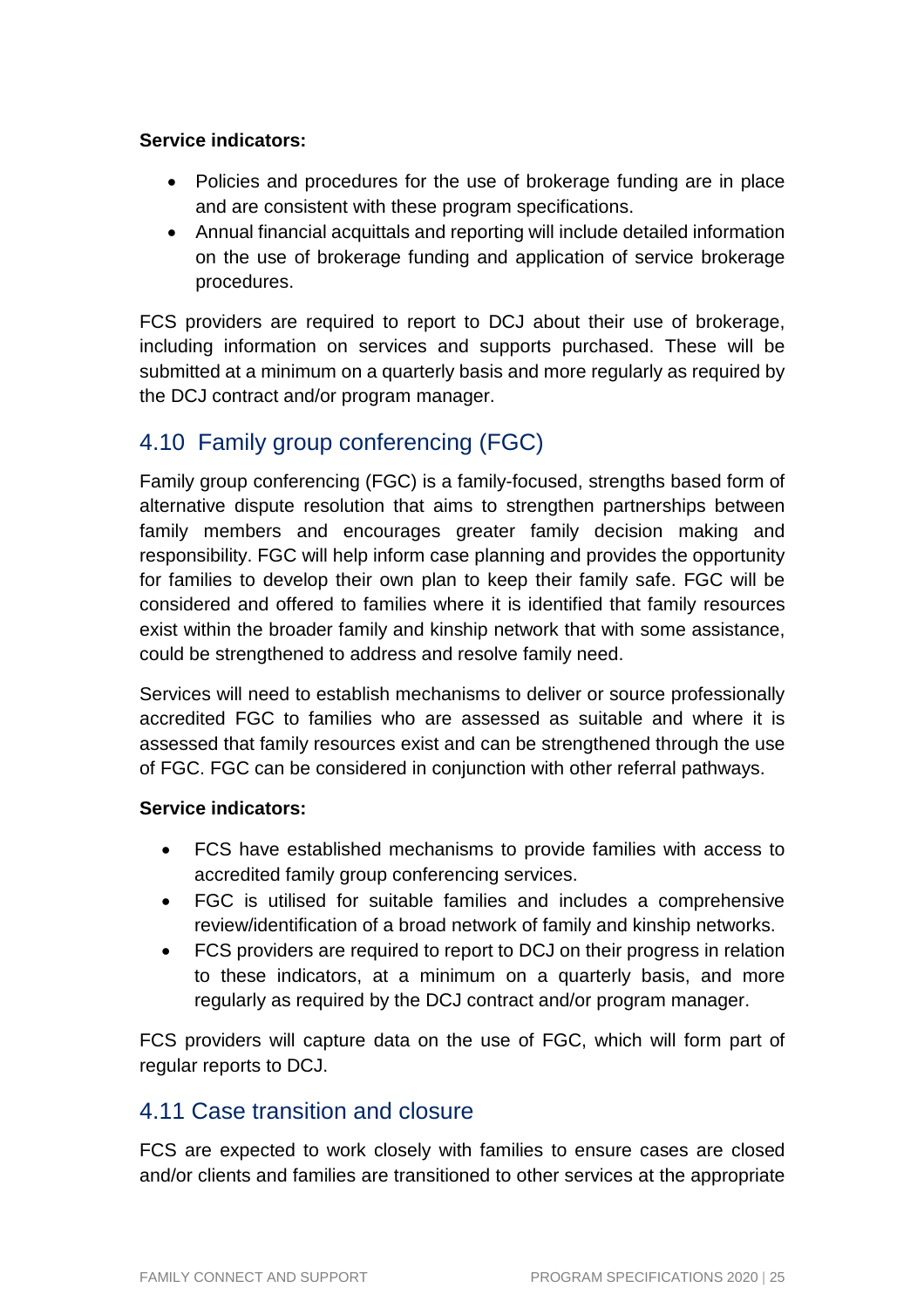times and in appropriate circumstances, with the active participation of the family. Factors that will require consideration at transition stage will include the achievement of case plan goals and the extent to which the family will benefit from a case being transferred or closed. A transfer to a different service will occur where there are mutually understood benefits to doing so.

Families can exit the service at any stage (regardless of which tier their case is being delivered through). Cases remain open and active until such time as the case is transferred to an appropriate service provider and follow-up is completed.

If the FCS considers there is risk to a child or young person in closing a case, but the family wishes to proceed with exiting the program, the FCS should consider re-assessing risk through the Mandatory Reporters Guide. For Practice Guidance about case transition and closure see **Appendix B.**

#### **Service indicators:**

• Cases are transferred or closed with appropriate case goals completed or case plan in place and where possible with the agreement of family members and professionals.

FCS providers will capture data on the above indicators and provide regular reports to DCJ at the point of case closure including information about length or service, case type, case outcomes and reasons for closure.

## 5. Other service requirements

## 5.1 Information sharing and exchange

FCS services will use the principles and parameters of Chapter 16A of the Children and Young Persons (Care and Protection) Act 1998, to assess and respond to families that access the service. Information provided by families will be captured and recorded in a single case plan, this will help avoid families needing to provide information to multiple services and professionals.

FCS workers should utilise the provisions of Chapter 16A to gather comprehensive and relevant information from the referring agency and other professionals involved with the family in order to make a holistic assessment of family need and to inform case planning.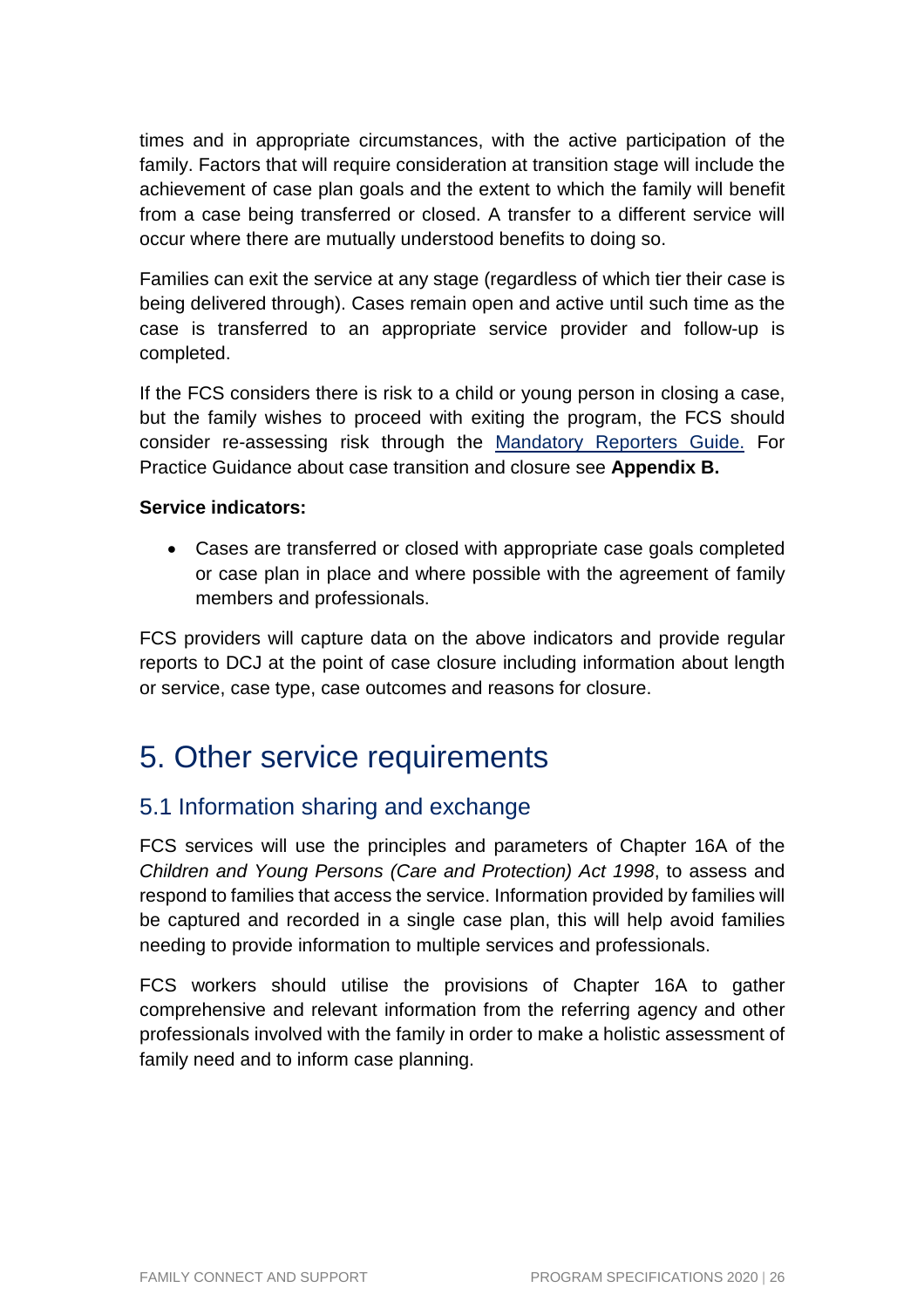As per Chapter 16A, FCS providers should also 'take reasonable steps to coordinate the provision of those services with other such agencies<sup>7</sup>.

#### **Service indicators:**

- The principles of Chapter 16A are used to inform family assessment and case planning.
- Mechanisms for exchanging information and resolving blocks in exchanging information are in place.

FCS providers will capture data on the above indicators and provide regular reports to DCJ on their progress in relation to these indicators including through quarterly reports to the DCJ contract and/or program manager.

## 5.2 Family consent

Family Connect and Support service providers will seek informed consent directly from the family (as soon as possible and practical) to undertake initial assessment and case coordination services with the family (see full list of what is covered by consent below). The consent form should include the following information (section 10 of the PIPP Act):

(a) the fact that the information is being collected,

(b) the purposes for which the information is being collected,

(c) the intended recipients of the information,

(d) whether the supply of the information by the individual is required by law or is voluntary, and any consequences for the individual if the information (or any part of it) is not provided,

(e) the existence of any right of access to, and correction of, the information, (f) the name and address of the agency that is collecting the information and the agency that is to hold the information.

What is included in the consent? Consent from the family to:

- Work with the FCS provider.
- Gather information from other parties about the family.
- Undertake an assessment of family need.
- Work collaboratively with others (persons or services).
- Refer a family to another service.

<sup>7</sup> Children and Young Persons (Care and Protection) Act 1998 No 157. https://www.legislation.nsw.gov.au/#/view/act/1998/157 See also https://www.facs.nsw.gov.au/providers/children-families/interagency-guidelines/exchanginginformation/chapters/chapter-16a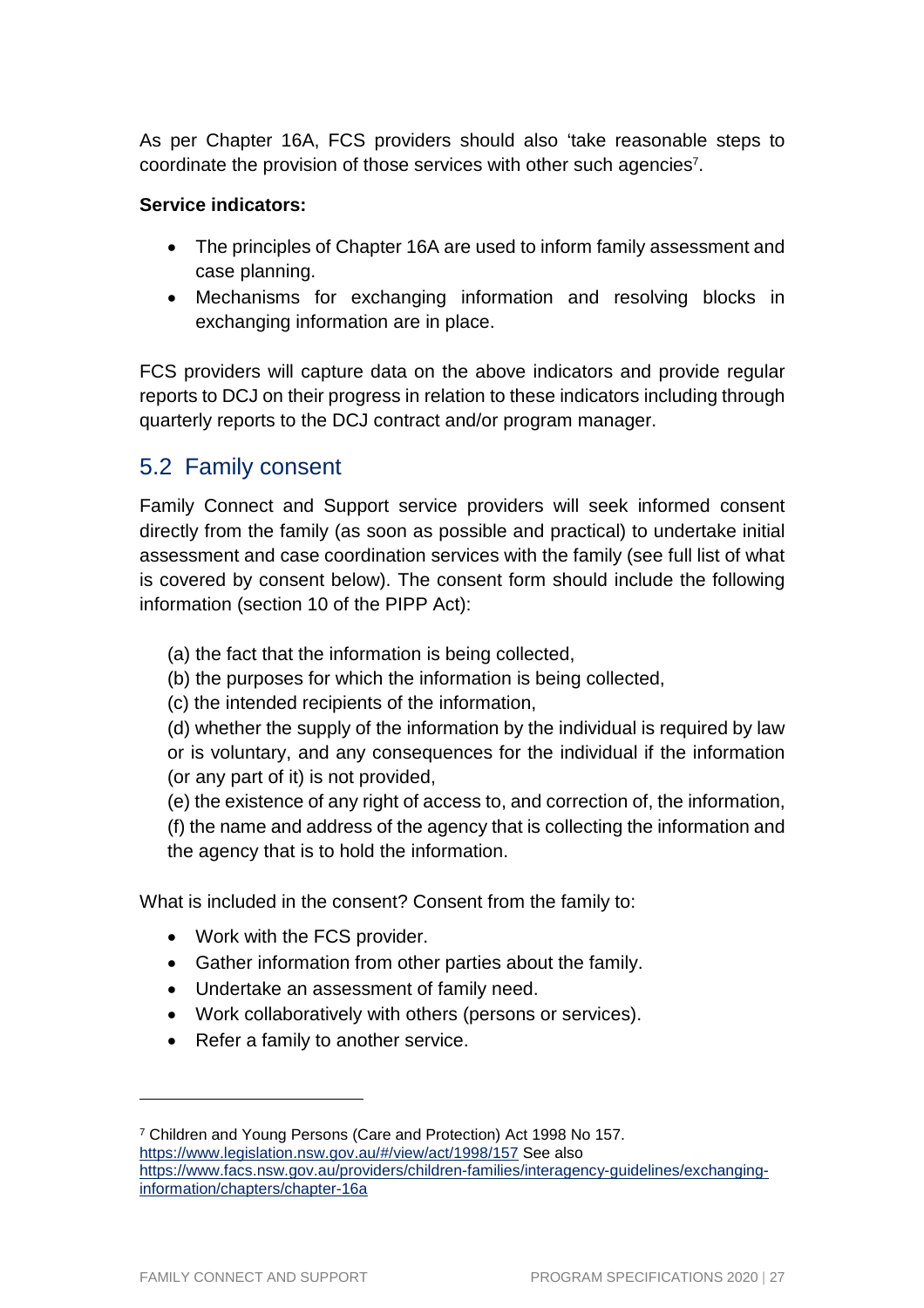• Capture and link their (de-identified) data for program improvement and evaluation purposes.

Consent forms should clearly identify the services being provided to the family, to ensure consent is expressed and informed. It should also ensure individual family members (who have the capacity to provide consent) are individually identified and able to provide/not provide their individual consent. Consent forms should also provide the option of withdrawing consent and provide details about how consent can be withdrawn.

Initial contact with the family, by the FCS, can be made without consent to allow the service to engage with the family based on the referral. Ongoing engagement with the service by the family, will be on a voluntary basis.

It is important to note the requirements on FCS providers, in cases where the provider suspects a children or young person may be at risk of significant harm (ROSH) a report is made to the Child Protection Helpline. Failure to do so is an offence under section 316A of the Crimes Act<sup>8</sup>.

#### **Service indicators:**

- The FCS obtains and documents family consent to provide FCS service (and to activities listed above).
- FCS providers work with DCJ and other FCS providers to establish, and update as required, standardised consent text and form.

FCS providers will capture data on the above indicators and provide regular reports to DCJ on their progress in relation to these indicators.

## 5.3 Hours of operation

Family Connect and Support operates during core business hours and is available to provide a service to families outside core business hours when required. This can involve the flexible use of workers afterhours when required in response to family needs and circumstances. This may involve providing a service outside business hours and in line with agency afterhours processes.

Mechanisms to receive referrals outside opening hours should also be made available to facilitate timely information sharing and referrals. For Practice Guidance see **Appendix B.**

#### **Service indicators:**

<sup>&</sup>lt;sup>8</sup> The Crimes Act 1900 No 40 https://www.legislation.nsw.gov.au/#/view/act/1900/40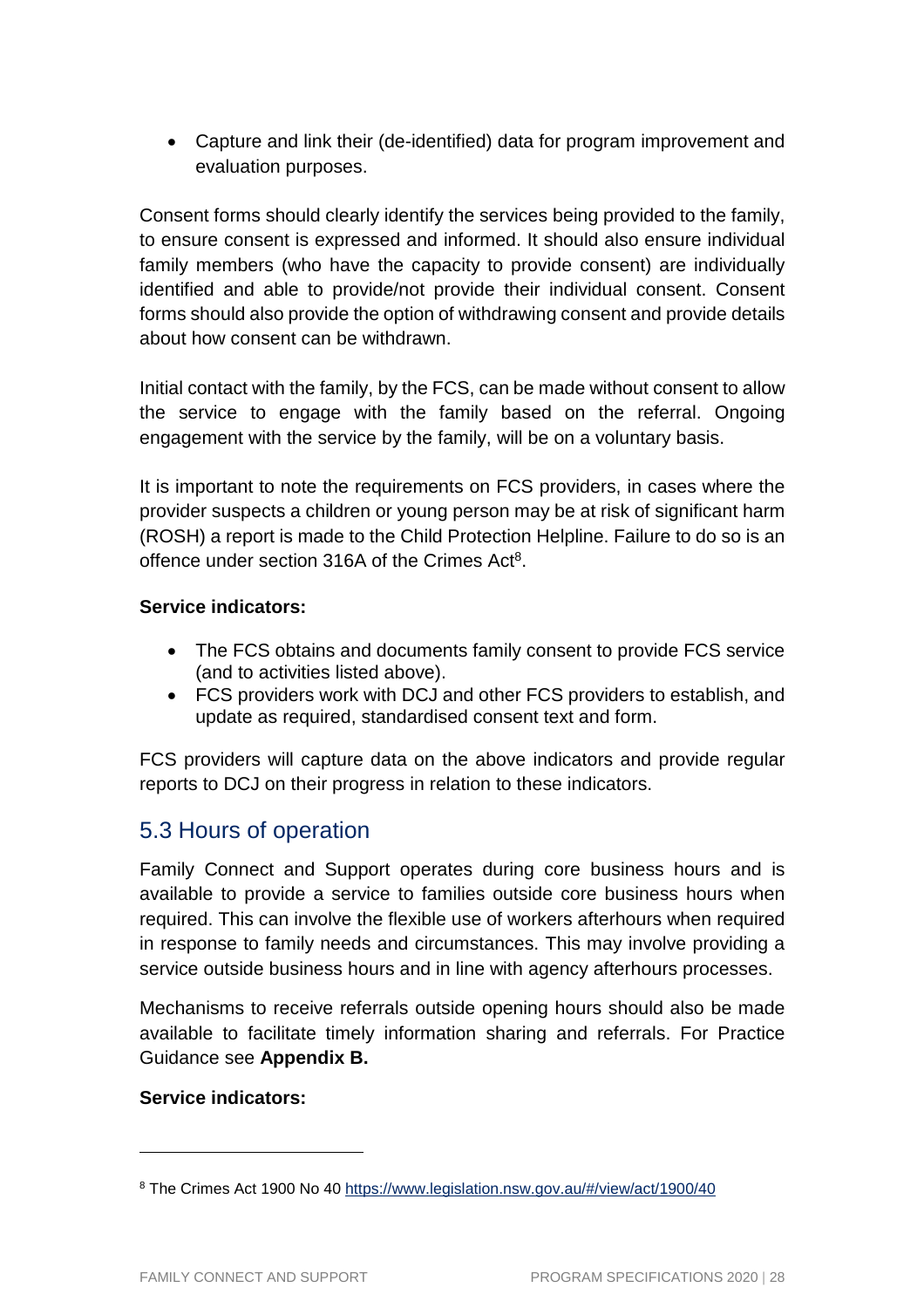- FCS provide a service commensurate with client need during core business hours Monday to Friday.
- The FCS provides a flexible service in response to need outside normal business hours including mechanisms for referrals such as online referral portals, within their allocated funding.
- FCS can demonstrate they make available an after- hours, weekend and holiday period service in recognition of high stress periods for families through the use of reduced staffing and/or on call services (within their allocated funding).

FCS providers will capture data the provision of a service during core hours and after-hours/ flexible services which will form part of regular reports to DCJ.

## 5.4 Geographical and service coverage

FCS services are aligned to DCJ Districts and must ensure coverage across the entire district. Children, young people and families should receive the same standard and quality of service from Family Connect and Support wherever they reside in the district.

FCS providers may consider co- location arrangements including with universal services to reach leverage from existing community infrastructure and improve service reach, particularly to isolated families.

#### **Service Indicators:**

- The FCS provider can demonstrate providing a timely and comprehensive service to vulnerable children, young people and families (and a priority service to those in the identified target groups) wherever they reside in the district.
- The spread of FCS inbound referrals across the district is commensurate with the location of priority groups reside (as per demand modelling data).

FCS providers will capture data on the above indicators, including client postcode as a measure of client reach/service coverage, which will form part of regular reports to DCJ.

## 5.5 Staffing and Workforce Development

FCS staff have the necessary skills, experience and qualifications to work with vulnerable families including those that are isolated, have experienced trauma and/or have complex and changing needs. For Practice Guidance on Staffing and Workforce Development see **Appendix B.**

#### **Service Indicators**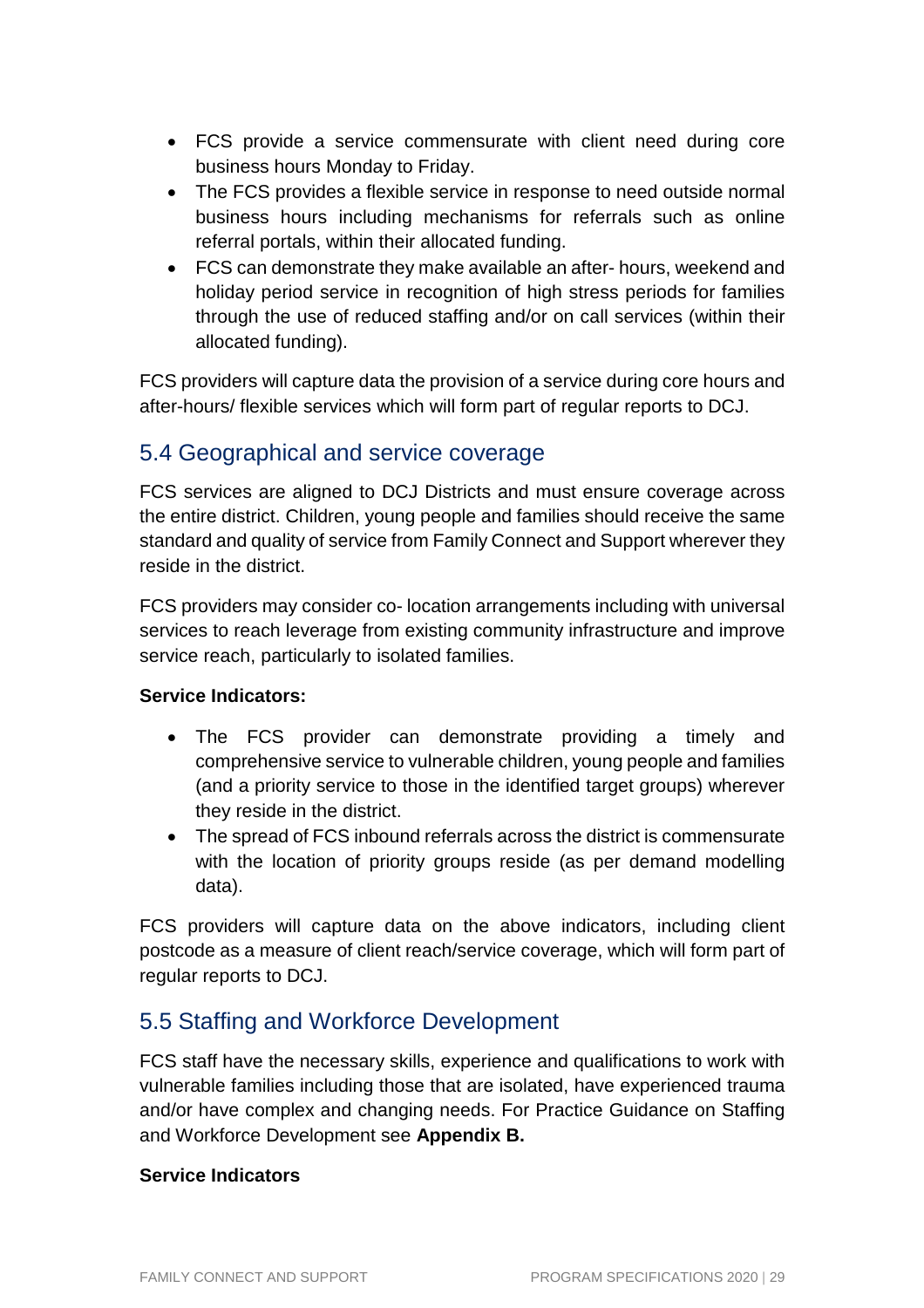FCS Providers will provide annual reporting on:

- **Staff recruitment** FCS providers recruit staff that reflect the communities in the area in which they are delivering the service e.g. employing bi-lingual staff.
- **Staff qualifications**  FCS providers require staff to hold relevant qualifications in social welfare, or related discipline and/or relevant experience.
- **Practice framework**  FCS providers support staff to meet the requirements of their role through the use of a practice framework that supports regular supervision (including group supervision) practice reviews, workforce development and a culture of continuous learning via internal and external training.
- **Performance management** FCS has established performance management systems in place including regular and structured supervision.
- **Cultural supervision** Culturally appropriate supervision is available to staff from Aboriginal and culturally and linguistically diverse communities.
- **Professional development** Professional development opportunities are made available to staff in line with emerging evidence based practice in areas aligned with the goals of the program including trauma informed practice, having difficult conversations, breaking down barriers to engagement, family finding, motivational interviewing and understanding the needs of and working with the priority groups for the FCS service etc.

FCS providers are required to report annually to DCJ (or more regularly as required by DCJ) about their progress in staffing and workforce development, covering the above indicators.

## 5.6 Identifying and Responding to Domestic and Family Violence

FCS workers are skilled in identifying and responding to domestic and family violence (DFV) and addressing the immediate needs of victim-survivors. This includes understanding the nature and cycle of domestic and family violence and making safety plans with victim-survivors if they do not already have one.

FCS workers will have sound working knowledge of specialised DFV services and referral pathways within their local area and capability to escalate high-risk cases through appropriate means, i.e. Police, Safety Action Meeting and ROSH reports.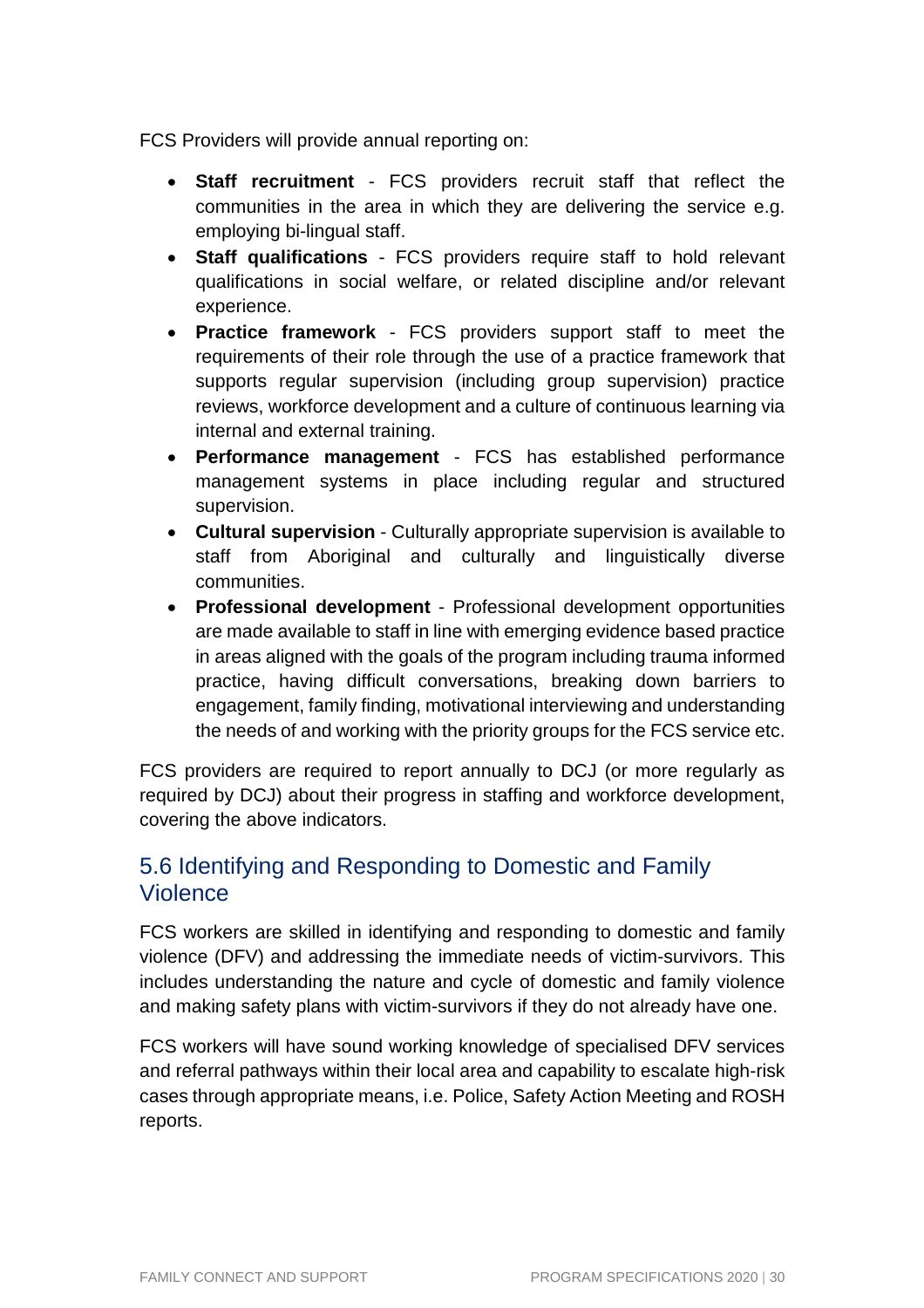FCS workers will have the capability to make appropriate referrals for perpetrators of violence to accredited behaviour change and specialist programs.

#### **Service Indicators:**

• FCS workers are competent in identifying and responding to domestic violence and training is provided to staff to develop and maintain DFV awareness and skills. This may include engaging with the perpetrator where it's safe and appropriate to do so and making referrals to specialist services and supports.

FCS providers will also report annually to DCJ (or more regularly as required by DCJ) about staff qualifications, training and other relevant measures to highlight their competency in DFV.

## 5.7 Accessible and inclusive service delivery

Accessible and inclusive FCS services are available to clients living with disability, their families and carers. FCS providers will ensure children, young people and families living with disability and their families and carers can access the service. Services will develop and maintain strong referral pathways to appropriate local services for clients living with disability, including to state-wide services such providers. FCS maintain referral knowledge and relationships with relevant local services to ensure the timely assessment and preparation of NDIS plans.

#### **Service Indicators:**

- Appropriate policies and procedures are in place to support the employment of people living with disability in the FCS and clients living with disability to access FCS services. FCS providers will report on their progress in relation to this indicator on an annual basis.
- Clients living with disability are supported to access the National Disability Insurance Scheme and Ability Links services.

FCS providers will capture data on the above indicators, including client information and service uptake by people with disability their families and carers, which will form part of regular reports to DCJ. Progress on the first indicator will also form part of annual reporting to DCJ (or more regularly as required by DCJ).

## 5.8 Culturally competent service provision

FCS providers will establish and foster a culturally competent service and workforce to effectively respond to the needs of vulnerable children, young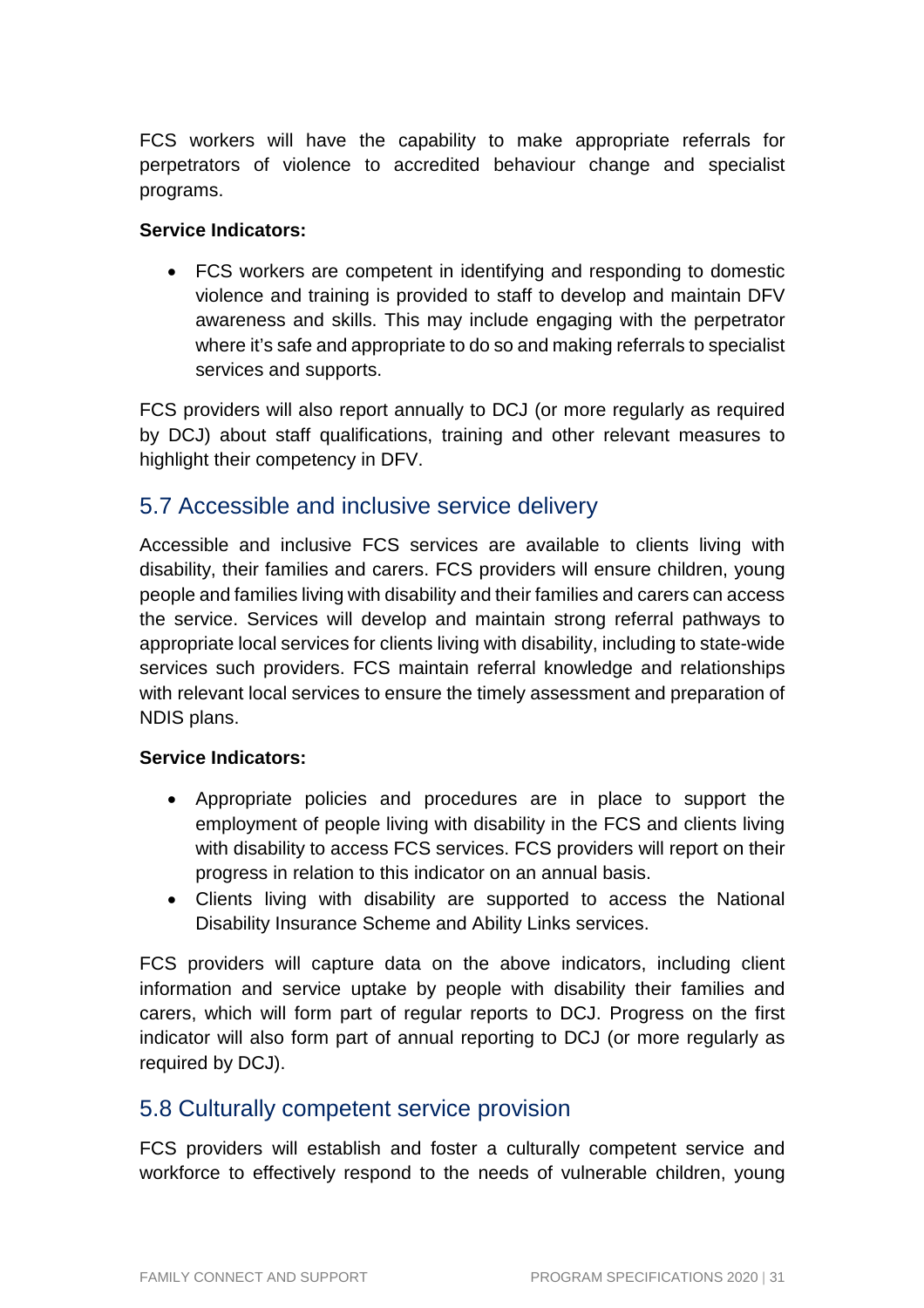people, families and communities from different cultures. For Practice Guidance see **Appendix B.**

#### **Service Indicators:**

- FCS will demonstrate cultural competence of the service through the following :
	- $\triangleright$  Staffing that reflects the cultural and linguistic backgrounds of clients.
	- $\triangleright$  Information is provided in different languages (reflective of local population groups).
	- $\triangleright$  Staff have access to interpreters as needed.
	- $\triangleright$  Cultural support and cultural supervision provided to staff as appropriate.
	- $\triangleright$  Staff completion of cultural competency training.
	- $\triangleright$  Respectful partnerships are in place with community leaders/elders and community organisations.
	- $\triangleright$  Cultural advisors are engaged by the FCS and culturally sensitive assessment tools are utilised.

FCS providers will capture data on client diversity which will form part of regular reporting to DCJ.

## 5.9 Working with Aboriginal children, young people, families and communities

Aboriginal children, young people and families are a priority group for Family Connect and Support. FCS providers will ensure that priority is given for Aboriginal children, young people and their families being delivered by Aboriginal staff. Aboriginal children, young people and families will always have the right to choose who they wish to work with.

Services will support increased access, engagement, and positive and sustainable outcomes for Aboriginal children, young people, families and communities. FCS providers will develop respectful relationships with local Aboriginal communities and Aboriginal specific services. For Practice Guidance see **Appendix B.** 

#### **Service Indicators:**

• FCS have mechanisms to identify and prioritise Aboriginal children, young people and families in the geographical areas they service, both at the point of their referral into the service and in making referrals for families.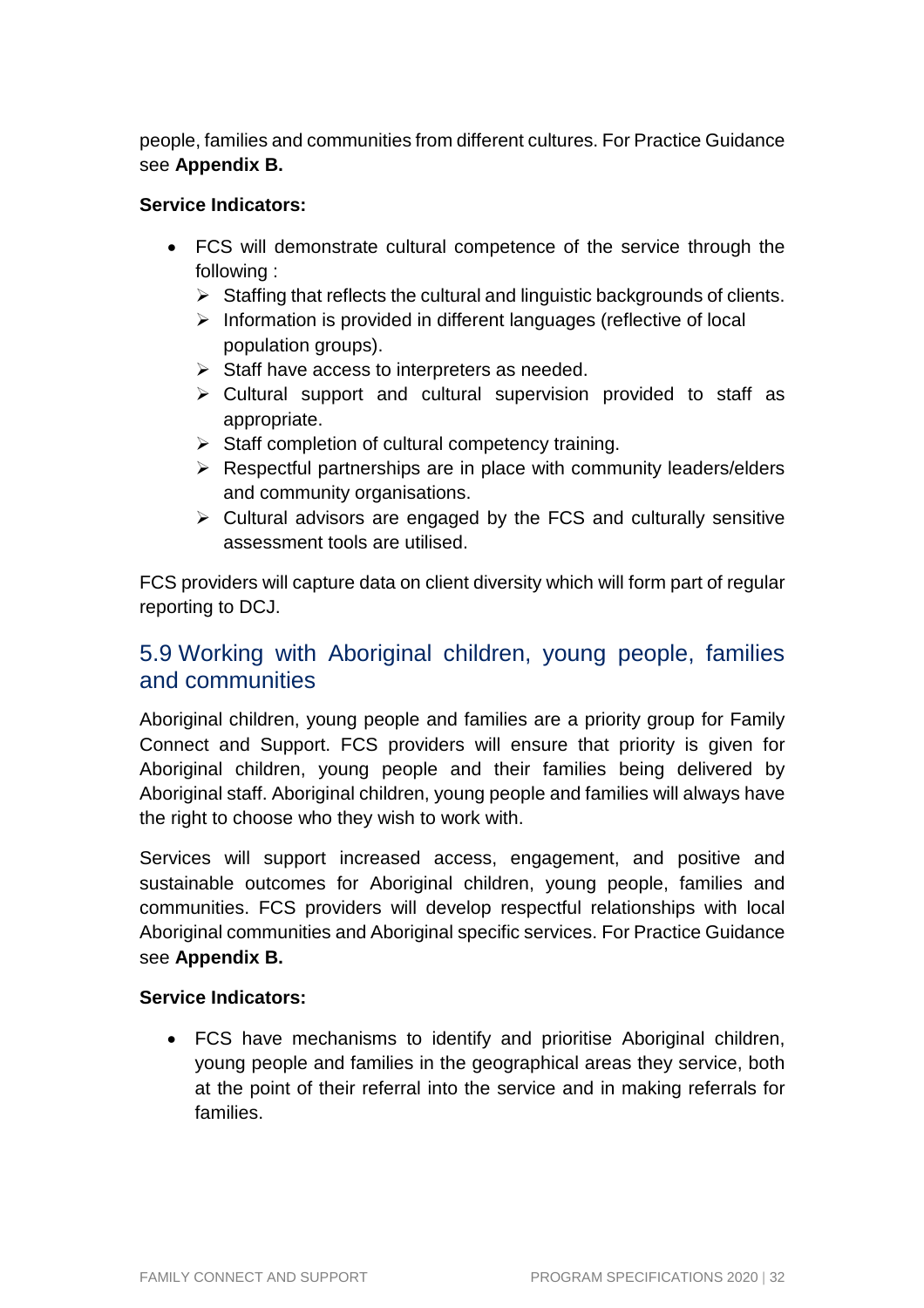- FCS contribute to achieving positive outcomes for Aboriginal children, young people and families who access FCS services, as seen through outcome reporting
- FCS services are culturally safe. Client exit surveys and interviews with key stakeholders may be used to measure cultural safety.
- Services can demonstrate relationships with key stakeholders within Aboriginal communities and recruit and sustain an Aboriginal workforce. Information on recruitment and retention of Aboriginal workers will be reported on regularly.
- FCS can demonstrate their role in the region in growing and strengthening the capacity of the Aboriginal NGO sector.

FCS providers will capture data on service provision to Aboriginal clients which will form part of regular reporting to DCJ. FCS providers will also provide a quarterly report to DCJ on their progress in relation to the above indicators.

## 5.10 Family Connect and Support in universal settings

The FCS identifies various soft entry points within universal and community settings and provides outreach in partnership with other services e.g. early childhood nurse or home school liaison officer, where deemed to be beneficial.

Working within universal settings, FCS play an important role in building capacity within these services, helping staff to identify and respond to need earlier.

Providing outreach services, by locating a FCS worker within universal settings is an effective model of delivering the FCS – in particular for reaching, 'hard to reach' families. Providing service this way helps with the early identification of children and young people who require support and can decrease the stigma families may feel in accessing support directly. Schools and other universal settings provide soft entry points to the FCS. The partnerships formed with universal services also help to build knowledge and understanding across the service system, which strengthens referral pathways and enhances outcomes for families.

Evaluations of similar models (Family Referral Service in schools) indicate that providing services in this way increase the capacity of the schools to handle challenging issues with students who were at risk. The service was also found to reduce the workload of principals and teaching staff, who were tasked with following up families who had complex needs requiring high levels of coordination across multiple services and systems. Parents and students indicated that they appreciated having a worker who could take time to provide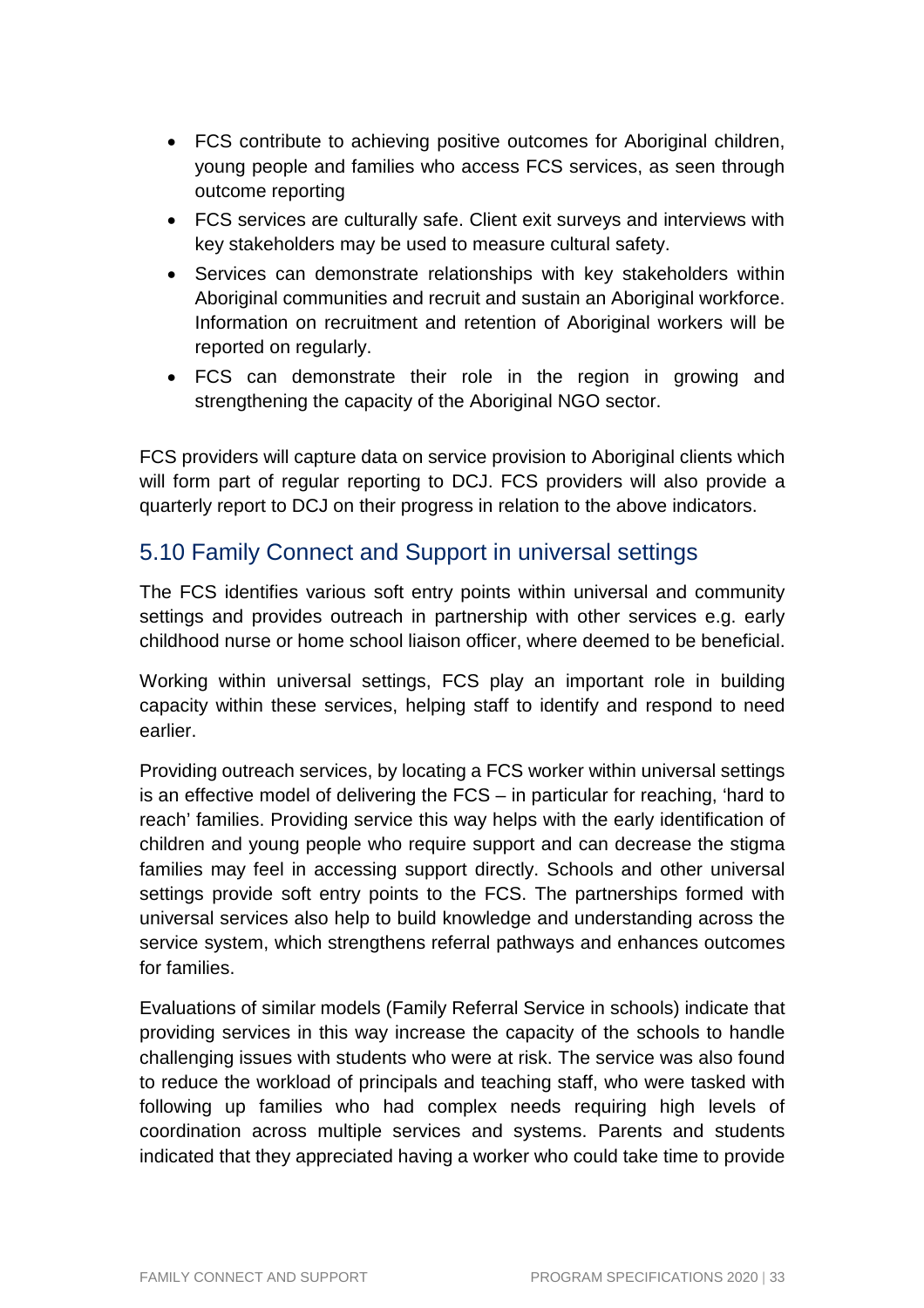a responsive and individualised service that complemented the roles of teachers and school leaders.<sup>9</sup>

#### **Service indicators:**

• FCS provide outreach services in universal settings based on local area planning and identified need including the priority groups and their location as identified by the demand modelling data.

FCS providers are required to report to DCJ on their progress in relation to this indicator, at a minimum on a quarterly basis and more regularly as required by the DCJ contract and/or program manager.

## 5.11 Designing services that are welcoming and safe for children and young people

FCS provide a safe environment which respects, welcomes and values children and young people and their families and keeps them safe from harm. FCS providers will consider the specific needs of the target groups for FCS when designing the service and its features including the physical environment and communication materials.

Providers must maintain organisational commitment to meeting the Child Safe standards as published by the Office of the Children's Guardian. A commitment to continue to develop organisational policies and processes toward becoming a child safe organisation and a commitment to comply with future regulations as prescribed by the Office of the Children's Guardian.

#### For Practice Guidance see **Appendix B.**

#### **Service indicators:**

- All FCS staff have a working with children check and relevant probity checks.
- Organisations can demonstrate they have a plan to and are working towards becoming Child Safe Organisations within 12 months (in accordance with guidance published by the Office of the Children's Guardian).
- Procedures are in place to ensure the safety of children and young people accessing the service and to handle and management

<sup>&</sup>lt;sup>9</sup> Hall, M. T., & Wurf, G. (2016). An evaluation of the Family Referral Service in schools. Wagga Wagga, NSW: Research Institute for Professional Practice, Learning and Education, Charles Sturt University.p4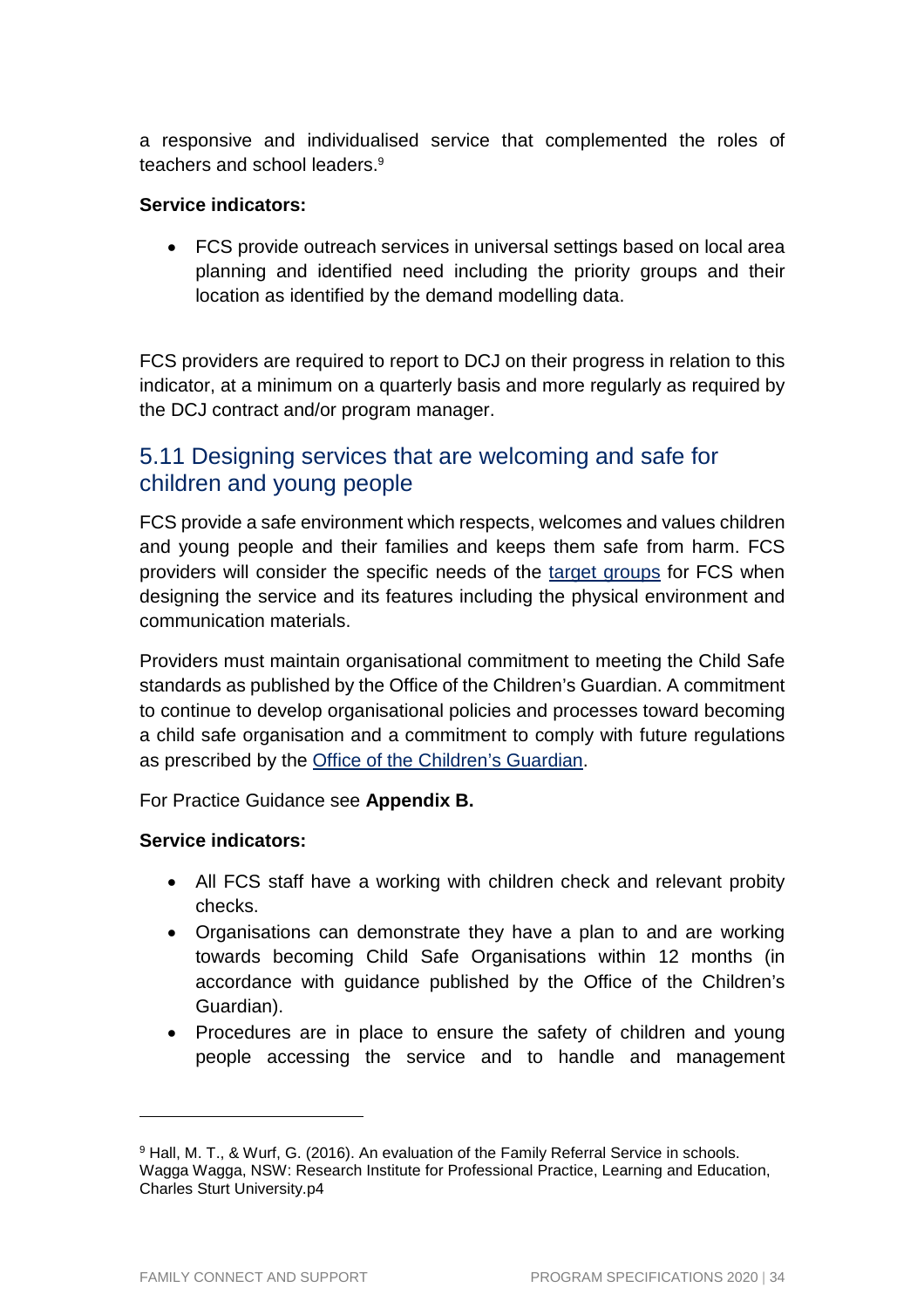complaints (including those received directly from children and young people).

FCS are required to report annually (or more regularly as required by DCJ) on their progress in relation to these indicators.

## 5.12 Documentation and record keeping

Comprehensive, accurate and timely records are kept of FCS contact and engagement with clients and records are kept secure in compliance with privacy legislation and State records requirements.

#### **Service indicators:**

- Policies and procedures that are in place for the appropriate, accurate and timely recording of FCS client information, including FCS contact and engagement with the client.
- The FCS has systems for ensuring compliance with NSW privacy and State records requirements.
- FCS have policies and procedures in place for the creation and maintenance of client files and records, setting out the type and level of information to be included and ensuring that all relevant information is documented in an accurate and timely fashion to ensure the effective storage and security of client files and records to enable the sharing of documented information in accordance with information sharing provisions under in Chapter 16A of the Children and Young Persons (Care and Protection) Act 1998 and Section 13A of the Crimes (Domestic and Personal Violence) Act 2007.

FCS providers are required to report annually to DCJ on their progress in relation to these indicators or more regularly as required by DCJ.

## 5.13 Service linkages

Vulnerable children, young people and families are better supported in their local service system as a result of the strong working relationships between the FCS and other local service providers. In particular, FCS providers will work closely with other child and family, prevention and early intervention services, the Child Wellbeing Units and more intensive, multidisciplinary services to ensure families are getting the right services at the right time. For Practice Guidance see **Appendix B.**

#### **Service indicators**:

• The FCS can demonstrate they initiate and or participate in a range of activities that improve partnerships and coordination in local service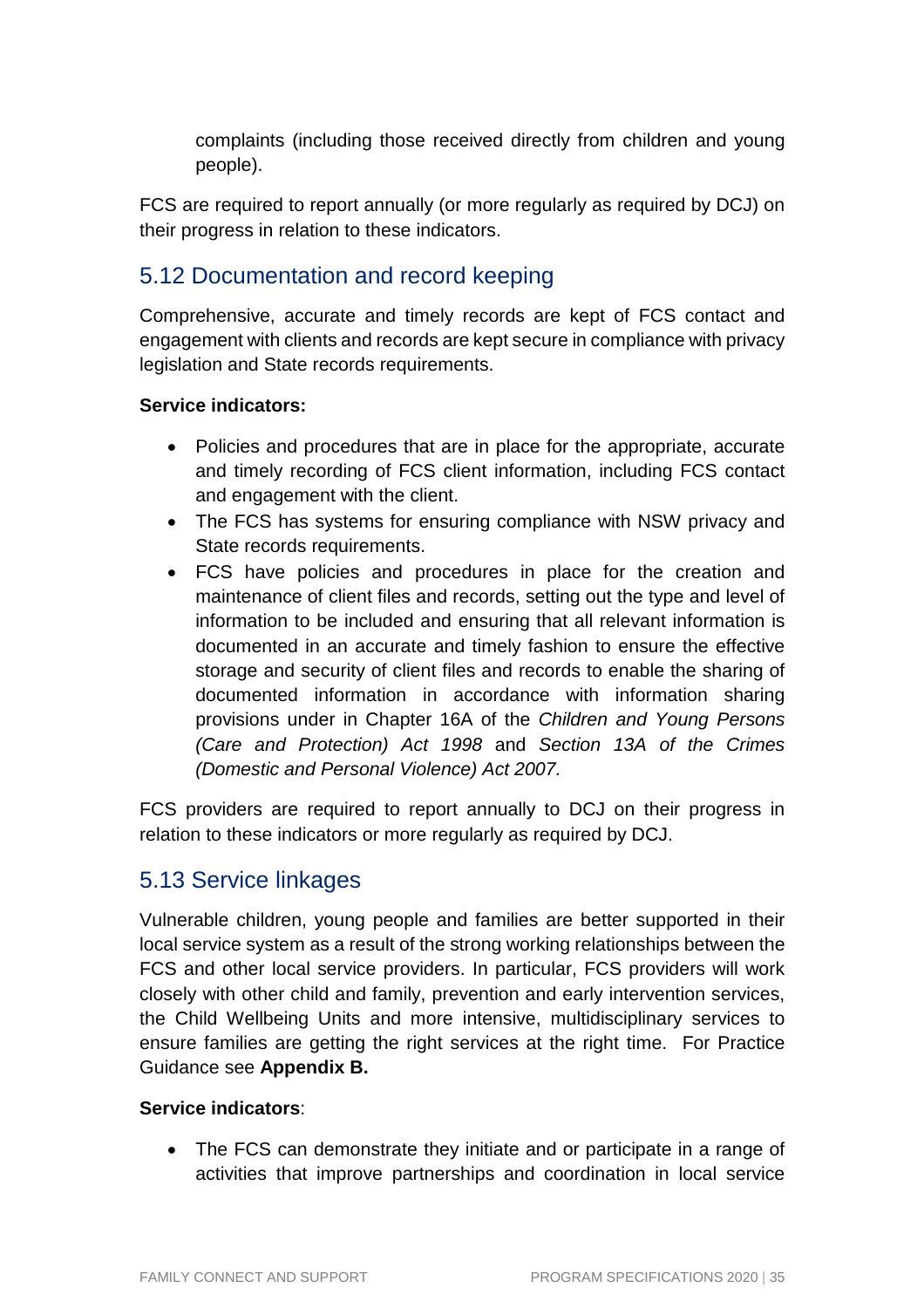delivery, including by maintaining up to date service information on the HS Net platform.

- The FCS can demonstrate service linkages are current, relevant to the needs of their local population and adaptive to the changing service landscape.
- FCS leverage from their internal organisational process to review and respond to local population needs and use local mapping processes to understand need and adjust service relationships as things change.
- Outbound referral data reflects the FCS' established linkages and referral pathways in the district in which they operate.
- FCS have formal mechanisms in place to establish and maintain a continuum of available services in their local community.

FCS providers will capture data on outbound referrals and provide regular reports to DCJ on their progress in relation to these indicators.

## 5.14 Systemic advocacy

Vulnerable children, young people and families are better supported in their local service system as a result of FCS advocacy to redress any systemic issues and barriers experienced by their clients. For Practice Guidance see **Appendix B.**

#### **Service indicators**:

- The FCS have processes in place to maintain an up to date understanding of client need and service availability in their region.
- The FCS participates in a local leadership forum to help address system gaps at the local service level.
- The FCS brings to the attention of relevant inter-agencies, governance groups and government bodies issues and barriers to effective service delivery including gaps, duplication and disjointed service delivery.

FCS providers are required to report to DCJ on their progress in relation to these indicators on an annual basis or more regularly as required by DCJ.

## 5.15 Use of funding received

FCS funds received are utilised for the benefit of clients in accordance with the Human Service Agreement (HSA) and schedule. For Practice Guidance see **Appendix B.**

#### **Service Indicators:**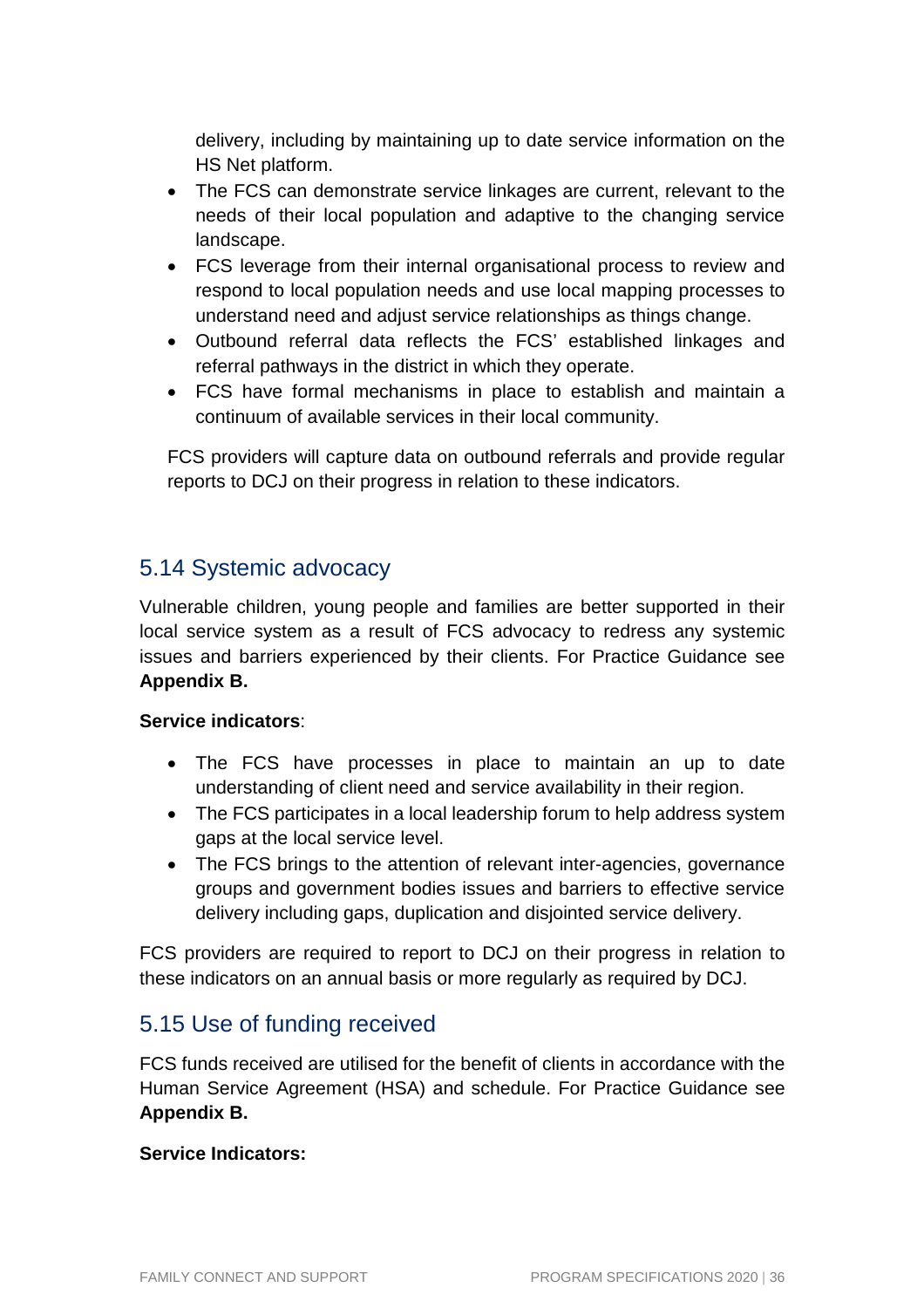• Annual financial acquittals demonstrate that Funds are used in accordance with HSA, these program guidelines and practice guidance materials.

## 6. Family Connect and Support program management

DCJ provides management to support the governance and administration of FCS from a whole of program lens. DCJ, working together with FCS providers, provides the following program supports:

- FCS program website development and ongoing administration.
- Coordination and support of the FCS Governance Group and broader staff forums inclusive of all FCS staff.
- Strategic pathways and relationships.
- Development of Memorandum of Understanding (MoU) across the sector.
- Coordinating and monitoring an evaluation of the program.
- Implementation activities, including development of a Communities of Practice.
- Service and program improvement and innovation activities, including online referral portals.
- Program wide branding and awareness campaign.
- Leading the co-design of the Common Assessment Framework and other practice tools including the single case plan and program wide referral form.
- Facilitating FCS providers' transition to the DEX system.

## 6.1 Family Connect and Support – program governance

#### 6.1.1 Service governance

FCS providers will have sound governance structures in place with policies, systems and procedures that demonstrate accountability and good governance

It is important that service providers have strong governance in place to support their activities and ensure their viability as an organisation.

#### **Service indicators:**

• Governance arrangements that align with these guidelines and other relevant DCJ funding requirements are in place.

DCJ contract managers will review and discuss service providers' governance arrangements at regular contracting meetings. This includes checking that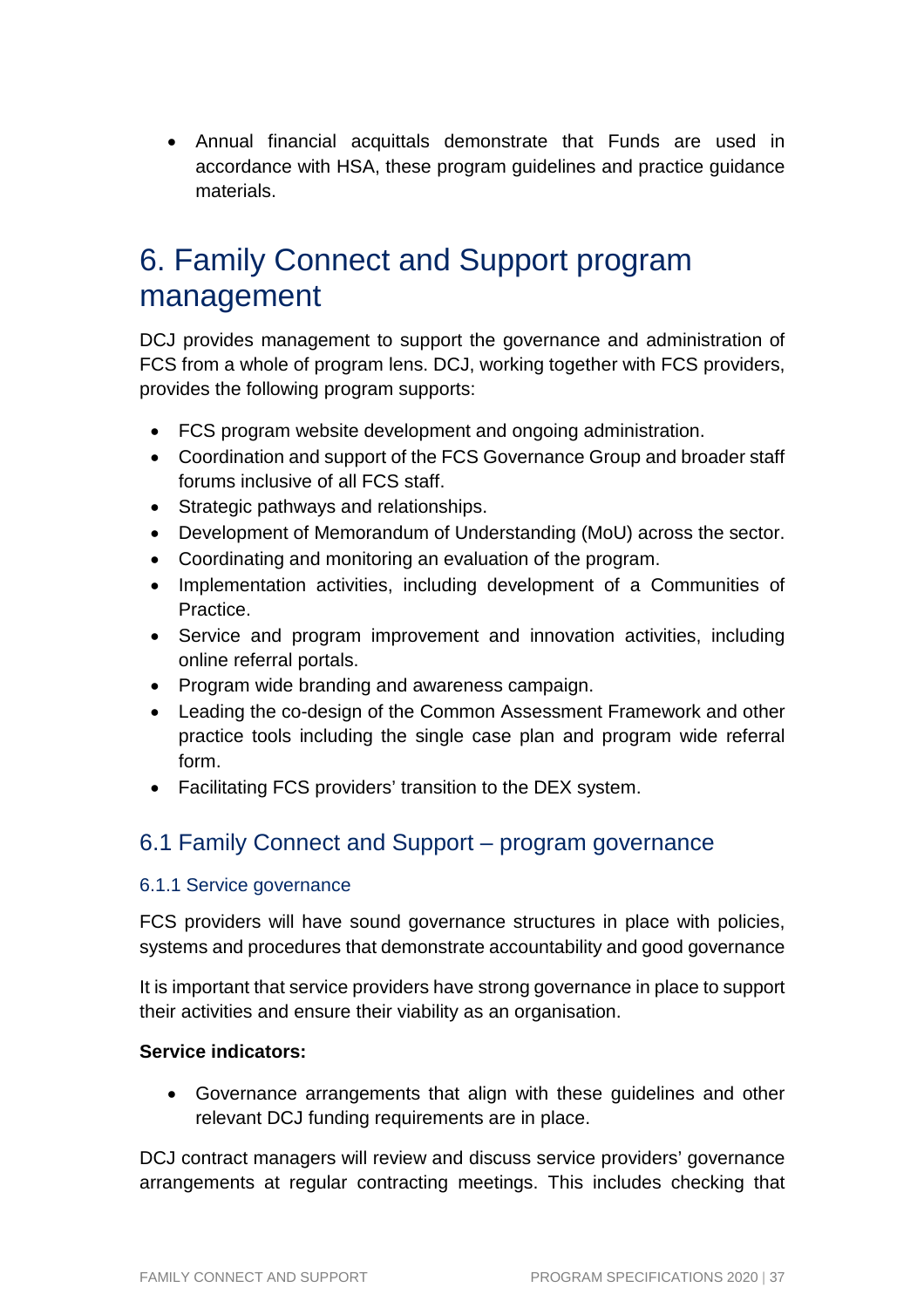policies and procedures have been developed and implemented to deal with matters such as complaints, fraud and corruption, and risk.

FCS providers will be required to report to DCJ about their service governance on an annual basis (or more regularly as required by DCJ) and annual performance and risk assessments include criteria to assess the governance arrangements known to be in place, and whether there are any issues to be resolved.

#### 6.1.2 Family Connect and Support Governance Group

Implementation of the Family Connect and Support program will be overseen by a group of senior officers representing:

- Family Connect and Support providers
- The Department of Education, including Network Specialist Facilitators
- NSW Health including Local Health Districts
- The Department of Communities and Justice, including DCJ district and SPC
- Stronger Communities Investment and Inclusion
- Targeted Early Intervention peak body and provider representatives
- Child Wellbeing Unit's

This group will meet on a quarterly basis, or as required, to discuss program wide issues and opportunities, including but not limited to:

- The connection of FCS to other programs and services
- Broader reforms that impacts on FCS
- Program wide outcomes and evaluation
- Matters raised in other FCS forums including Communities of Practice and the local leadership forums

## 6.2 Community of Practice

Family Connect and Support operates within each DCJ district/region – as a network that shares common tools, practices and learnings. The network of services will be supported through a formalised Community of Practice, which all providers are required to participate and contribute to.

The Community of Practice will meet on a quarterly basis, or as needed, to develop consistent practice, support ongoing service improvements and contribute to key program wide work including:

• Co-designing and developing the FCS common assessment framework, and standardised single case plan and referral form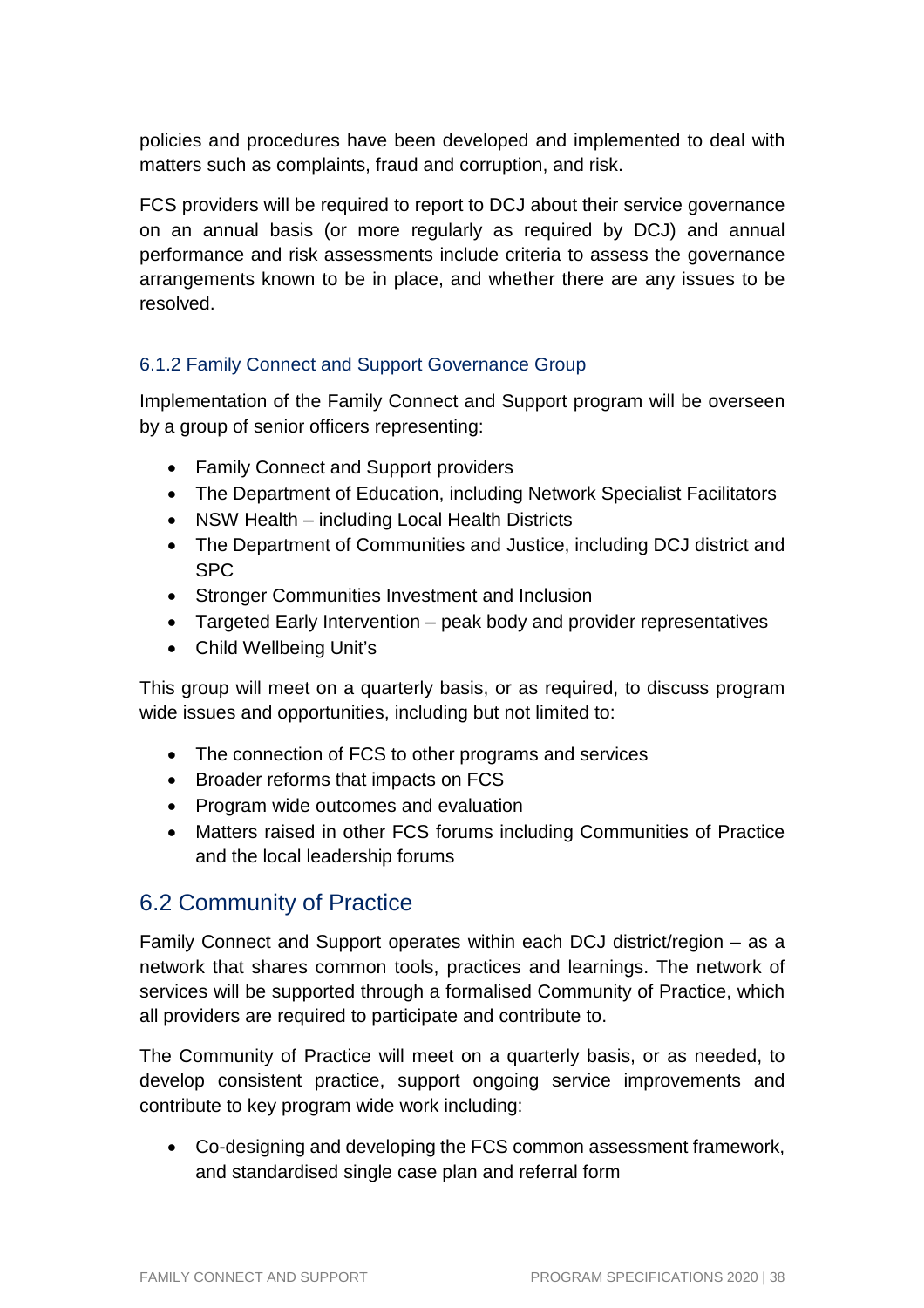- The FCS program evaluation
- The identification of and development of key FCS workforce skills.

#### **Service Indicators:**

- FCS providers actively participate in and contribute to the quarterly Community of Practice meetings.
- Resourcing and administration of the Community of Practice is shared amongst providers.

FCS providers will report quarterly to DCJ on their participation in the Family Connect and Support Governance Group and the Community of Practice.

#### 6.2.1 Co-design of a Common Assessment Framework and single case plan

FCS providers will develop and adopt a Common Assessment Framework in the first 12 months of service commencement. This will include a standardised single case plan that can be used across services that deliver Family Connect and Support.

Before the Common Assessment Framework is operational, services will use their agency's assessment tools – which must be appropriate and where possible evidence based. Assessment tools will incorporate the tiered response approach when undertaking client assessments and managing demand.

Successful providers will also be expected to contribute to the co -design and implementation of a single case plan which will support a reduction in service duplication and increase continuity of service for the family.

#### **Service Indicators:**

• All FCS providers contribute to the development of a common assessment framework and practice tools including the single case plan, and once developed, these will be adopted it into practice. This may involve attending co-design workshops or providing comments on templates, policies and other documents.

#### 6.3 Local leadership forum

FCS providers are expected to play an active role in a local leadership forum in the area in which they operate the FCS. This is not intended to duplicate existing service system networks, but rather to work in partnership with DCJ district Commissioning teams and other key bodies to: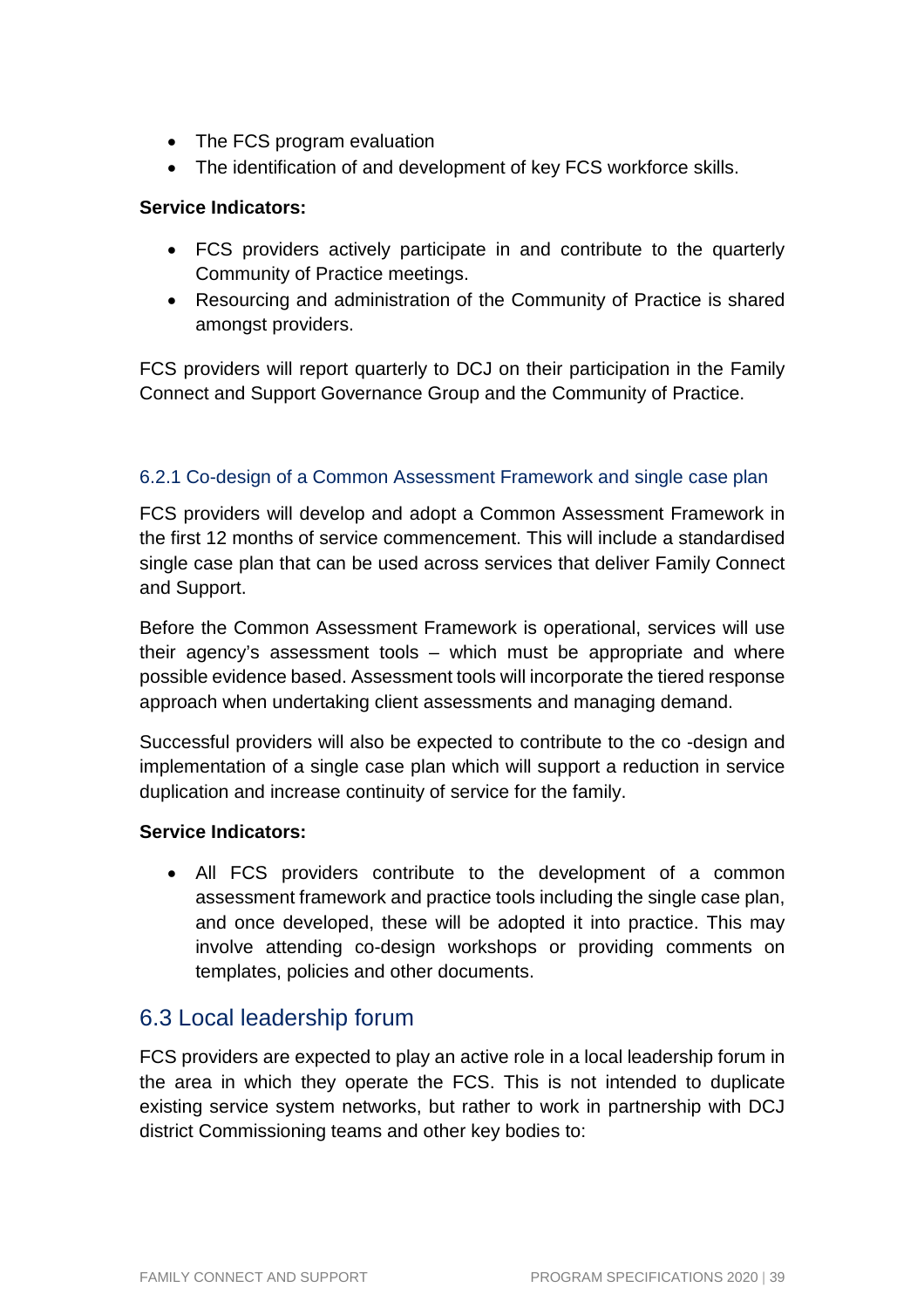- Identify community needs and how these can be met through support services and sector relationships with key agencies and bodies including with local government.
- Improve information sharing between service providers to enable more coordinated and effective responses for families.
- Improve referral pathways for families to access appropriate service.
- Ensure a continuum of available services for communities.
- Address system gaps at the local service level.
- Develop resources and tools that strengthen service integration.
- Contribute to place based planning for the development of integrated local services that provide families with responsive, accessible and effective supports.
- Identify opportunities for, and participates in, joint training and case work with relevant bodies such as Local Health Districts and Child Wellbeing Units.
- Provide a forum for FCS and other professionals and agencies involved with a family to manage complex cases.

#### **Service indicators:**

• FCS can demonstrate regular and active participation in a relevant local level network or forum whose purpose aligns with the above stated objectives.

## 6.4 Family Connect and Support – innovation in service delivery

The FCS program also allows for service enhancements and innovations in recognition of the diversity of local populations and their unique and changing needs. Innovations may involve (but are not limited to) the following:

- Providing lead professional or key worker services in universal settings.
- Participating in program pilots (decisions about pilots will be based on demand modelling data and related research and evaluations).
- Finding new and flexible ways to service families during periods of widespread disaster and emergency for example floods, bushfires and pandemics.
- Building capacity for universal services and community supports to identify and respond to need earlier.
- Innovative ways to break down barriers and address disengagement and isolation (including geographical areas) to create personal engagement and build trust.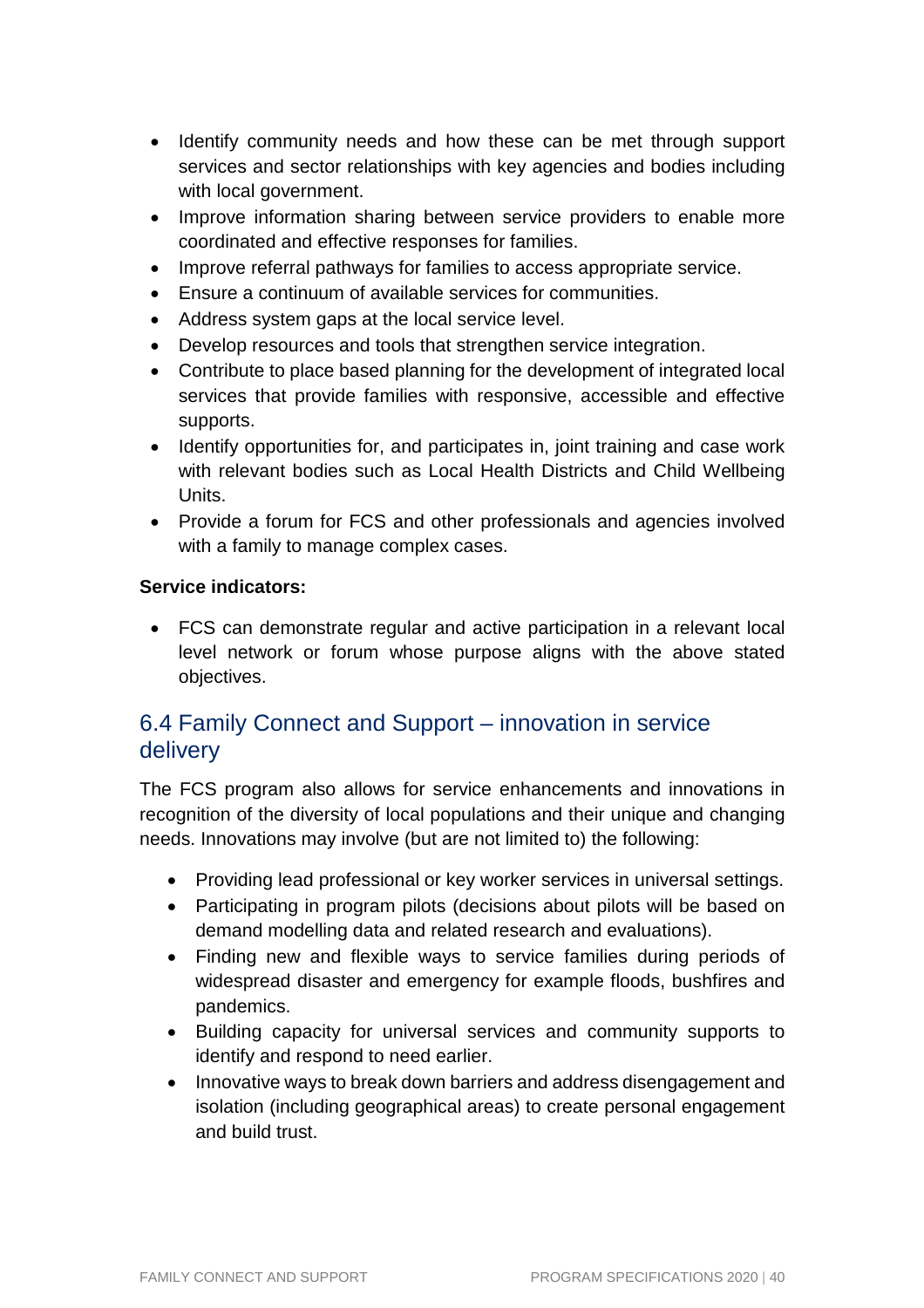- Exploration of digital and ICT mechanisms (for example telecare services and peer support delivered by moderated chat rooms) as tools to engage and support families.
- Opportunities to co-locate with other local services to maximise the benefits of multidisciplinary and multiagency service provision.

## 7. Performance and outcome measures

## 7.1 NSW Human Services Outcomes Framework

DCJ funded programs are required to align to the NSW Human Services Outcomes Framework (HSOF). Focusing on outcomes across seven domains (safety, home, economic, health, education and skills, social and community, and empowerment), the framework provides a way to understand and measure the extent to which DCJ makes a long-term positive difference to people's lives and enables us to build evidence of what works in improving wellbeing.

The Human Services Outcomes Framework contains the following elements:

- Desired outcomes for DCJ clients and populations are clearly defined.
- Evidence of what services and supports are needed to achieve the desired outcomes; and
- Data collection and analysis to report the extent to which those outcomes are being achieved.

Priority human outcomes for FCS have been developed, based on sector consultation undertaken inform the design of FCS. These outcomes have been used to shape the FCS program logic and evaluation framework. Services should refer to the FCS program logic and HSOF.

For more information also see the NSW Human Services Outcomes Framework.

## 7.2 Family Connect and Support evaluation framework

FCS provides will be required to provide data (based on pre-determined data sets) and to contribute and participate in the evaluation of the Family Connect and Support program. This may include DCJ led workshops with relevant stakeholders and the joint development of an evaluation framework and methodology that reflects their input.

The FCS evaluation framework will set out the outcome domains and the indicators to measure progress and achievement in the program. The timeframe for the evaluation has not yet been determined.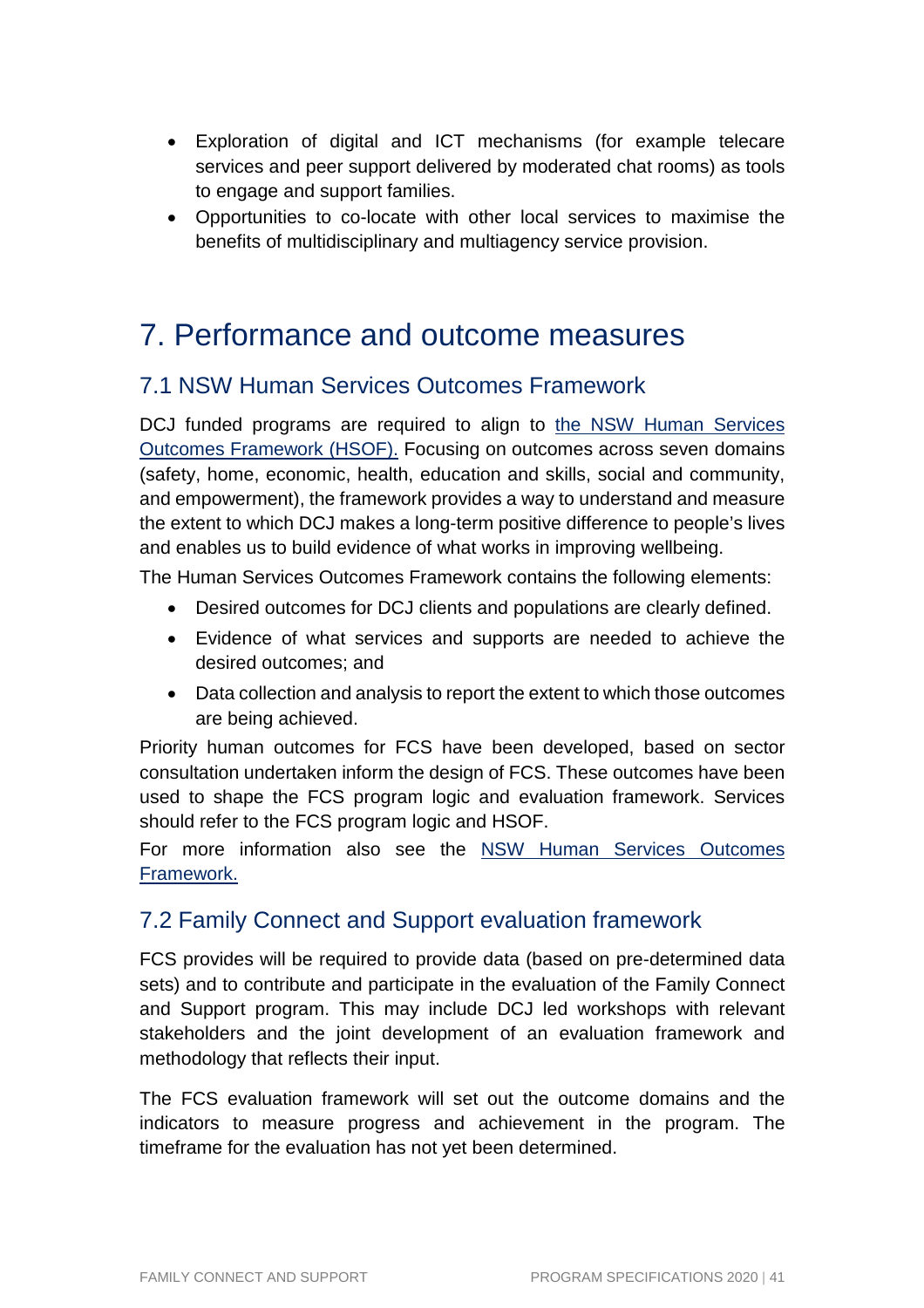Where individual organisations implement their own evaluation mechanisms as part of their organisation's quality assurance processes, results are shared in governance forums to support reporting on local implementation issues and share learning for broader systems improvements.

Evaluations will align with the NSW Government Human Service Outcomes. Agreed outcomes and indicators will be used to shape the proposed monitoring and evaluation framework. These outcomes will be reflected in individual contracts.

## 7.3 Program logic

As part of the program evaluation, a Family Connect and Support program logic will be developed. The logic diagram will be a key foundational document which will provide overarching guidance for program planning and implementation of FCS. The development of the FCS program logic will assist in creating a shared dialogue and understanding among the FCS service providers and other key stakeholders.

A draft FCS program logic is available at Appendix A, which starts to articulate an overview of the program activities and their relationship to the intended outcomes of the program. It details the core and flexible components of the service model, the mechanisms for change and the short-term, medium term and long term outcomes associated with the program.

## 8. Reporting and data collection

FCS will contribute to program wide program and outcomes based reporting aligned with the Human Service Outcomes Framework. Reporting will embedded in individual contracts.

Reporting requirements including data items for collection and the regularity of reporting, are set out in the Family Connects and Support program logic and associated data collection documents. Providers may be required to work with DCJ to develop the data collection requirements and tools.

DCJ will work with providers to develop and maintain shared program reporting tools such as a program dashboard to facilitate and support access to shared FCS program performance data.

FCS providers require:

• Secure data collection systems with reporting based on outcomes/ results in line with DCJ requests and or predefined reporting and data collection requirements.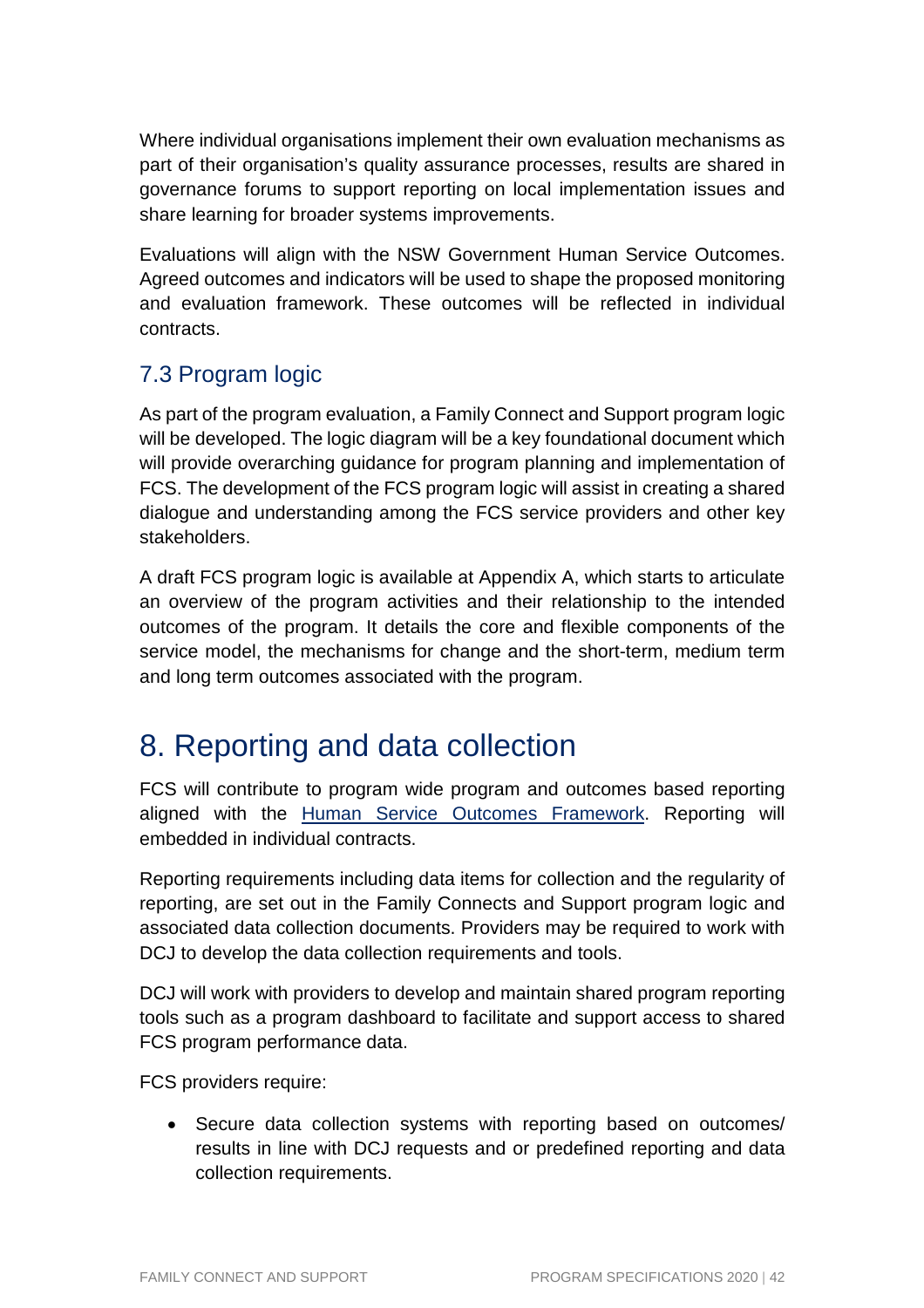• Data extracts that meet DCJ requirements to enable interface with DCJ data collection and reporting systems.

Providers will be required to work with DCJ to an agreed timeline to full participation in a DEX "partnership" (or another reporting platform) approach, which includes reporting on an extended data set and recording of client and community outcomes achieved for FCS services.

Performance information (e.g. client characteristics and service delivery information) will be required to be collected by each service at the client/community level and entered directly into the Agency's performance reporting solution, the Data Exchange or in another other agreed reporting platform or format.

Providers will be required to collect and provide data and other performance reporting as specified in the HSA including through quarterly and annual progress reports (see below). Client information will be anonymised/deidentified and will be used by the Department for the purposes of reporting on and evaluating the Family Connect and Support program.

- **On a quarterly basis** progress on service indicators as specified in this document, performance information (e.g. client characteristics and service delivery information) and client outcomes data.
- **On an annual basis** progress on service indicators as specified in this document, acquittal of expenditure for that year; summary of overall progress; status of service risks and risks are being mitigated.
- **In the first 12 months of implementation** FCS services will be required to report on service indicators on a more regular basis as agreed with the program and contract manager.

Services should also be aware of the reporting requirements stipulated in DCJ HSA Schedule referenced in clause 19.4(a) (i) and the supplementary conditions in clauses 12, 13 and 14. Practice Guidance is available at **Appendix B.**

#### **Service indicators:**

- Required data is collected and reports submitted in a timely manner in line with the FCS reporting agreement with DCJ.
- FCS providers comply with future data reporting requirements including through the DEX (as developed by DCJ).
- Participation in review and enhancement of data collection requirements, tools and reporting mechanisms.